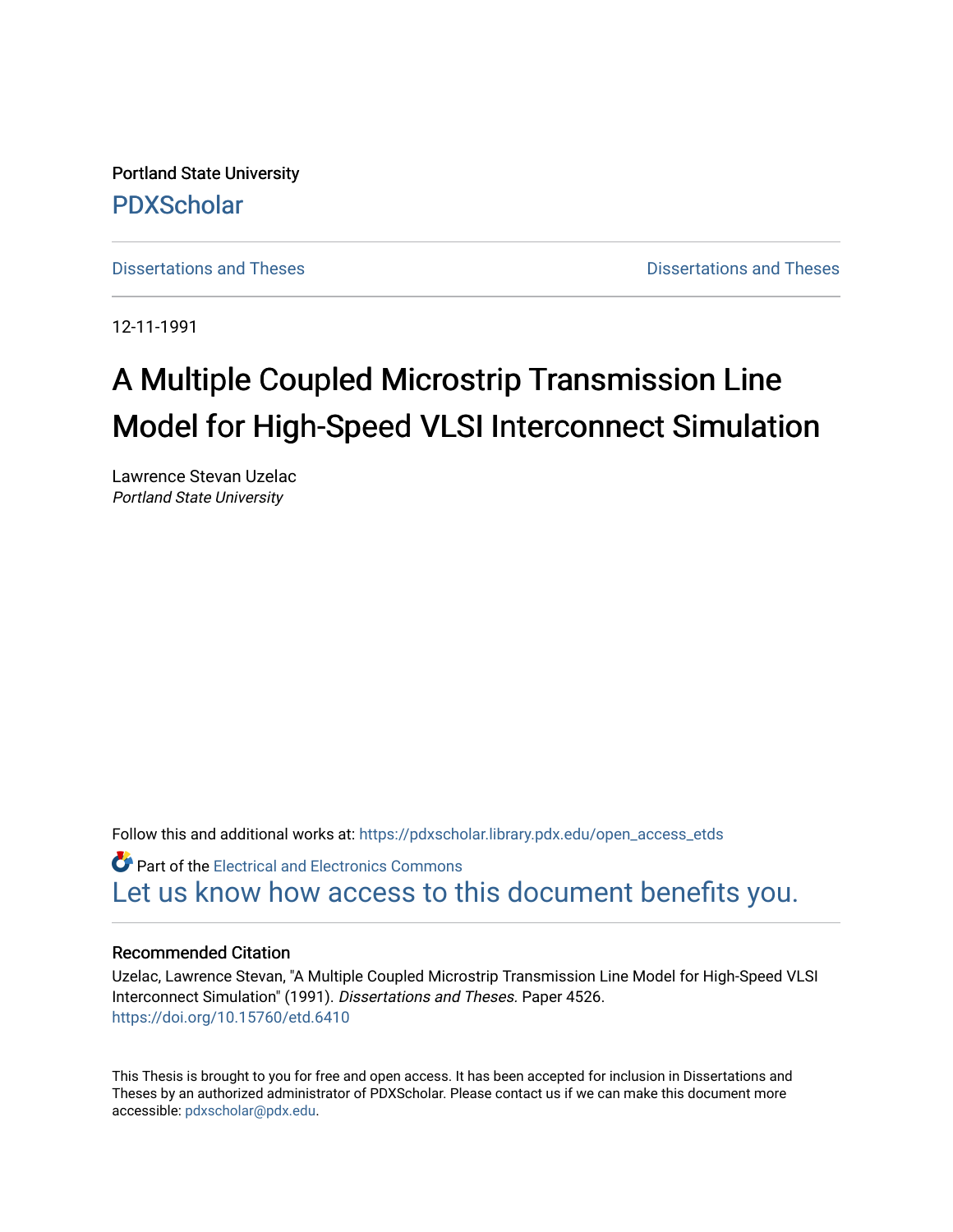AN ABSTRACT OF THE THESIS OF Lawrence Stevan Uzelac for the

Master of Science in Electrical Engineering presented December 11th, 1991.

Title: A Multiple Coupled Microstrip Transmission Line Model for High-Speed VLSI Interconnect Simulation

APPROVED BY THE MEMBERS OF THE THESIS COMMITrEE:

| W. Robert Daasch, Chair |  |
|-------------------------|--|
|                         |  |
| Paul Van Halen          |  |
|                         |  |
|                         |  |

Andrew M. Fraser

A model is presented which incorporates the advantages of a mixed mode simulation to characterize transmission line behavior in multiple coupled Transmiston line systems. The model is intended for use by digital cirp. cuit designers who wish to be able to obtain accurate transmission line behavior for complex digital systems for which continuous time simulation  $\sigma$  $\rm{tools}$  such as SPICE would time prohibitive.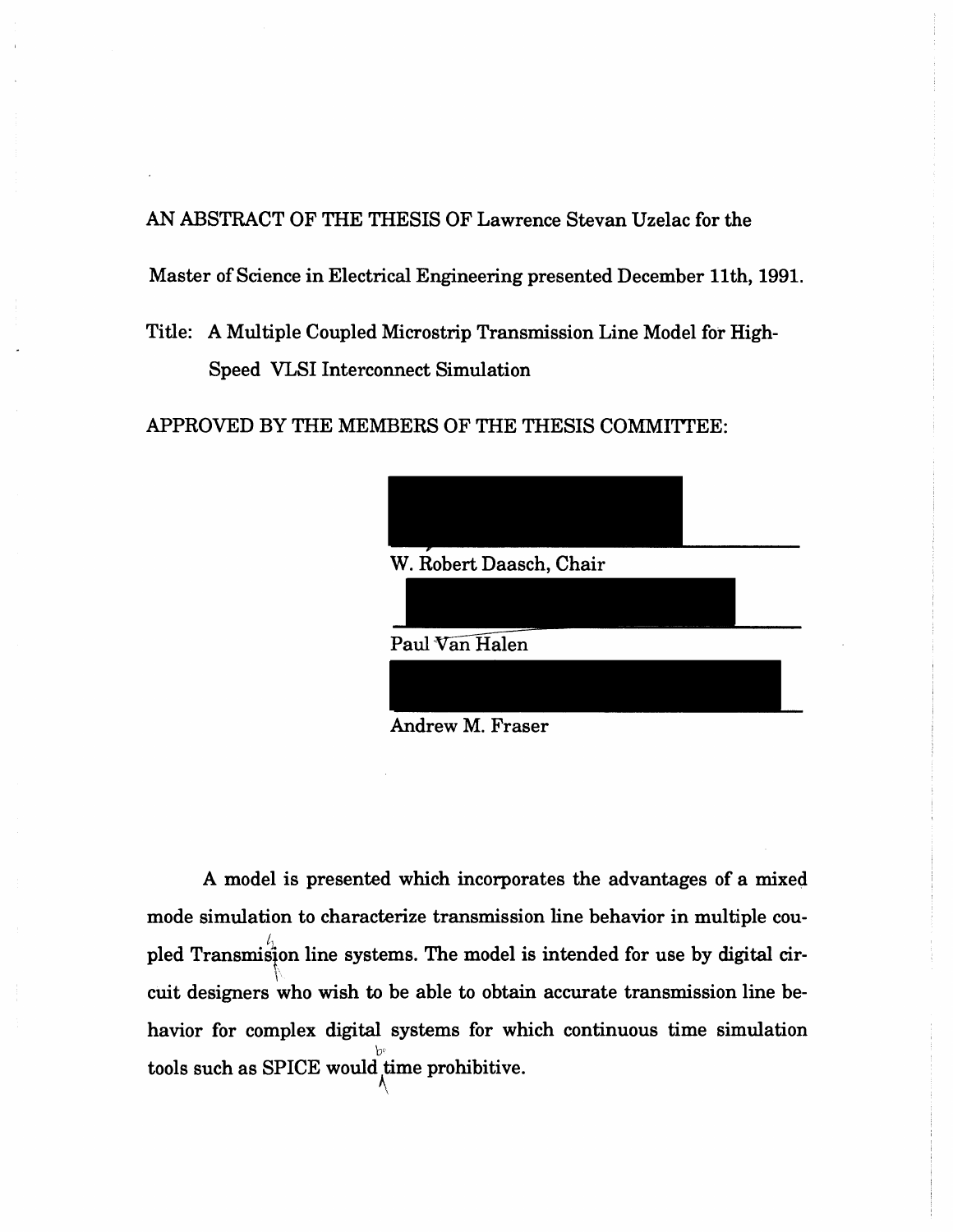The model uses a transverse electromagnetic wave approximation to obtain solutions to the basic transmission line equations. A modal analysis technique is used to solve for the attenuation and propagation constants for the transmission lines. Modal analysis done in the frequency domain after a Fast Fourier Transform of the time-domain input signals. Boundary conditions are obtained from the Thevinized transmission line input equivalent circuit and the transmission line output load impedance.

The model uses a unique solution queue system that allows n-line coupled transmission lines to be solved without resorting to large order matrix methods or the need to diagonals larger matrices using linear transformations. This solution queue system is based on the method of solution superposition. As a result, the CPU time required for the model is primarily a function of the number of transitions and not the number of lines modeled.

Incorporation of the model into event driven circuit simulators such as Network Cis discussed. It will be shown that the solution queue methods used in this model make it ideally suited for incorporation into a eventdriven simulation network.

The model presented in this thesis can be scaled to incorporate direct electromagnetic coupling between first, second, or third lines adjacent to the line transitioning. It is shown that modeling strictly adjacent line coupling is adequate for typical digital technologies.

It is shown that the model accurately reproduces the transmission line behavior of systems modeled by previous authors. Example transitions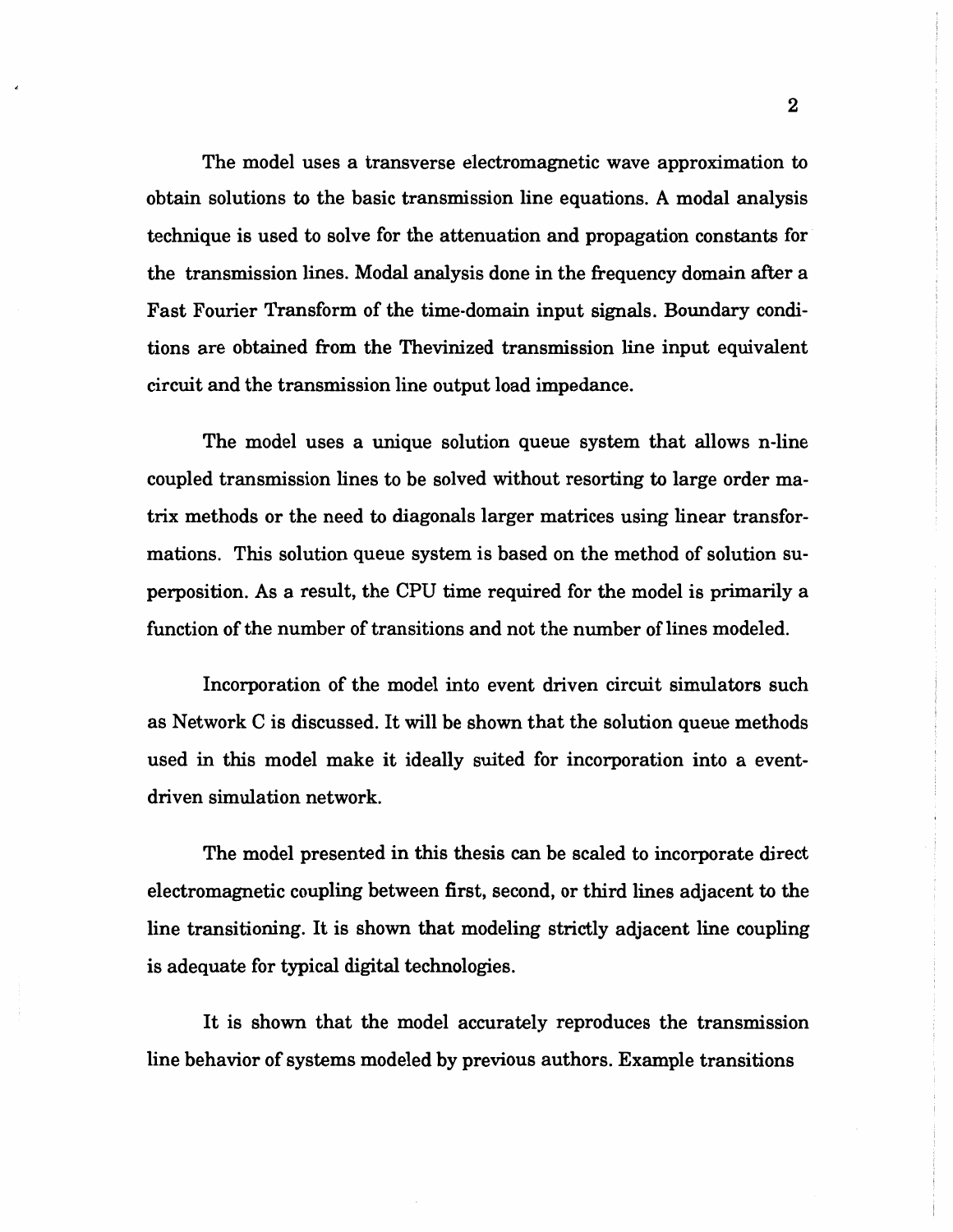on a 8-line system are reviewed. Finally, future model improvements are discussed.

 $\ddot{\phantom{1}}$ 

 $\frac{1}{2}$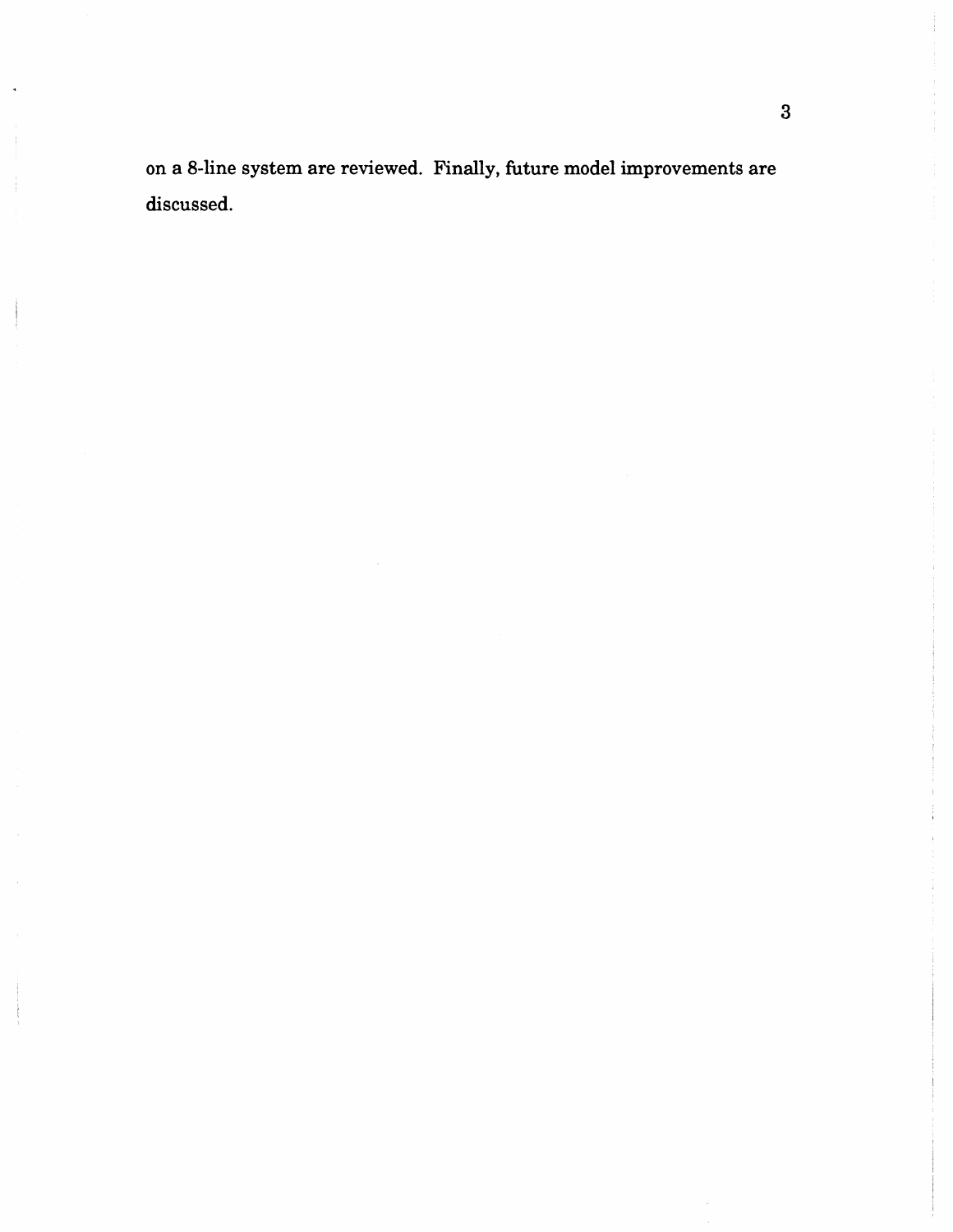# A MULTIPLE COUPLED MICROSTRIP TRANSMISSION LINE MODEL FOR HIGH-SPEED VLSI INTERCONNECT SIMULATION

by

## LAWRENCE STEVAN UZELAC

## A thesis submitted in partial fulfillment of the requirements for the degree of

### MASTER OF SCIENCE in ELECTRICAL ENGINEERING

Portland State University  $.1992$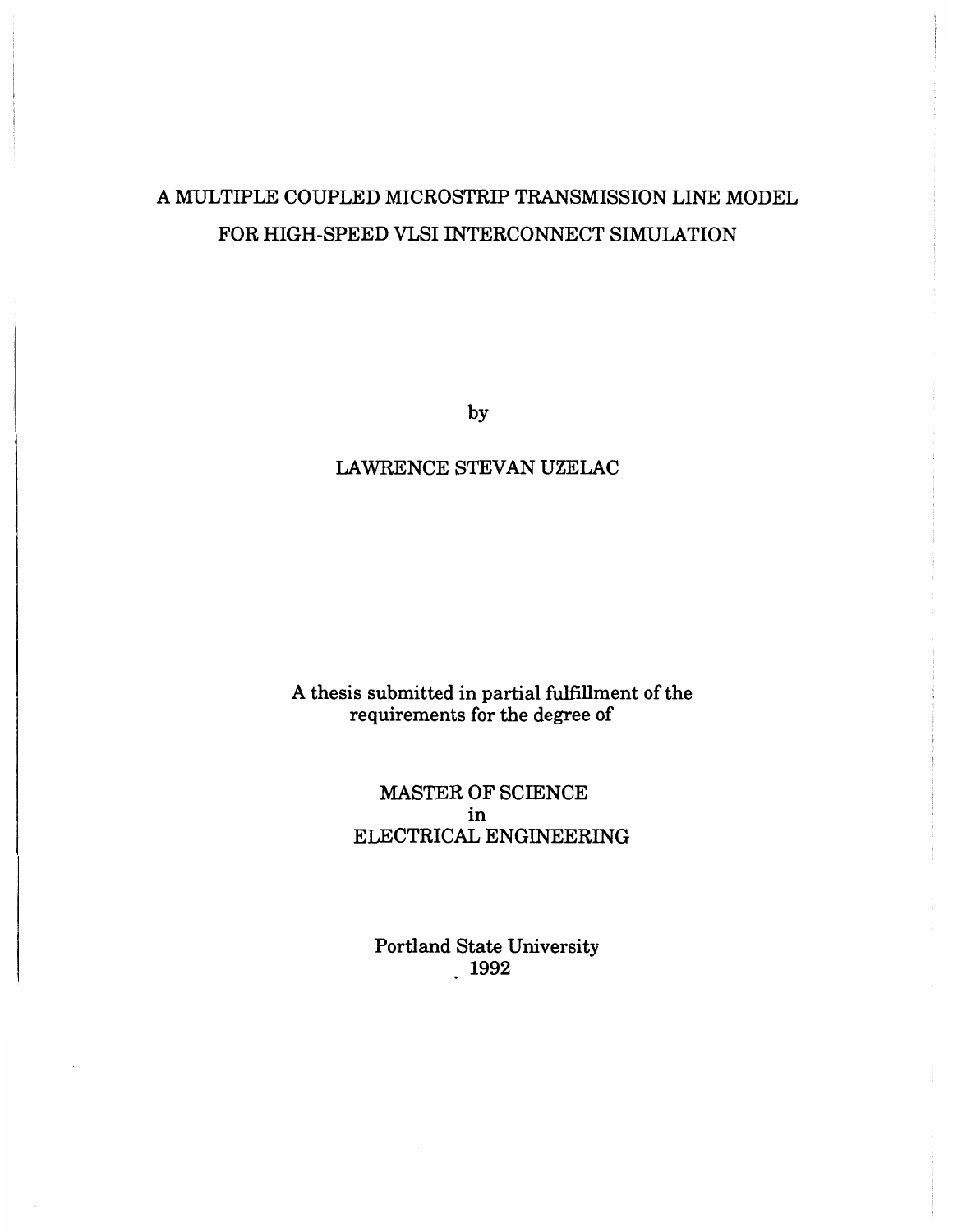#### TO THE OFFICE OF GRADUATE STUDIES:

The members of the Committee approve the thesis of Lawrence Stevan Uzelac presented December 11th, 1991.



 $\overline{\phantom{0}}$ 

Paul Van Halen

Andrew M. Fraser

#### APPROVED:

\_ \_ Rolf Schaumann, Chair, Department of Electrical Engineering

C. William Savery, Vice Provost for Graduate Studies and Research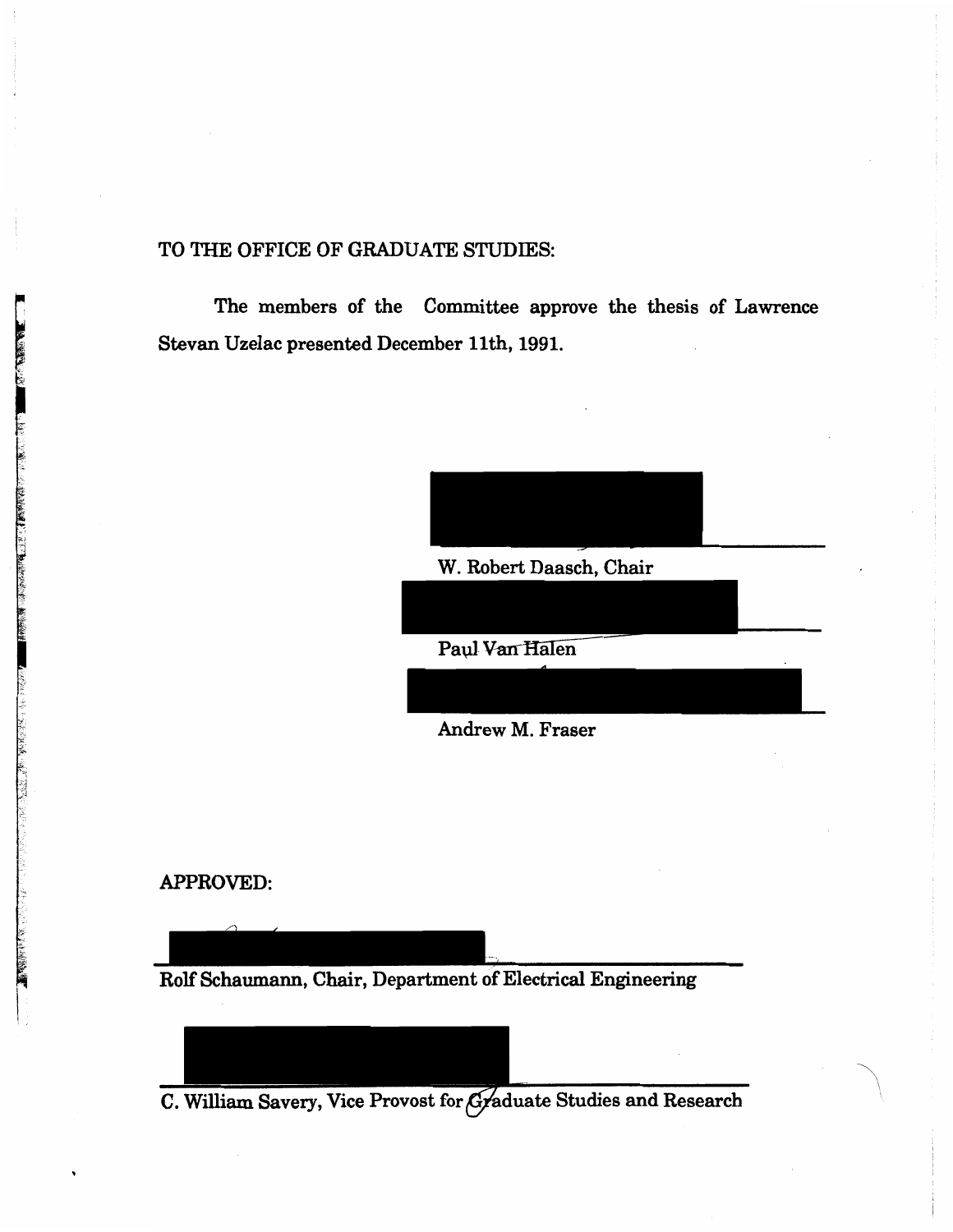## ACKNOWLEDGEMENTS

The author would like to acknowledge the Portland Technology development group of Intel Corporation for use of the computer equipment on which much of the work presented in this thesis was accomplished.

 $\ddot{\phantom{a}}$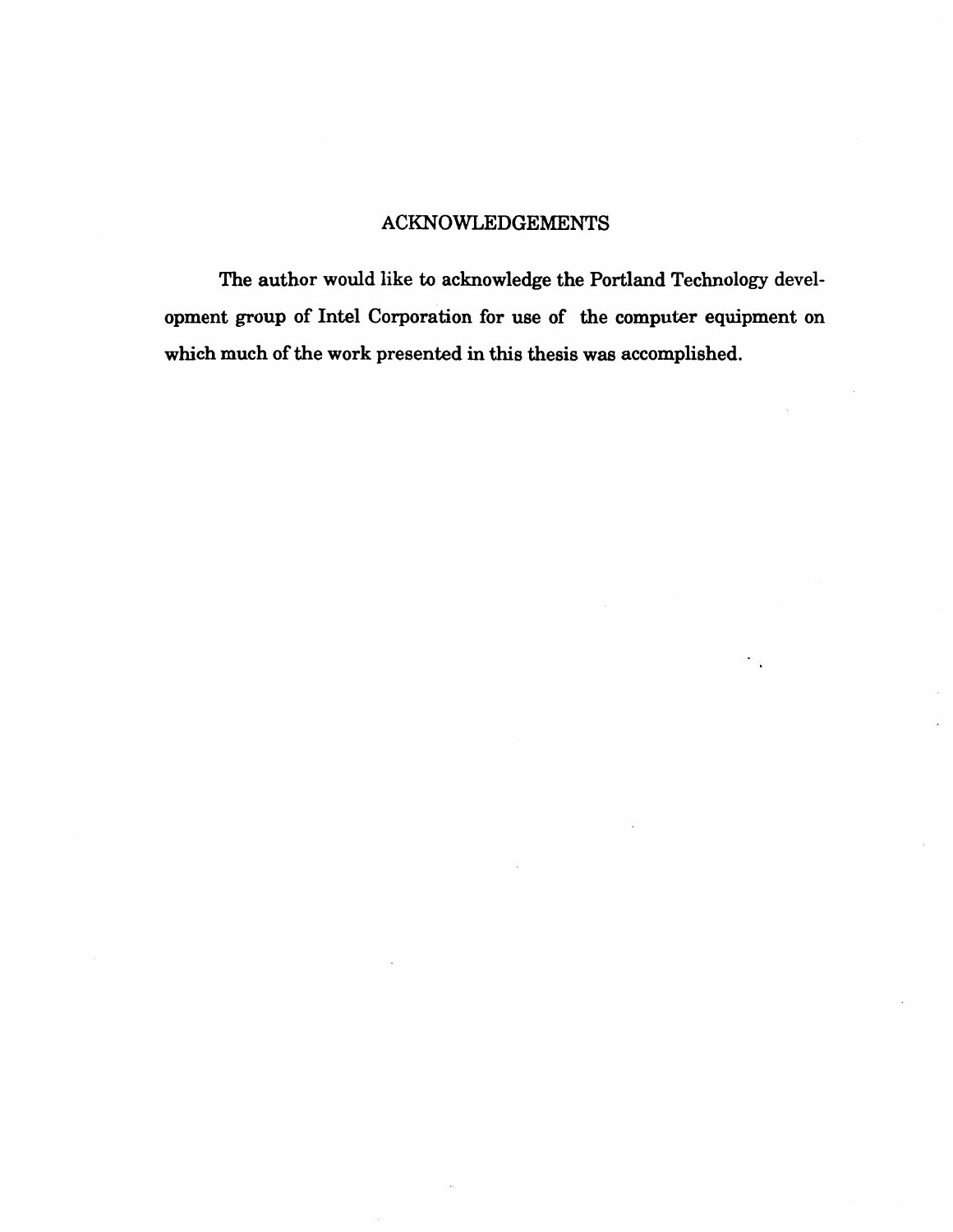# TABLE OF CONTENTS

# **CHAPTER**

| I  | MICROSTRIP TRANSMISSION LINE MODEL.                    |     |
|----|--------------------------------------------------------|-----|
|    |                                                        |     |
| II | WAVE BEHAVIOR OF MICROSTRIP LINES                      |     |
|    |                                                        |     |
| Ш  |                                                        |     |
| IV | NUMERICAL SIMULATION                                   |     |
|    |                                                        |     |
|    |                                                        |     |
|    | Modeling an 8-Line System with Multiple Transitions 30 |     |
| v  |                                                        |     |
|    |                                                        |     |
|    |                                                        | .40 |
|    |                                                        |     |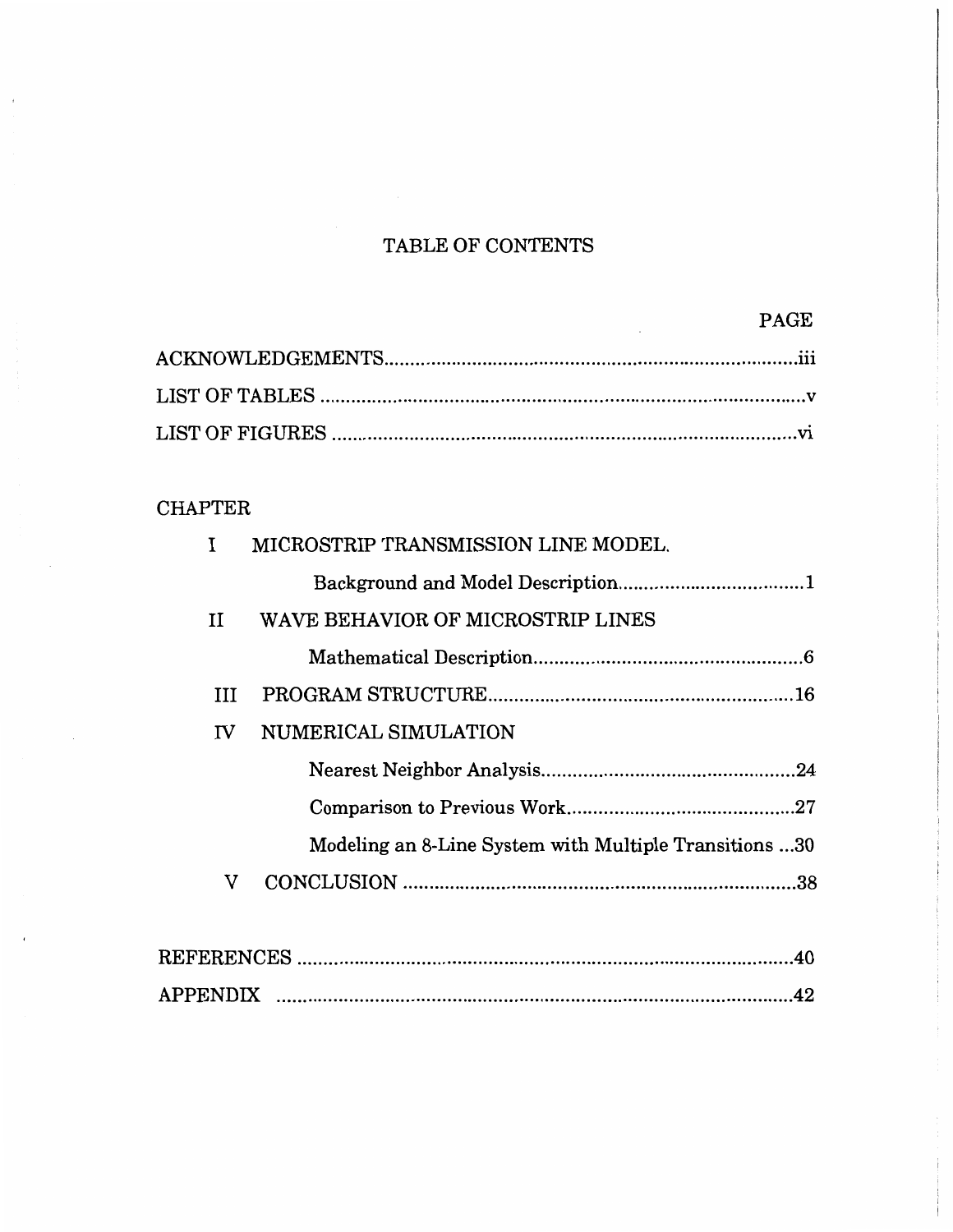# LIST OF TABLES

| TABLE |  | PAGE |
|-------|--|------|
|       |  |      |

I TRANSITIONS MODELED IN FIGURES 15, 16, AND 17 ....... 32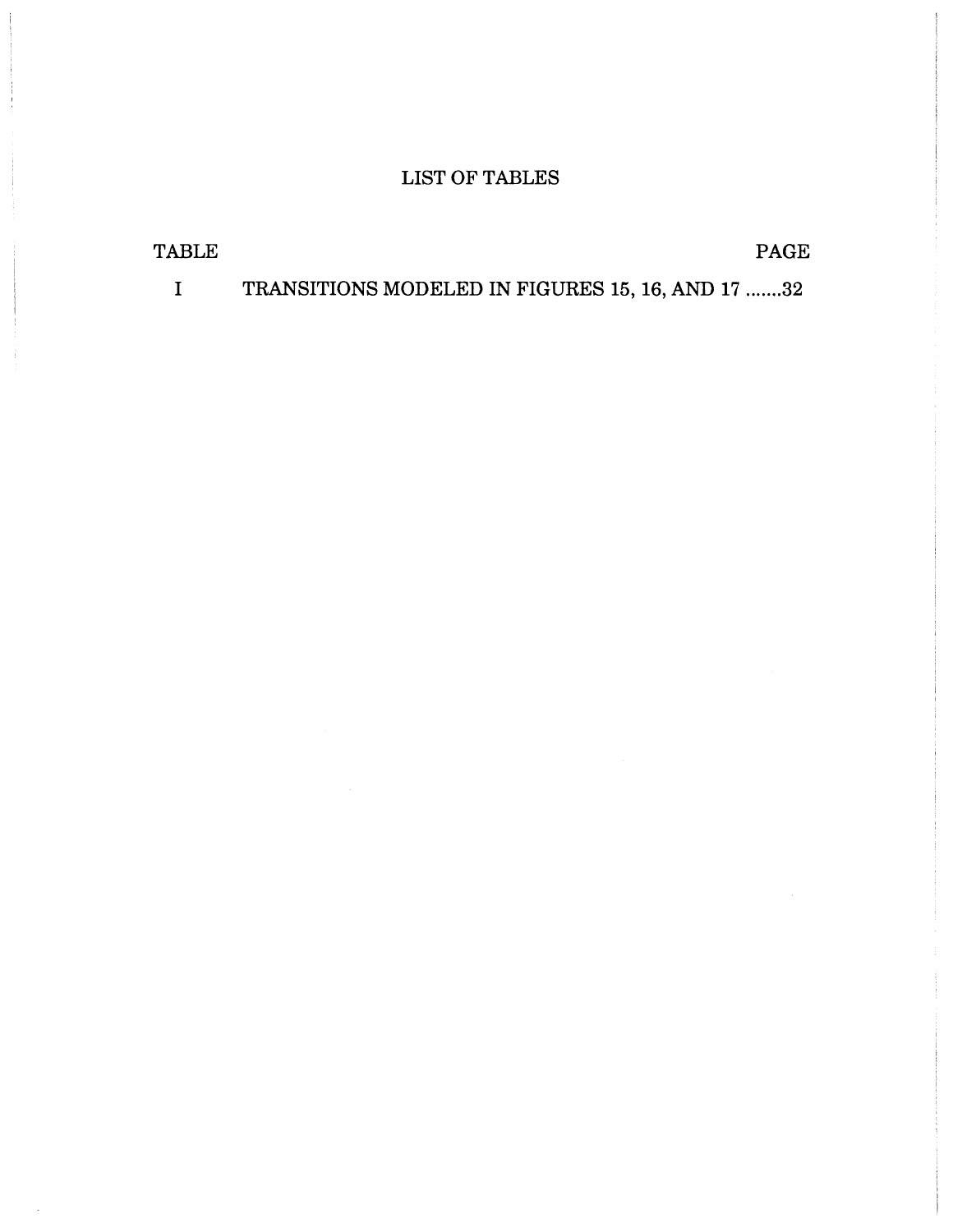# LIST OF FIGURES

| <b>FIGURE</b> | PAGE                                                          |
|---------------|---------------------------------------------------------------|
| 1.            |                                                               |
| 2.            |                                                               |
| 3.            |                                                               |
| 4.            |                                                               |
| 5.            |                                                               |
| 6.            |                                                               |
| 7.            | Adjacent Line Input Array Reset and Mirror-symmetric Signal22 |
| 8.            | A 5-line System with a Single Transition on Line 225          |
| 9.            | CPU Time vs Number of Lines for a Single Transition26         |
| 10.           |                                                               |
| 11.           |                                                               |
| 12.           |                                                               |
| 13.           |                                                               |
| 14.           | Interdigitated Comb-Serpentine Metal Pattern31                |
| 15.           |                                                               |
| 16.           | Lines 0 Through 3 Overlayed on a 5 Volt Scale33               |
| 17.           | Lines 5 Through 7 Overlayed on a 5 Volt Scale34               |
| 18.           | 36<br>Low to High Transitions with Various Time Steps         |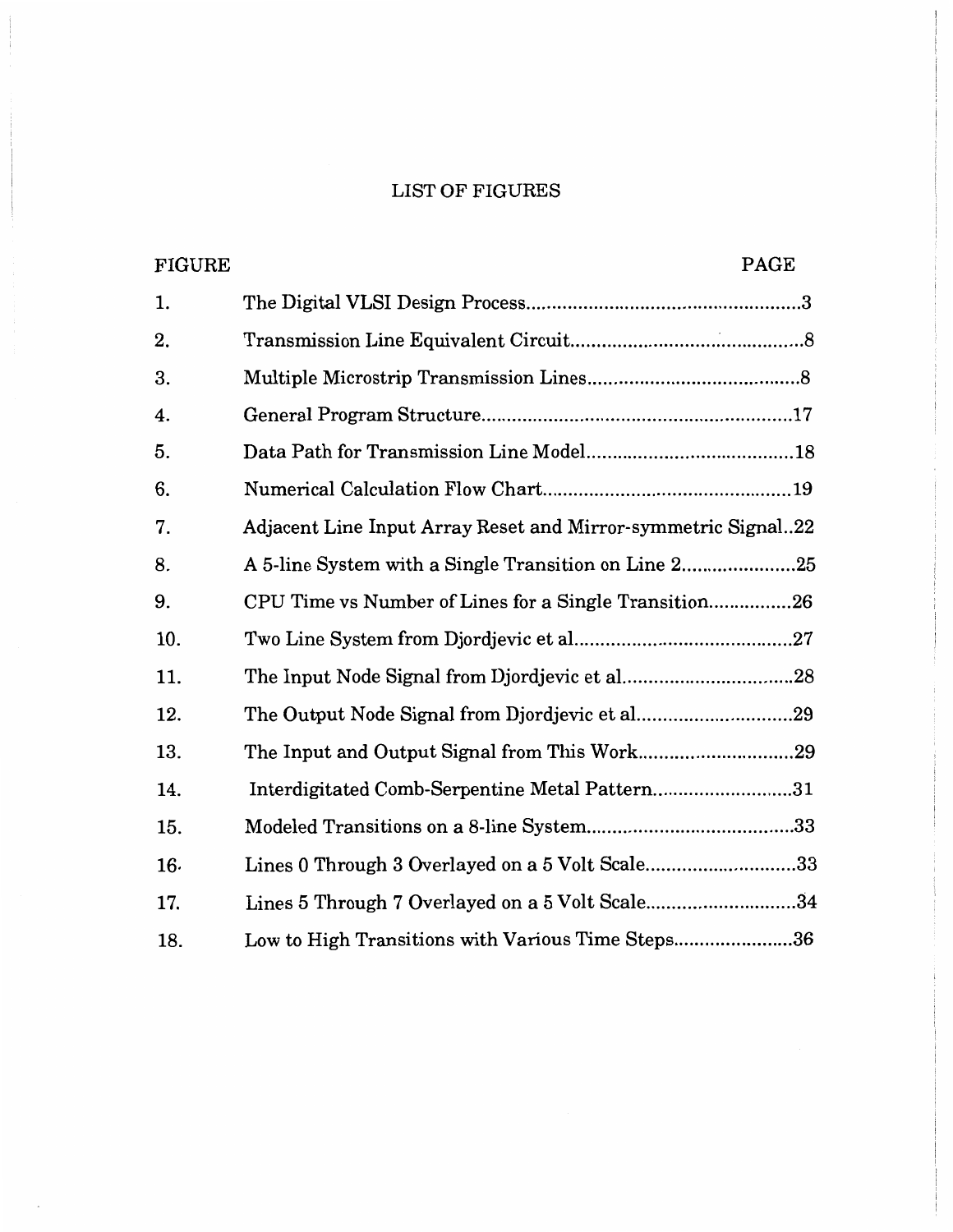#### CHAPTER I

#### MICROSTRIP TRANSMISSION LINE MODEL

#### BACKGROUND AND MODEL DESCRIPTION

Device interconnect has become an increasingly important concern for high speed digital circuit design. As clock rates approach 100 Mhz, metal line pitch decreases to sub-micron dimensions, and die size increases to greater than 1 square centimeter, circuit interconnect will experience line delays and cross-talk of increasing relative proportions. Device reliability and circuit clock rate may be adversely affected by interconnect line delay and line to line cross talk. Modeling this cross talk and line delay based on interconnect topography aids the circuit designer in determining what levels of signal over-shoot and signal under-shoot the input and output drivers on a data bus must be able to tolerate for a given technology. In addition, the layout designer may be limited by the the magnitude of the cross talk allowed for a given circuit design, and must set the interconnect pitch, interconnect metal, or dielectric material accordingly to stay within the specified limits.

Several transmission line models exist that use various techniques to solve the transmission line equations for multiple coupled parallel microstrip lines. These methods include modal analysis in the frequency do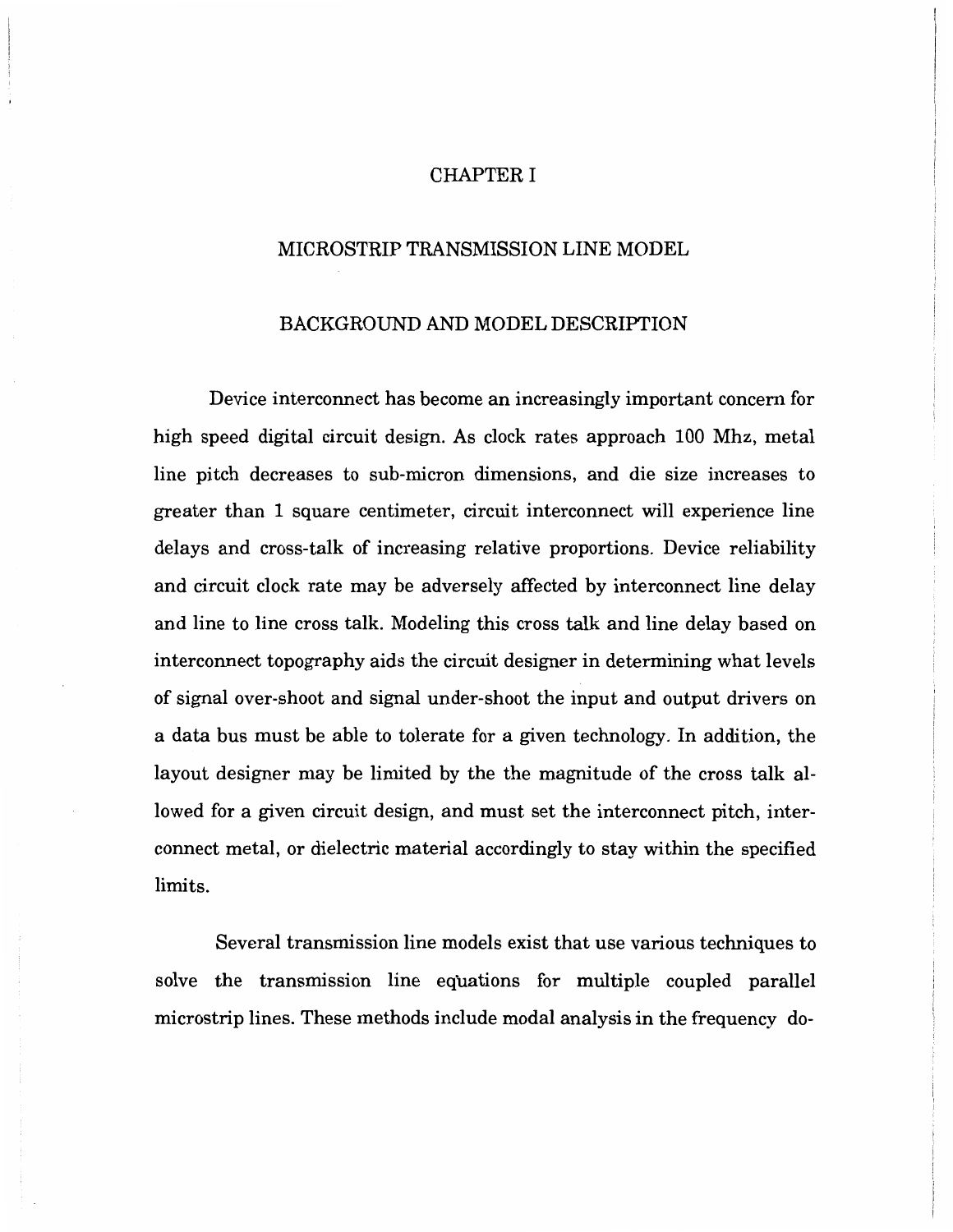main [1,2], modal analysis in the time domain [3,4,5], modal analysis combined with linear transformations of the transmission line matrices [6,7], convolution techniques [8,9,10], and finite difference time stepping techniques [11]. However, none of these modeling techniques has been adapted for mixed-mode (digital/analog) circuit simulation. This thesis introduces a transmission line model ideally suited for mixed mode digital/analog circuit simulators. The model incorporates modal analysis in the frequency domain as well as a Fast Fourier Transform technique to convert time domain signals to the frequency domain.

One of the unique features of this model is that it is designed to be incorporated into a mixed mode digital/analog simulation environment. This is accomplished by calculating the numerical solutions to the transmission line equations when triggered by a digital input node transition. Such transitions are typically referred to as "events". Circuit simulators that use both digital and analog signals are referred to as event driven simulators.

Solution superposition is used to allow simulation of multiple line transitions. In this manner the model is able to simulate n-line systems. The fact that the model is event driven and uses solution superposition allow for more efficient simulation of multiple coupled transmission lines than purely analog methods for large scale digital circuit simulation.

Figure 1 illustrates how digital circuit interconnect simulation applies to the process of VLSI digital chip design. Once the logic design is defined, the digital circuit design must take in to account timing limitations associated with the interconnect of digital functional blocks. The process intercon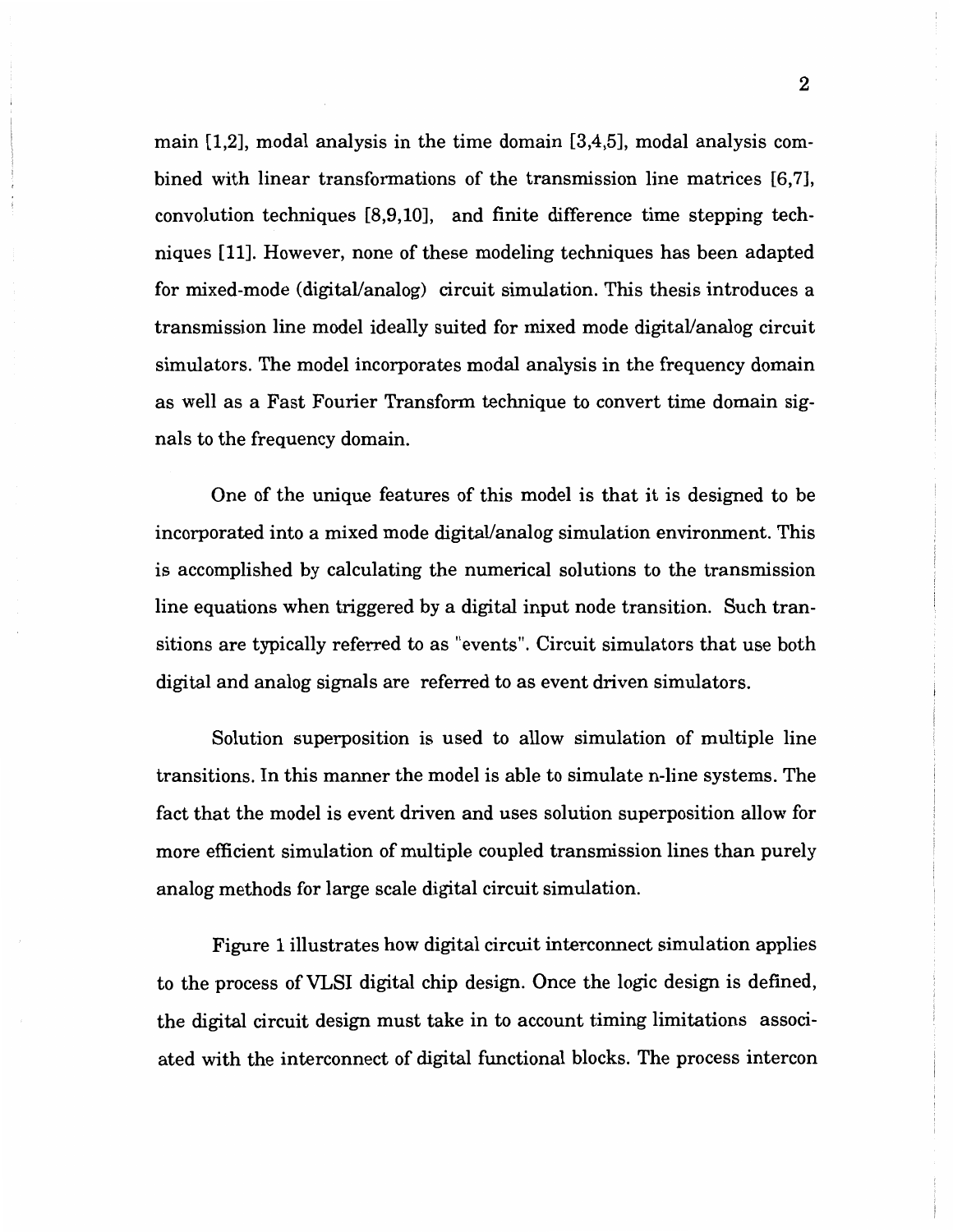

Figure 1. The Digital VLSI design process.

nect parasitic parameters are used during the modeling of the interconnect behavior. The results of the interconnect simulation may require modification of either the circuit design or the circuit layout design to achieve the desired timing goals.

The model presented has several features that make it desirable for event driven simulation. One feature is that the numerical algorithms determine the solution for 3-line subsystems of a larger n-line network. This allows for reduced CPU usage during the numerically intensive portions of the simulator. Solutions for lines not affected by the event are not calculated. Superposition is used to incorporate the three-line solution onto the solutions for a n-line system. In this manner a n-line coupled microstrip system (i.e. a 32 bit data bus) can be modeled for an arbitrary number of transitions. The total number of lines to be modeled and the total number of transitions can be easily scaled. CPU time is primarily a function of the number of transitions and not the number of lines modeled.

If the cross talk or "fan-out" of the electromagnetic coupling between lines affect more than the lines adjacent to the line transitioning, the model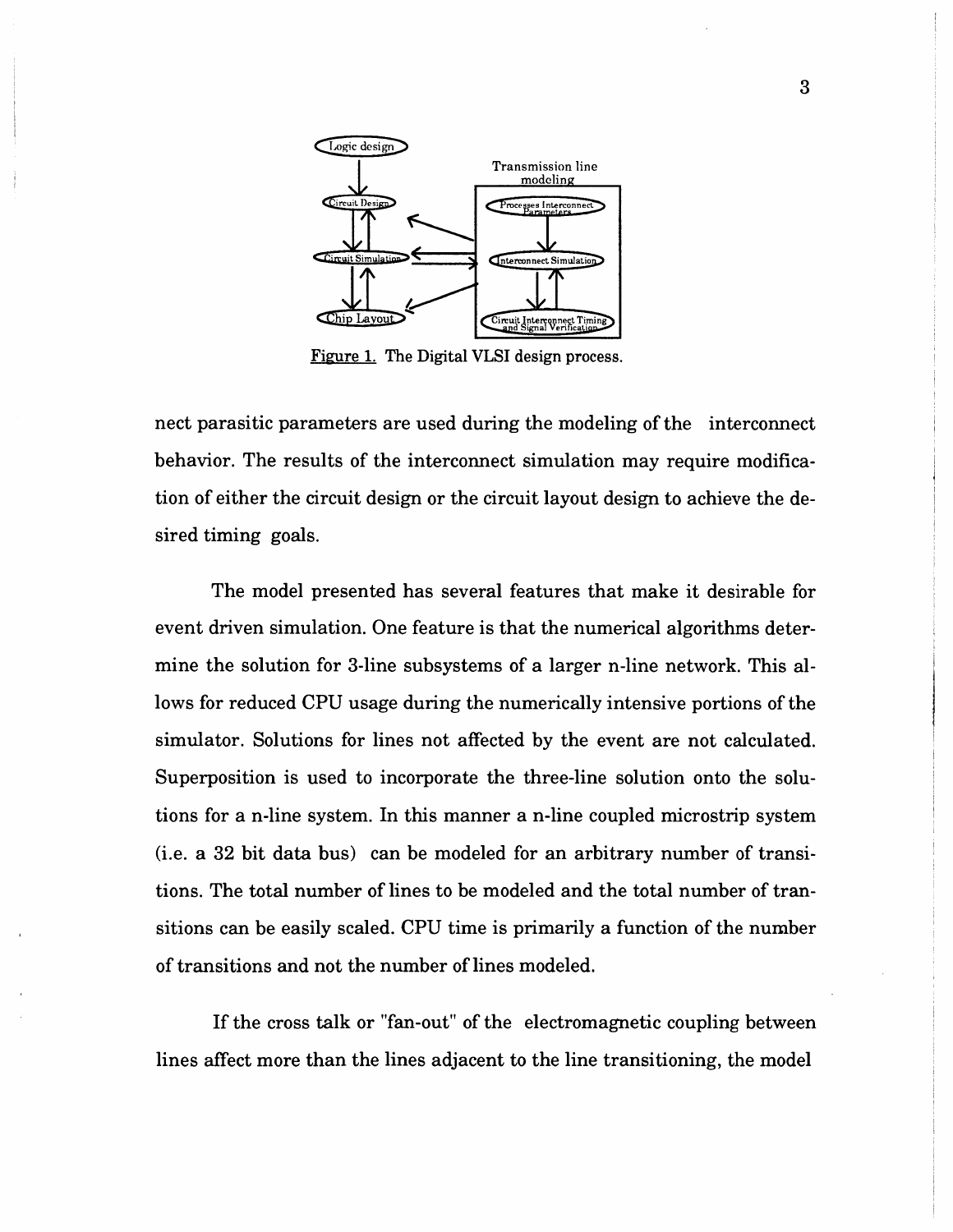can be scaled from a three line system to a five, seven, or nine line system as necessary to account for the coupling. This unique feature of the model allows the user to simultaneously solve for as many lines as are required for a single transition to completely model systems with more than adjacent line coupling. It will be shown later that three line solutions are adequate for modeling modern on-chip IC interconnect.

Another advantage of the model presented in this thesis is that it is event driven. Node voltage solution values for the input and output nodes of the n-line transmission line system are stored in individual arrays with array pointers controlled by the clock of the simulator. If no transition (or "event") occurs on the input nodes of the transmission line during any given portion of the simulation, no numerical solution is called by the model and the output node voltages are determined by the last steady-state voltage from previous transitions. The model's numerically intensive subroutines are called only during events that result in transition of the input node to the transmission lines. This type of simulation is commonly referred to as event driven simulation. A circuit simulator that takes advantage of mixed mode simulation is Network C [12]. Implementation of this model in Network C is discussed in Chapter III.

The model presented in this thesis also contains disadvantages when compared to other methods of transmission line simulation. All values of resistance, capacitance, and inductance are considered to be frequency and voltage independent. Therefore only linear systems can be modeled. In addition, this model has not taken advantage of all available numerical tech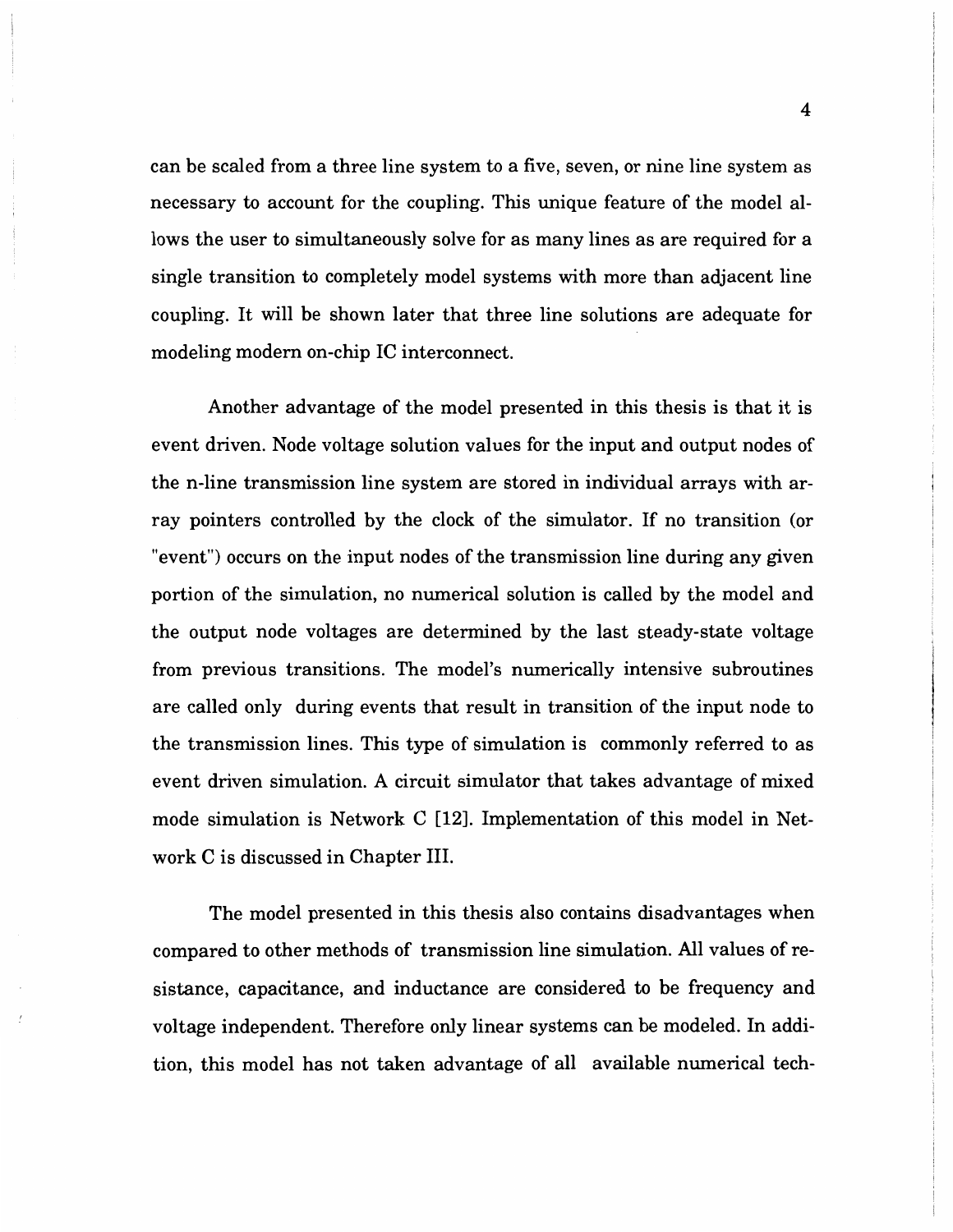niques to reduce the solution calculations. Finally, this model has not taken advantage of programming techniques such as solution caching or dynamic memory allocation to improve CPU usage and memory management. However, there is nothing inherent in the general modeling technique presented that would prevent these limitations from being overcome.

This thesis will discuss the mathematical description of multiple coupled transmission lines, the numerical solution techniques used, and the programming algorithm used to calculate the solutions. CPU efficiency as a function of number of lines solved simultaneously is discussed. A comparison of the results of this model to the work of others is made. The model is then used to simulate a typical 8-line system for multiple transitions. Finally future model enhancements are discussed.

This thesis presents an alternative method for multiple coupled transmission line modeling that is particularly suited for mixed signal digital/analog or "event driven" simulation. The numerical methodology used to determine the solution to the transmission line equations for a given set of input node signals is discussed in detail in chapter II.

5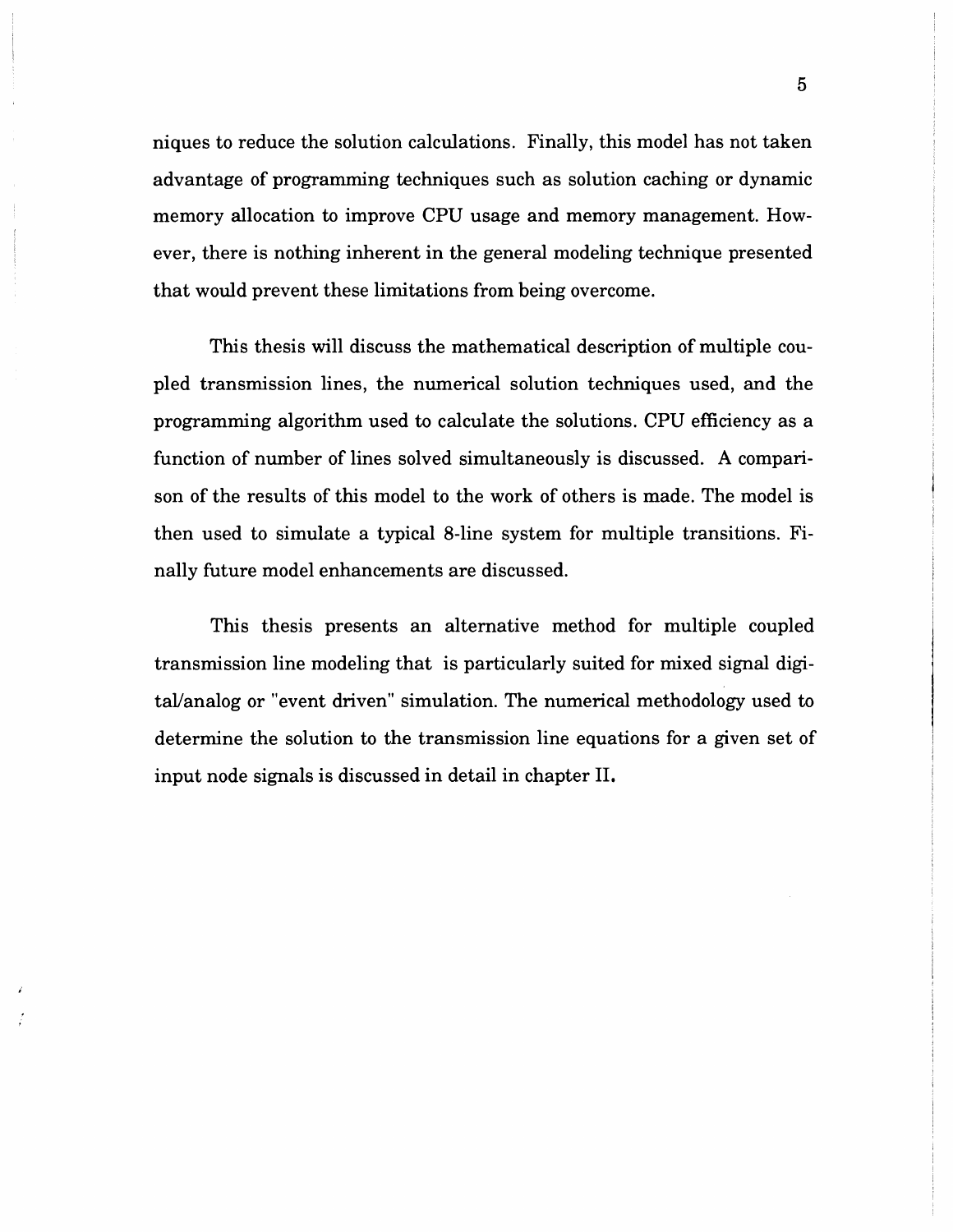#### CHAPTER II

# WAVE BEHAVIOR OF MICROSTRIP LINES

#### MATHEMATICAL DESCRIPTION

Transmission lines can be considered to be passive circuit elements that contain resistive, capacitive, and inductive components. Transmission line systems that have no net energy loss due to series resistance elements from the input to the output are termed lossless transmission lines. Transmission lines that do contain series resistance elements are termed lossy transmission lines. The model presented in this thesis can calculate solutions for both lossy and lossless transmission line systems.

Transmission line behavior has been characterized using the transverse electromagnetic wave approximation (TEM) [13, 14]. The TEM approximation assumes that the transmission line exists in a homogeneous medium such that the signals propagate along the line as transverse electromagnetic waves. This assumption allows the use of Maxwell's equations to derive a mathematical description of the electromagnetic wave propagating along the transmission line. Using Maxwell's equations the following mathematical description of a transmission line is derived:

$$
\frac{\delta v(x,t)}{\delta x} = -R(i(x,t)) - L \frac{\delta i(x,t)}{\delta t}
$$
 (1)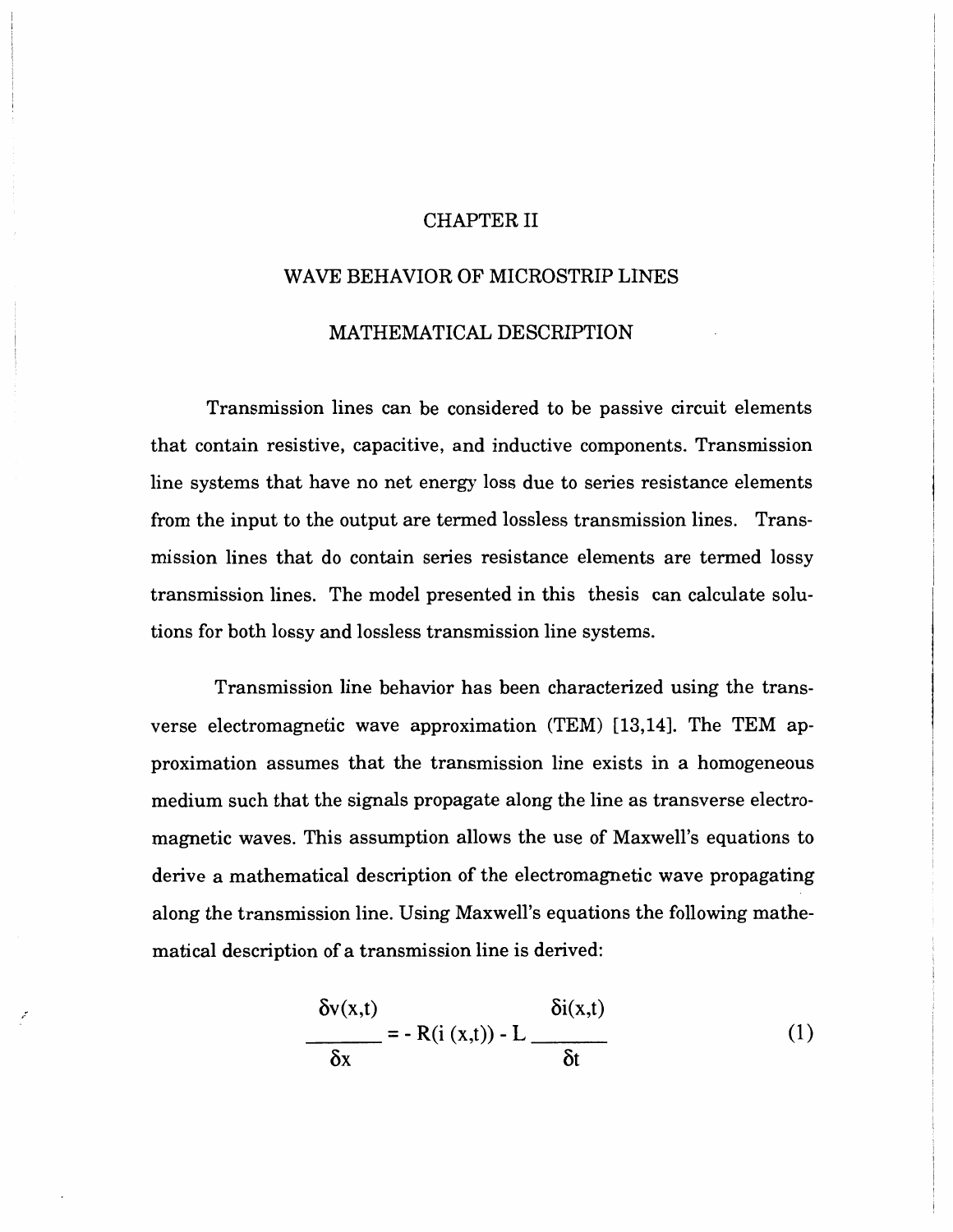$$
\frac{\delta i(x,t)}{\delta x} = -G(v(x,t)) - C \frac{\delta v(x,t)}{\delta t}
$$
 (2)

Both voltage and current are a function of position along the transmission line and time. R, L, G, and C represent the transmission line resistance, inductance, admittance and capacitance per unit length and are considered time invariant. Equations (1) and (2) will be used along with the input and output node voltage values to establish a boundary value problem from which the wave equations describing the signal propagation along the transmission line will be derived.

Several techniques have been used to determine the solution to the transmission line equations. These include finite difference methods in the time domain, time domain modal analysis, and frequency domain modal analysis. Frequency domain modal analysis has been chosen in this work due to the efficiency of this approach over time stepping finite difference methods [11]. A detailed description of how the program solves the modal analysis problem is given in Chapter III.

The equivalent circuit representing a single microstrip line is shown in figure 2. The transmission line is represented by a "T" equivalent circuit with distributed inductive, resistive, and capacitive elements. The transmission line is connected to a source and a load. The source end consists of a Thevinized voltage source and series source impedance. The load is represented by an equivalent load impedance. The variable x denotes the spatial distance along the length of the transmission line. For a line of length 1, the input voltage value at  $x=0$  and the output voltage value at  $x=1$  will be used

7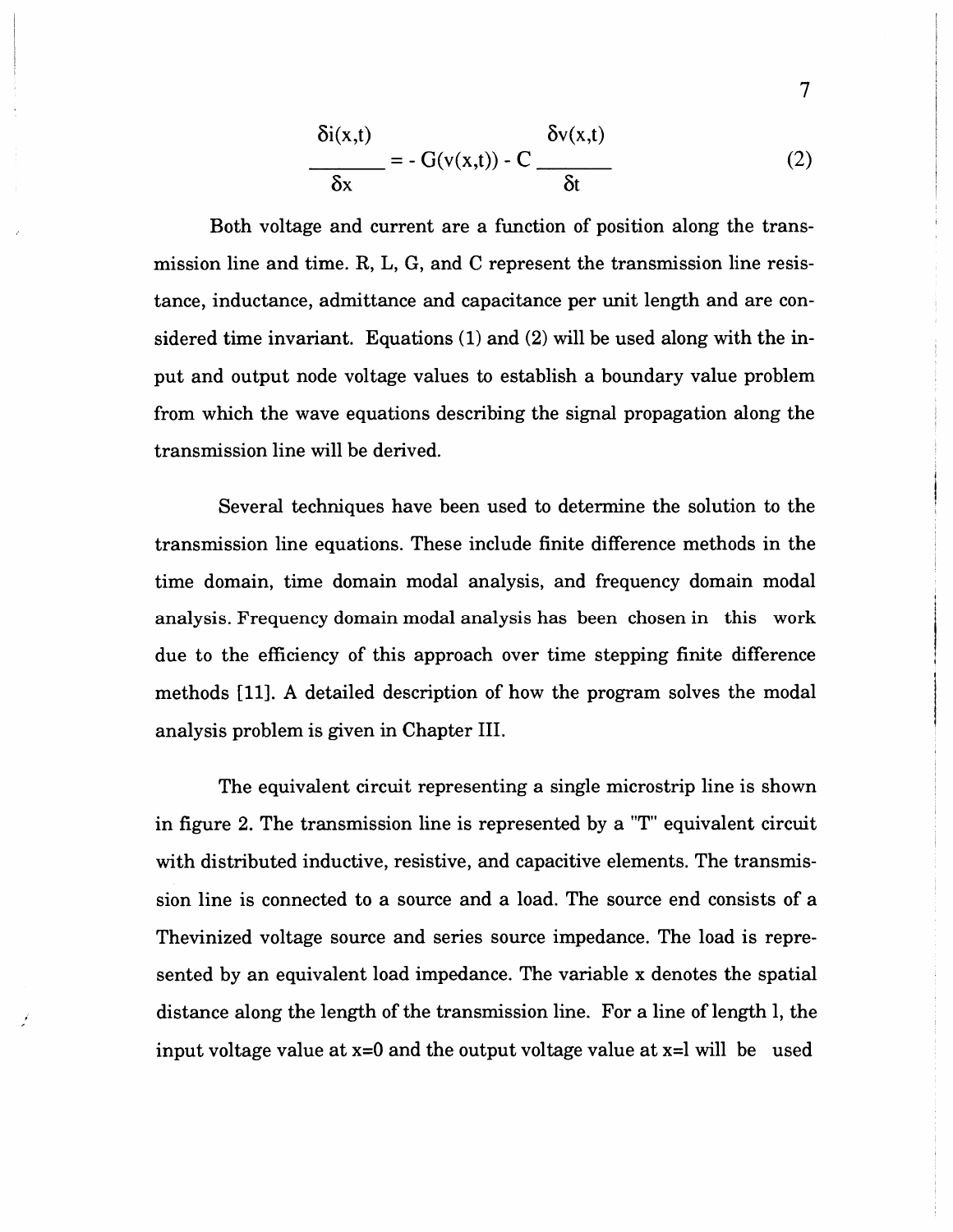

as boundary values to establish the solutions to equations (1) and (2).

Figure 2. Transmission line equivalent circuit.

Multiple parallel microstrip lines are represented in Figure 3. These lines may be modeled in the same manner as a single microstrip line with the individual elements of the model now represented by a matrix of elements representing both self and mutual resistive, inductive, and capacitive values. This can be mathematically expressed in the form of the basic transmission line equation. The R, L, G, and C values of the transmission line equation are replaced with [R], [L], [G], and [C] matrices with  $r_{11}$ ,  $r_{22}$ ,  $r_{33}$ , ... $r_{nn}$ , and  $l_{11}$ ,  $l_{22}$ ,  $l_{33}$ , ...  $l_{nn}$ , etc. representing the self resistance, inductance, conductance and capacitance values.



Figure 3. Multiple Mircrostrip Transmission Lines.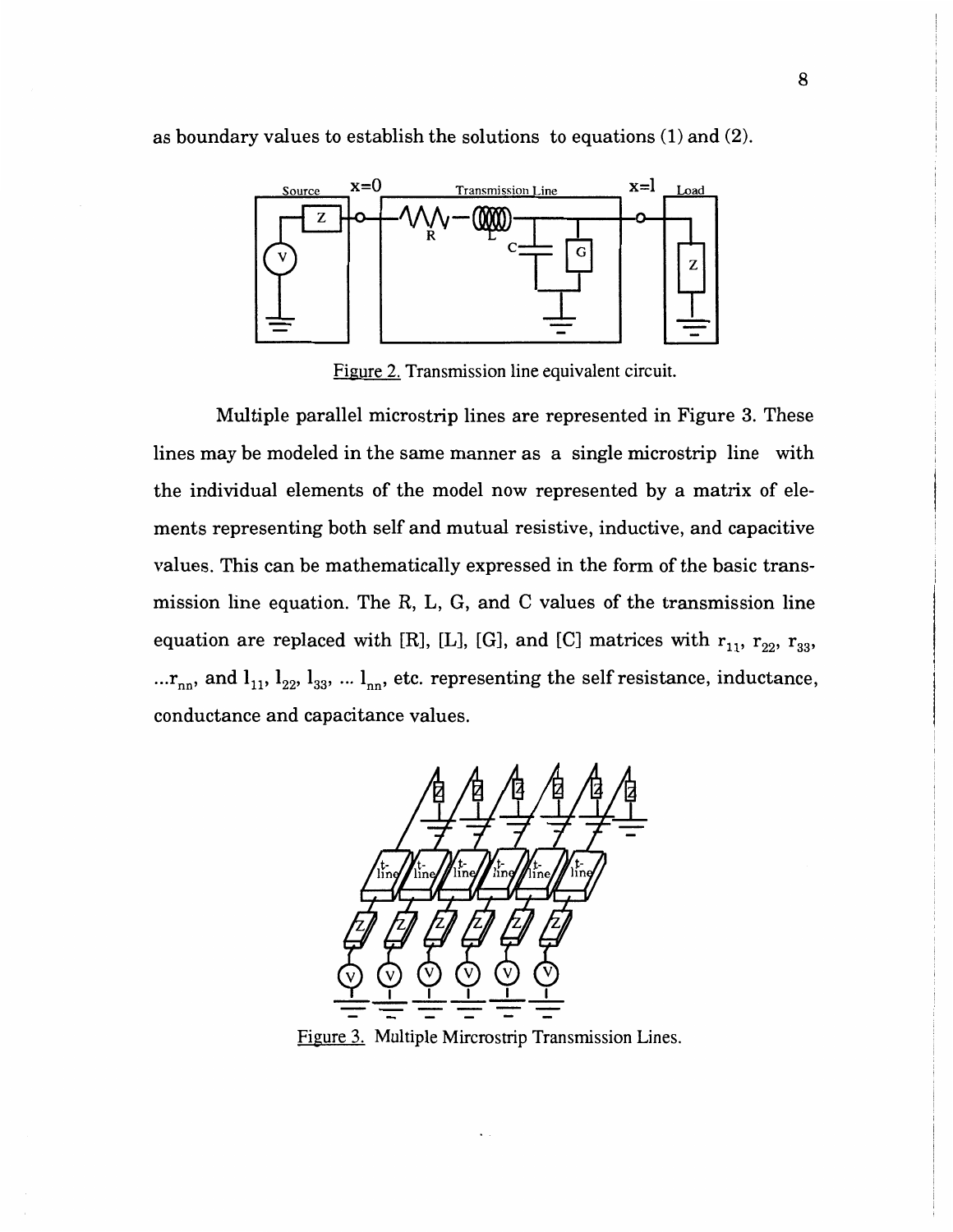The off-diagonal elements  $r_{nm}$ ,  $l_{nm}$ , etc. (n not equal to m) represent the mutual resistance, inductance, conductance, and capacitance values. As stated previously the behavior of the signal being modeled is assumed to be a transverse electromagnetic wave (TEM wave). As such, a exponential wave solution that is both a function of position and time will be used. If this solution is taken to be of the form  $e^{j\omega t - \gamma x}$ , the transmission line equation can be expressed as a eigenvalue/eigenvector problem.

$$
[\mathbf{R}] = \begin{bmatrix} r_{11} & r_{12} & r_{13} \cdots & r_{1n} \\ r_{21} & r_{22} & r_{23} \cdots & r_{2n} \\ r_{31} & r_{32} & r_{33} \cdots & r_{3n} \\ \vdots & \vdots & \vdots & \vdots \\ r_{n1} & r_{n2} & r_{n3} \cdots & r_{nn} \end{bmatrix} \qquad [\mathbf{L}] = \begin{bmatrix} l_{11} & l_{12} & l_{13} \cdots & l_{1n} \\ l_{21} & l_{22} & l_{23} & l_{2n} \\ l_{31} & l_{32} & l_{33} \cdots & l_{3n} \\ \vdots & \vdots & \vdots & \vdots \\ l_{n1} & l_{n2} & l_{n3} \cdots & l_{nn} \end{bmatrix}
$$

$$
[\mathbf{G}] = \begin{bmatrix} \mathbf{g}_{11} & \mathbf{g}_{21} & \mathbf{g}_{22} & \mathbf{g}_{23} \cdots & \mathbf{g}_{2n} \\ \mathbf{g}_{11} & \mathbf{g}_{22} & \mathbf{g}_{23} \cdots & \mathbf{g}_{2n} \\ \mathbf{g}_{11} & \mathbf{g}_{12} & \mathbf{g}_{13} \cdots & \mathbf{g}_{2n} \\ \vdots & \vdots & \vdots & \vdots \\ \mathbf{g}_{n1} & \mathbf{g}_{n2} & \mathbf{g}_{n3} \cdots & \mathbf{g}_{n1} \\ \vdots & \vdots & \vdots & \vdots \\ \mathbf{g}_{n1} & \mathbf{g}_{n2} & \mathbf{g}_{n3} \cdots & \mathbf{g}_{n1} \\ \vdots & \vdots & \vdots & \vdots \\ \mathbf{g}_{n1} & \mathbf{g}_{n2} & \mathbf{g}_{n3} \cdots & \mathbf{g}_{n1} \\ \vdots & \vdots & \vdots & \vdots \\ \mathbf{g}_{n1} & \mathbf{g}_{n2} & \mathbf{g}_{n3} \cdots & \mathbf{g}_{n1} \\ \end{bmatrix}
$$

In matrix form, equations (1) and (2) become:

$$
\frac{\delta[v]}{\delta x} = -[R][i] - [L] \frac{\delta[i]}{\delta t}
$$
 (3)

$$
\frac{\delta[i]}{\delta x} = -[G][v] - [C] \frac{\delta[v]}{\delta t}
$$
 (4)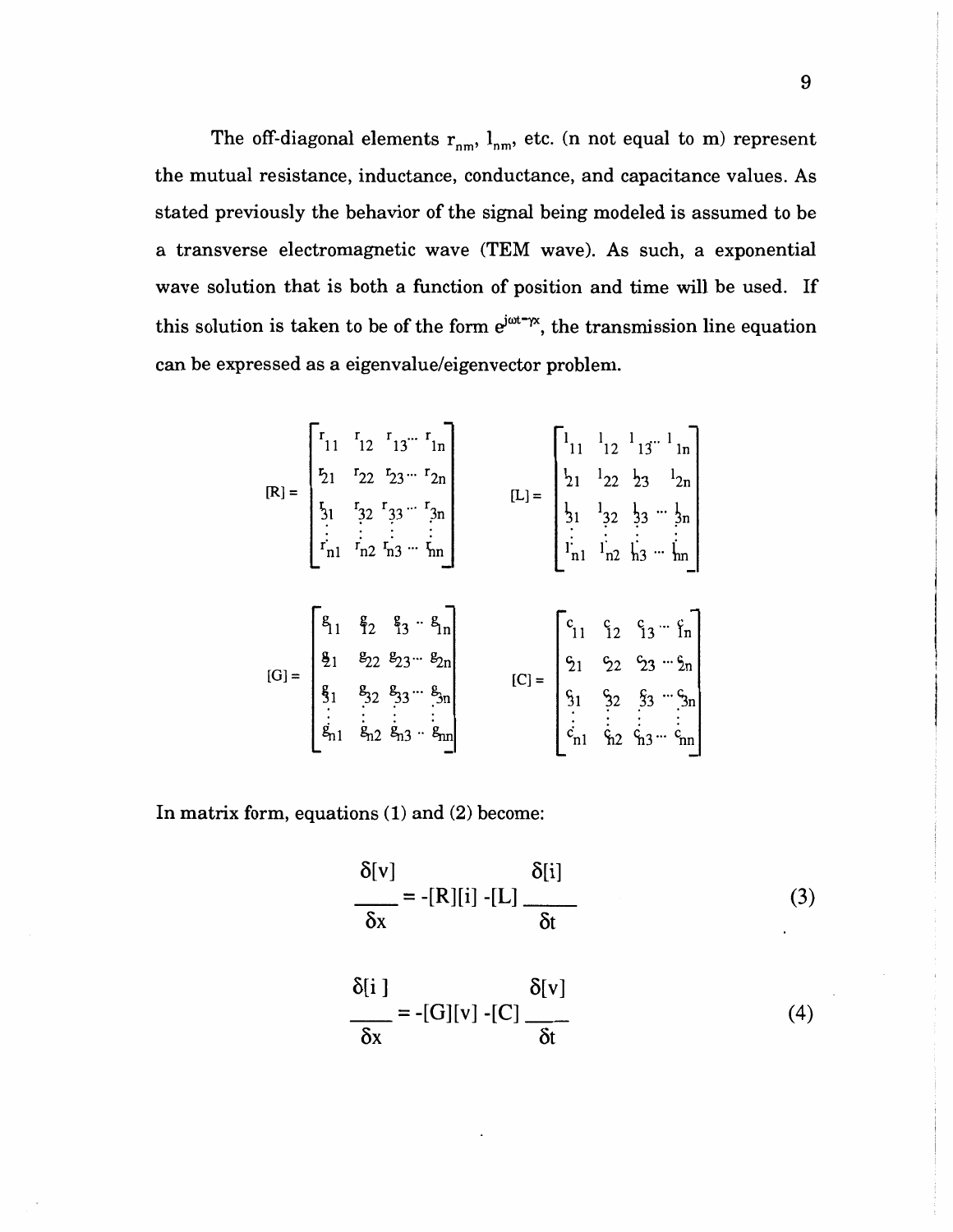Assuming  $[v(x,t)]$  and  $[i(x,t)]$  have the form:

$$
[v(x,t)] = V_0 [e^{j\omega t - \gamma x}]
$$
 (5)

$$
[i(x,t)] = I_0 [e^{j\omega t - \gamma x}]
$$
 (6)

with

 $\gamma = \alpha + j\beta$ 

 $\gamma$  is a complex number with the real component of  $\gamma$  is termed the wave attenuation constant  $(\alpha)$ , and the imaginary component of  $\gamma$  represents the wave propagation constant  $(\beta)$ .  $\gamma$  will be purely imaginary for lossless transmission lines, and will have both real and imaginary components for lossy lines. The propagation constant represents the wave velocity of the line and will ultimately determine the line delay for a given line length and load.

Next, substituting (5) into (3) and (6) into (4) one obtains:

$$
-V_0 = \frac{I_0}{\gamma_n} \{ [R] + j\omega[L] \}
$$
 (7)

$$
I_0 = \frac{V_0}{\gamma_n} \{ [G] \cdot j\omega[C] \}
$$
 (8)

Using (7) and (8) to solve for  $\gamma$ .

$$
\gamma^2 = \{ [R] + j\omega[L] \} \{ [G] - j\omega[C] \}
$$
 (9)

which can be translated to:

$$
(\lambda[I] + [Y][Z])[S_1] = 0 \tag{10A}
$$

$$
(\lambda[I] + [Z][Y])[S_{V}] = 0 \tag{10B}
$$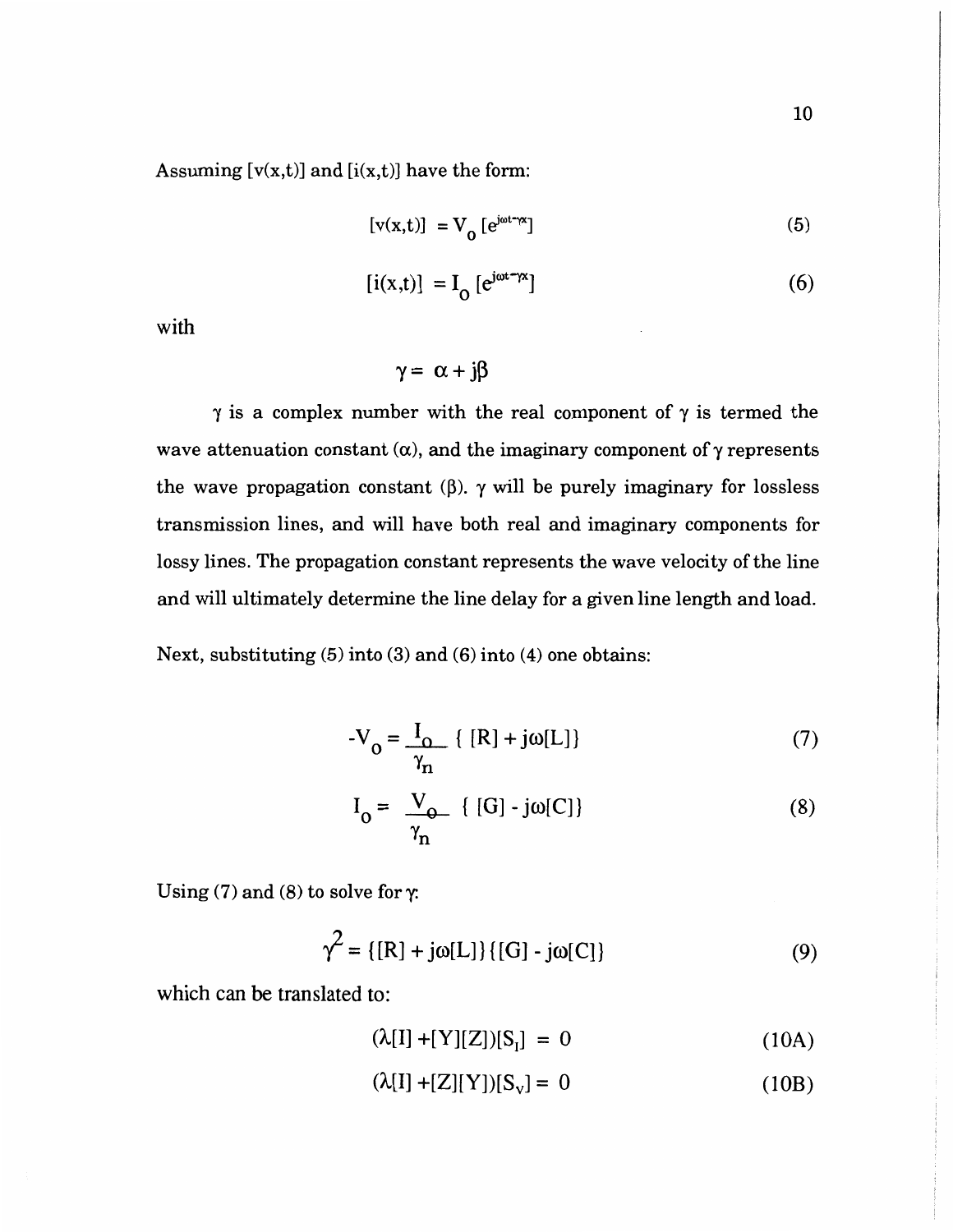with

 $[I]$  = identity matrix  $\lambda = \gamma^2$  $[Z]=[R]+{\mathsf{j}}\omega[L]$  $[Y] = [G] - j\omega[C]$ 

The solution to (10B) consists of a (nxn) voltage eigenvector matrix  $[S_{\rm v}]$  representing n modes of propagation. These "modes" result from the fact that for given a (nxn) matrix [A], there exists n eigenvalues and n eigenvectors that satisfy the basic eigenvalue problem:

$$
[\mathbf{A}][\mathbf{\varepsilon}]_{n} = \lambda_{n}[\mathbf{\varepsilon}]_{n}
$$

or

 $(\lambda_n[I] - [A])[\epsilon]_n = 0$ 

with

 $[\epsilon]_n = n^{\text{th}}$  eigenvector  $\lambda_n = n^{\text{th}}$  eigenvalue

Physically the n modes can be considered to be describing characteristic transverse electromagnetic waves propagating through the transmission line that are determined by the impedance and admittance properties of the lines. The parameters that determine the modes of propagation for a transmission line system are the [R], [L], [G], and [C] matrices and frequency. The voltage and current eigenvectors are related as follows: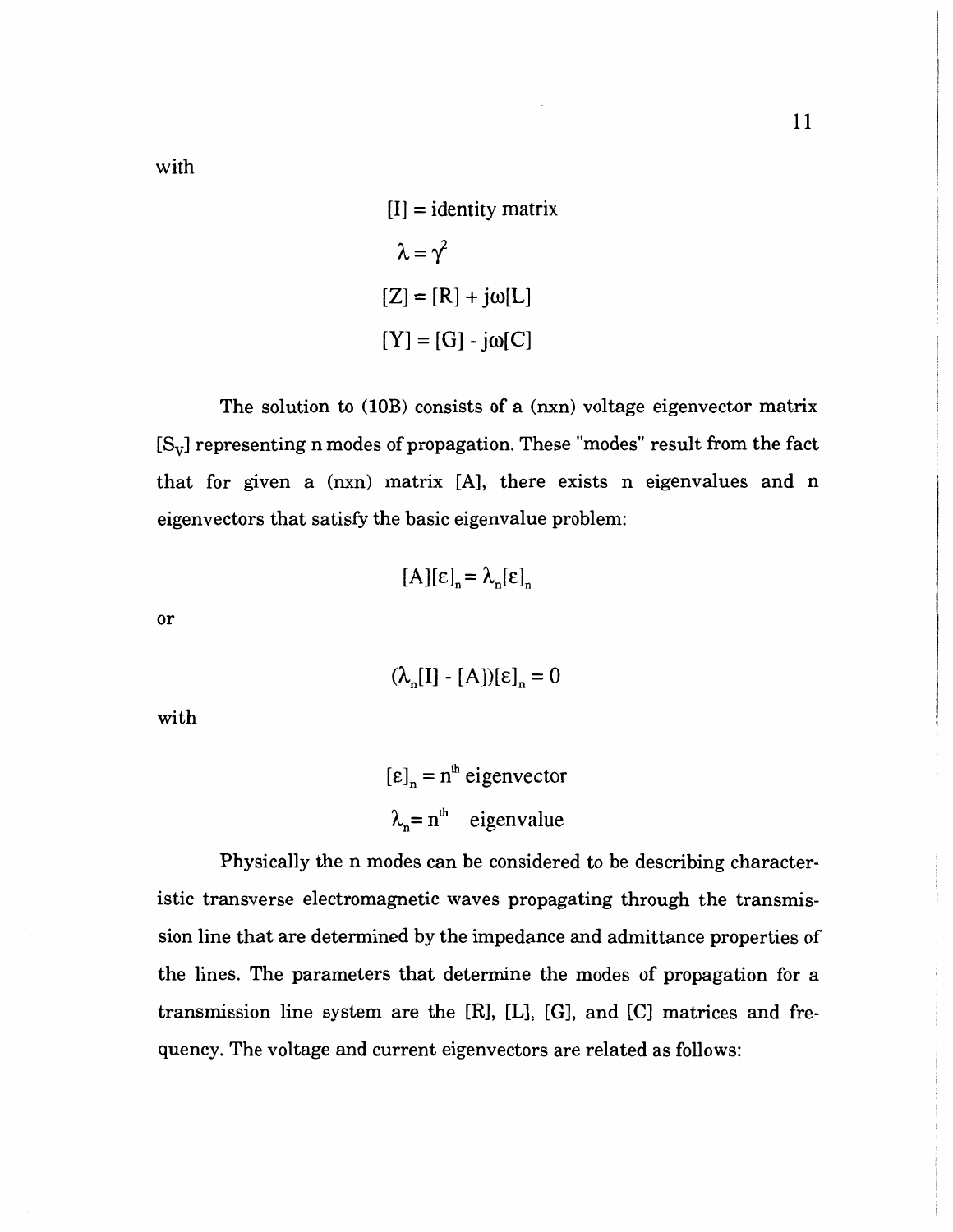let

$$
[\Gamma] = \text{diag}[\gamma_1, \gamma_2, \gamma_3, \ldots \gamma_n]
$$

and define  $Z_c$  such that:

$$
[v(x,t)] = [Z_{\text{c}}][i(x,t)]
$$

Then the voltage and current eigenvectors are related by:

$$
[Z_{\rm C}] = [S_{\rm V}][S_{\rm I}]^1 \tag{11}
$$

or

$$
[S_1] = [Z_C]^{-1} [S_V] [\Gamma]
$$
 (12)

The current eigenvector can be derived from  $(10A)$  directly, or from equation  $(11)$  once the voltage eigenvector is derived from  $(10B)$ .

The boundary values for line voltages and currents are shown in equations (13) and (14) as being the summation of the forward traveling and reverse traveling wave solutions. The boundary value problem arises from the need to relate the end-of-line current and voltage values to those values represented by the TEM waves traveling the length of the transmission line. Boundary conditions (voltage and current) for the source end of the circuit are set by nodal analysis of the equivalent circuit network for the source illustrated in figure 3. The object of the boundary value problem is to determine the coefficients  $W^*(0)$  and  $W(0)$  in equations (13) and (14) for the forward traveling and reverse traveling waves at  $x=0$  and  $x=1$ .

$$
[V(x)] = [S_v]([W^*(0)e^{-\gamma x}] + [W(0)e^{+\gamma x}])
$$
\n(13)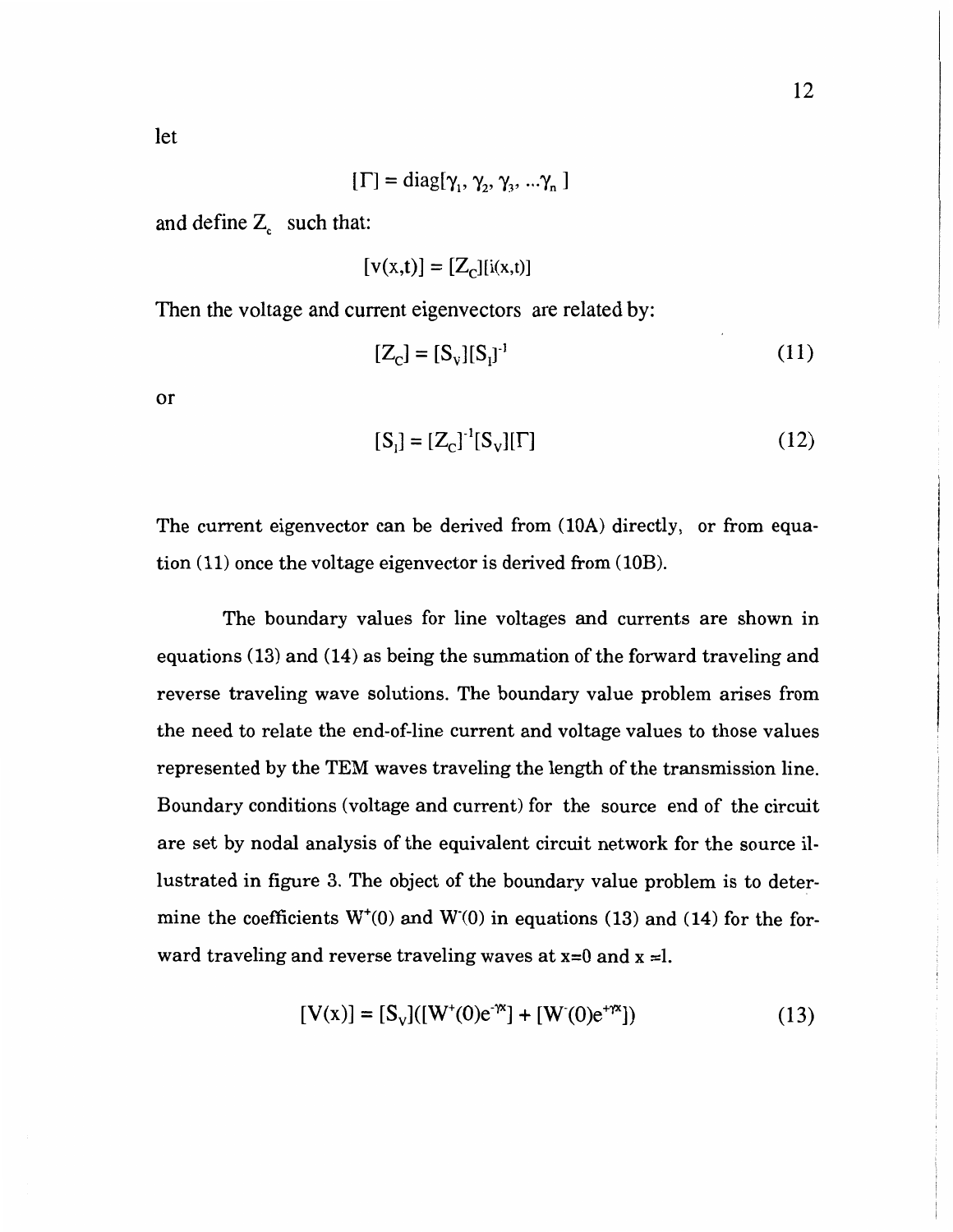$$
[I(x)] = [Y_C][S_V]([W^*(0)e^{-\gamma x}] - [W(0)e^{+\gamma x}])
$$
\n(14)

with

$$
\gamma = (\gamma_1, \gamma_2, \gamma_3, \dots \gamma_n)
$$

and

$$
[\mathbf{Y}_{\mathbf{C}}] = [\mathbf{Z}_{\mathbf{C}}]^{-1}
$$

The forward and reverse wave coefficients  $W^*(0)$  and  $W(0)$  are determined from the voltage and current values of the input and load nodes as follows: The input node voltage for the transmission line is the applied input voltage less the voltage drop due to the transmission line input impedance. Therefore the input node voltage on the transmission line is expressed:

$$
[V(0)] = [E] - [ZG][I(0)] \tag{15}
$$

[E] is the source voltage matrix,  $[Z_G]$  is the series source impedance matrix. The output node voltage of the transmission line is determined by the voltage drop across the load:

$$
[V(1)] = [Z_1][I(1)] \tag{16}
$$

 $[Z_L]$  is the load impedance matrix.

V(O) is the voltage at the transmission line input node, and V(l) is the voltage at the output node of the transmission line. Equations (13), (14), (15), and (16) lead to a set of linear equations from which  $W^+(0)$  and  $W(0)$ are determined.

Substituting the input node voltage from equation (15) into equation

13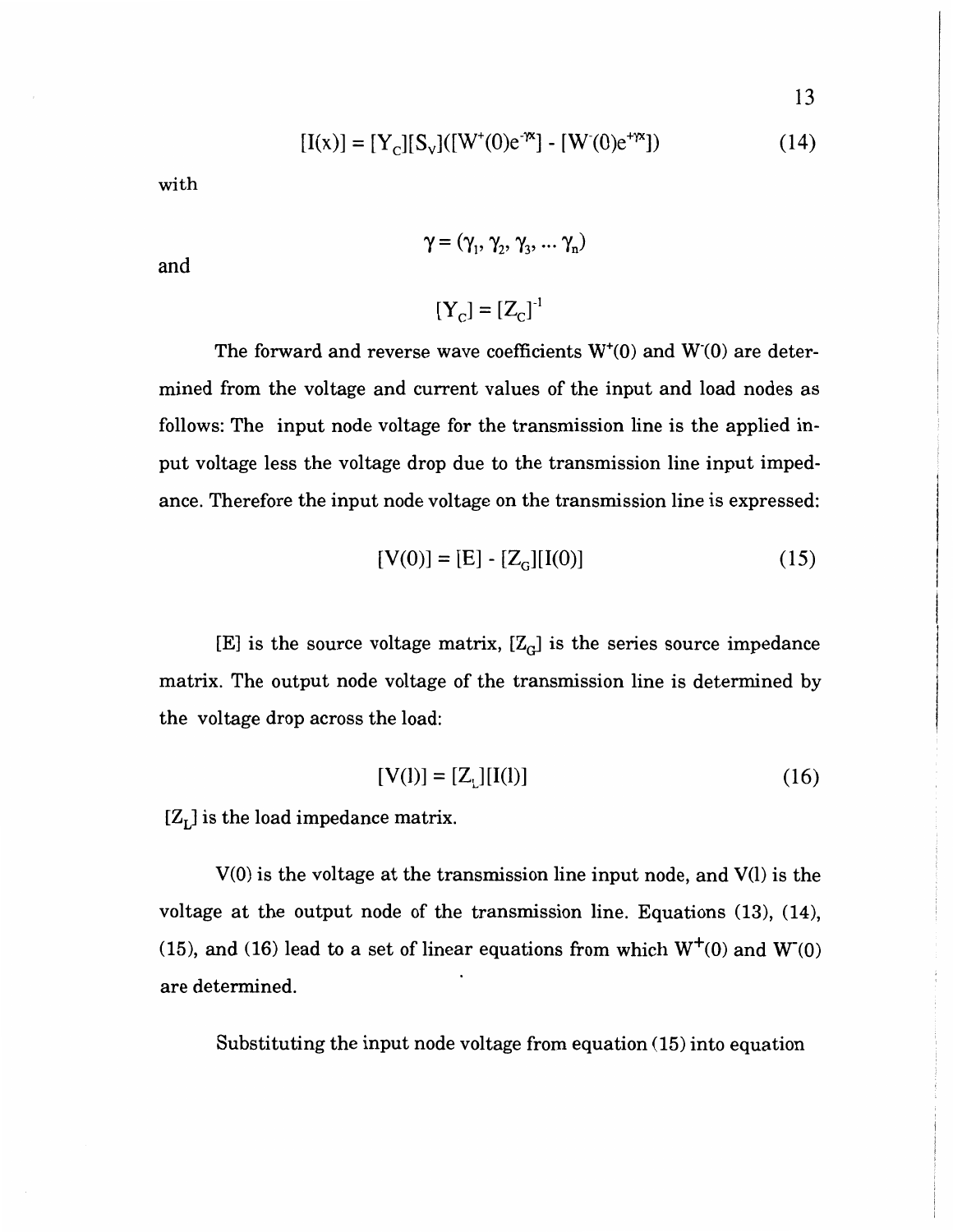$(13)$  with  $x = 0$  one obtains:

$$
[E] - [Z_G][I(0)] = [S_V](W^+(0) + W^-(0))
$$

or

$$
[E] = [S_y](W^*(0) + W(0)) + [Z_G][I(0)] \tag{17}
$$

Substituting equation  $(14)$  for the input node current at  $x=0$  into equation ( 17) one obtains:

$$
[E] = [S_V](W^+(0) + W^-(0)) - [Z_G][Y_C][S_V](W^+(0) - W^-(0))
$$
\n(18)

substituting equation (16) into equations (13) and (14) with  $x=1$  one obtains:

$$
W^+(0)[e^{-\gamma t}](1-[Z_L][Y_C]) + W'(0)[e^{+\gamma t}](1+[Z_L][Y_C]) = 0 \tag{19}
$$

Equations (18) and (19) are a pair of linear equations in which  $W^*(0)$ and  $W(0)$  can be solved. Once these coefficients are determined, the input and output node voltages are solved using equations (13) and (14).

These voltages are obtained in the frequency domain at each frequency determined by a FFT of the time domain signal [15]. The original input signal that is contained in the [E] vector is transformed to the frequency domain using a FFT algorithm. In the frequency domain the values of the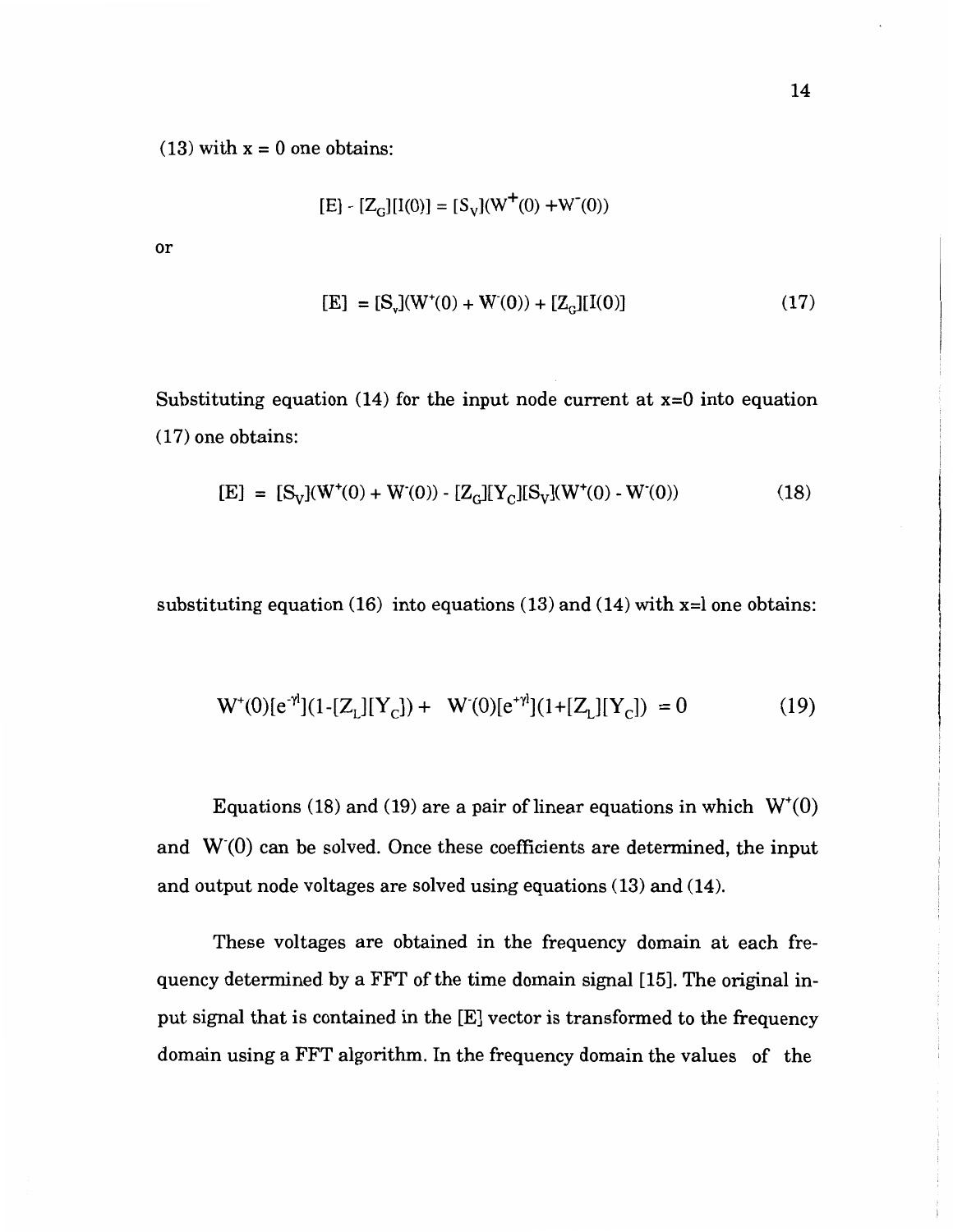source impedance, load impedance, characteristic admittance, and  $\gamma$  are constant for each frequency from the frequency transformed input vector [E]. The solutions determined from equations (13) and (14) in the frequency domain represent the frequency response of the transformed input signal to the transmission line system. A reverse FFT is done on the solutions once they are determined for all of the frequencies called for by the FFT to obtain the time domain response.

The methodology used to calculate the solution to the transmission line equation can be considered to be "brute force" . No linear transformations of the matrix equations are done to improve mathematical efficiency. The reason that this is acceptable in the model presented is that the maximum size of the matrix equations to be solved is (3 x 3). Other authors have used approaches which use linear transformations of the matrix equations to convert them to tri-diagonal Topolitz form [7] or to diagonal matrix form [10] to allow the eigenvalues and eigenvectors to be more easily obtained. Since the size of the matrices in the model presented in this thesis is only 3 x 3, no advantage is gained by doing such linear transformations.

The fact that the model uses superposition of solutions to limit the size of the matrices allows for simple programming algorithms to obtain the solutions directly. No approximations need to be made about the values of off-diagonal elements to calculate the solutions to reduce CPU time. 'fhis accuracy combined with the fact that the numerical solution algorithms are event driven allow the user to get exact solutions for transmission line systems with computational efficiency.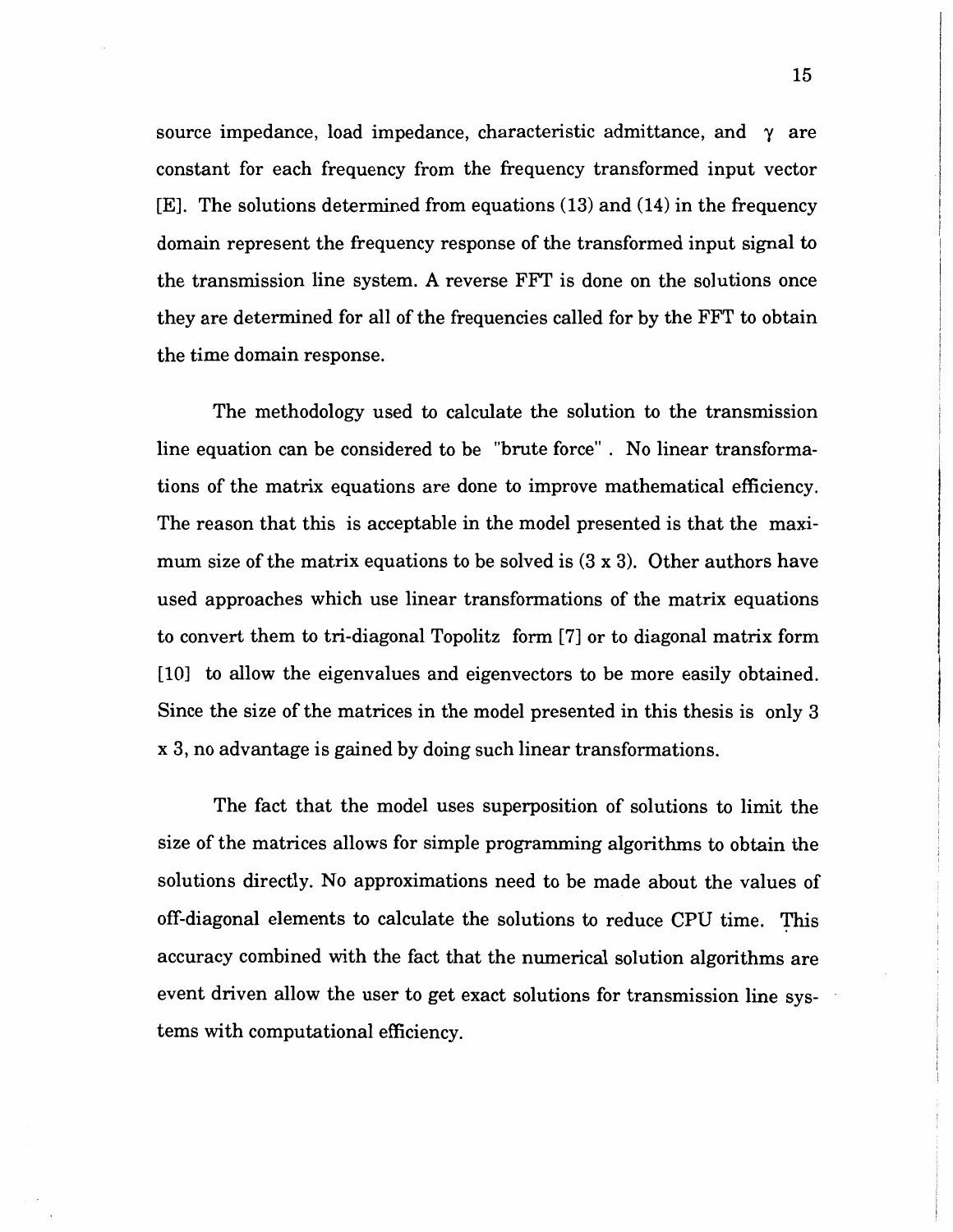#### CHAPTER III

#### PROGRAM STRUCTURE

The transmission line model developed in chapter II is written in the C programming language. This was done to allow for compatibility with mixed mode circuit simulators such as Network C or other functional simulators that allow "foreign" models to be used. Network C is a mixed mode circuit simulator that allows for both continuous time calculation and discrete event simulation. Network Cis a super-set of the C programming language. It is designed to allow easy incorporation of user defined models for circuit simulation. The hierarchical nature of circuit descriptions in Network C are such that models of various levels of abstraction can be used in the same simulation. Calls to models that perform continuous time calculations can be triggered by digital events. This is particularly useful for large scale digital circuit modeling in which the circuit complexity would prohibit a complete simultaneous SPICE simulation and yet the analog response of the system is desired. Functional blocks of the digital circuit can be modeled with simple functional models, while areas of interest such as digital functional block input/output and interconnect can be modeled for the continuous analog response. The transmission line model presented in this thesis is particularly suited to be used with the Network C circuit simulator due to it's ability to calculate the numerical solution when triggered by input node events.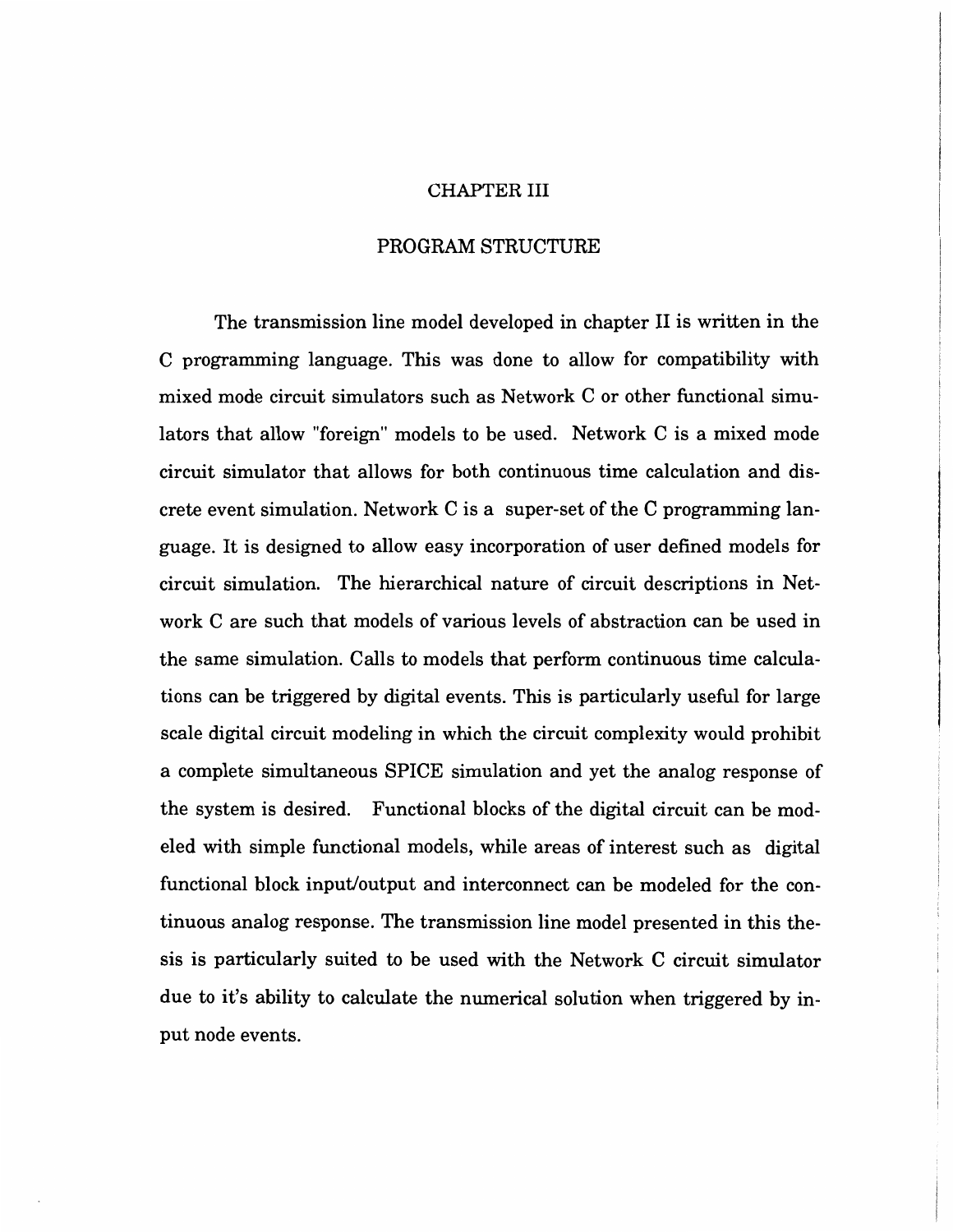The model consists of several functional blocks illustrated in figure (4). Block 1 contains the model to network interface. This block controls event driven model calling, and the time domain voltage and current values for the input and output nodes of the transmission line. The equivalent input and output circuits for the transmission line from Figure (3), representing for example digitally controlled line drivers, reside in the first functional block. Block 2 contains the queue for superimposing solutions of each of the lines, and determining which lines will be passed to block 3 for numerical analysis.



Figure 4. General Program Structure.

The third and final functional block determines the numerical solution for the transmission line system and returns the time-domain values to the 2nd "administrative" functional block.

Figure (5) is an illustration of the data path that the voltage signals follow in the transmission line model. The time-domain voltage signal data originates from n-input arrays that represent the time-domain input node voltage values. These signals originate as solutions to the equivalent circuit at the input node of the transmission line and stored in data arrays. The in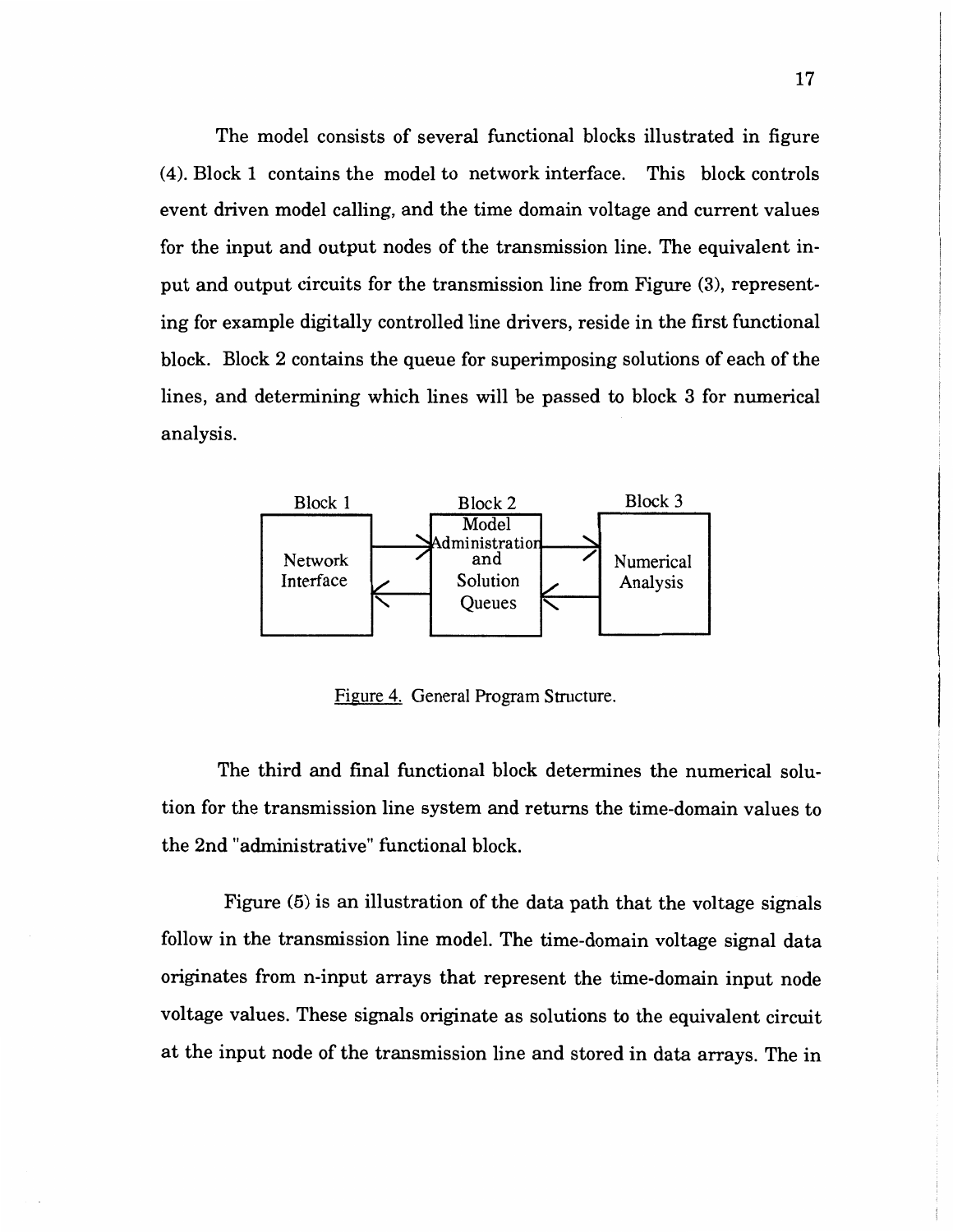put node solutions are called when triggered by an event on the appropriate node. These signals may also contain voltage values that were the results of previous transitions on the line or lines adjacent to them. The signals for the "event" line and the two lines adjacent to it are passed to a subroutine that generates a mirror-symmetric signal in the second half of the three arrays. Due to the periodic nature of the FFT, signals passed to the FFT and back



Figure 5. Data Path for Transmission Line Model.

may become distorted by the FFT algorithm's attempts to make the arbitrary signal periodic. By adding the mirror-symmetric signal to the array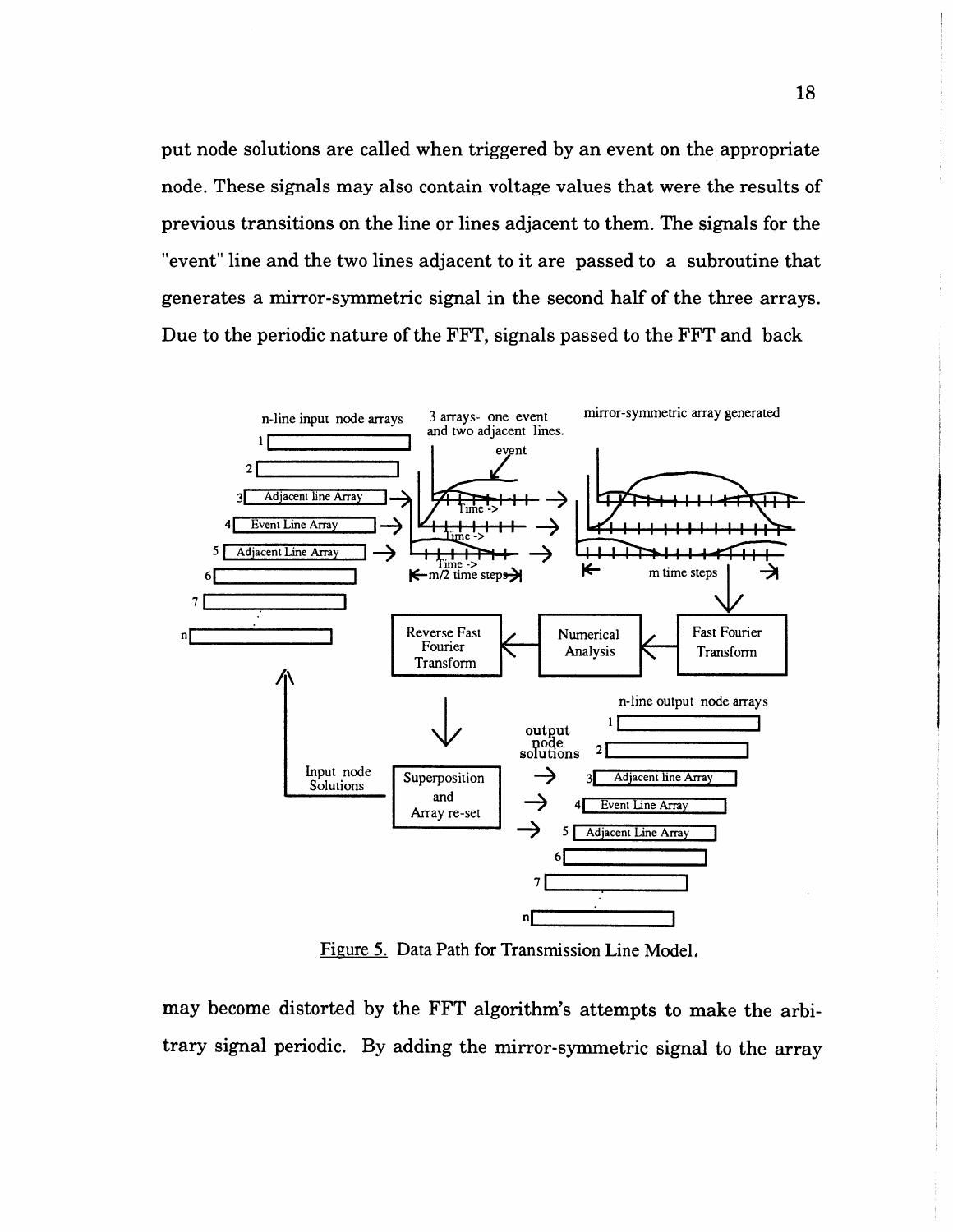this distortion is avoided. After the numerical solution is completed and the signals are transformed back to the time domain, only the first half of the solution array containing the physical signal is returned to the n-line input and output arrays. The second half of these arrays that contained the mirror symmetric values of the signal are discarded.



**Figure 6. Numerical Calculation Flow Chart.**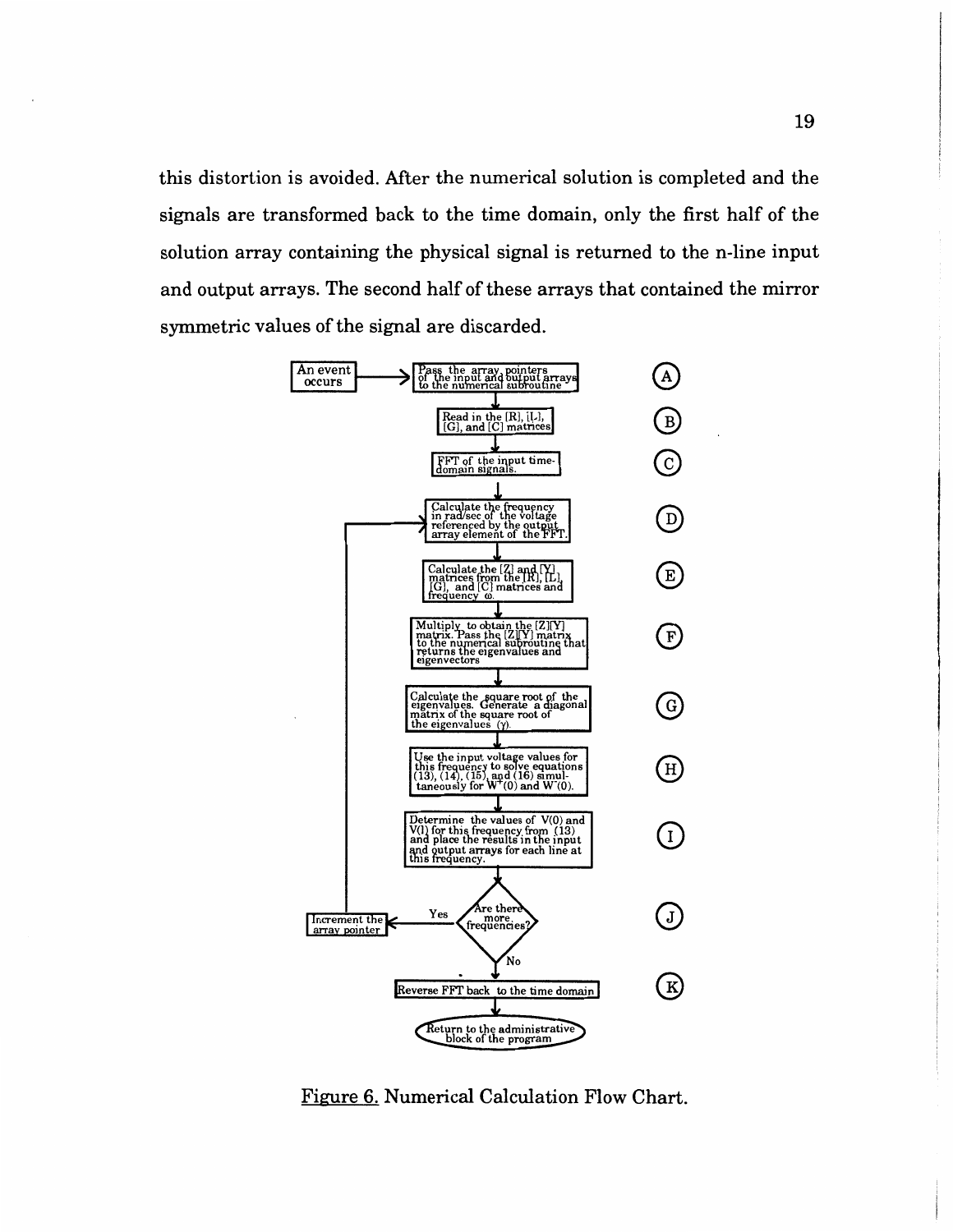The numerical analysis is done on the input signals. Both the input node and output node solutions are placed back into the appropriate arrays in the n-line system. A detailed flow chart of the method in which the program calculates the numerical solution is illustrated in figure (6).

Figure  $(6)$  is a flow diagram of the algorithm used to solve for the input and output node voltage values for the transmission line in the frequency domain. Once the proper line signals are determined for the event line and two adjacent lines, the signals are passed to the numerical subroutine  $(A)$ . The program then reads in the  $[R]$ ,  $[L]$ ,  $[G]$ , and  $[C]$  matrices from external files (B). A FFT subroutine [15] is calculated for each of the three input line signals converting them from a voltage spectra as a function of time to a voltage spectra that is a function of frequency (C). The frequency of the the first voltage value in the transformed array is determined by the time step increment (dt) and the value of the array pointer. This is done in functional block (D). The user can set the value of dt to obtain the desired resolution of the signal. Once the frequency is determined, the [Z] and [Y] matrices can be calculated in step  $(E)$ . The  $[Z]$  and  $[Y]$  matrices are multiplied and the product matrix is sent to the numerical subroutine that solves for the eigenvalues and eigenvectors of the  $[Z][Y]$  matrix [16]. The gama matrix from equation (11) is calculated from the eigenvalues in functional block  $(G)$ . The voltage vector  $[E]$  is then used along with equations  $(13)$ ,  $(14)$ ,  $(15)$ , and  $(16)$  to generate the forward and reverse wave coefficients  $W<sup>+</sup>(0)$  and  $W(0)$  in functional block (H). The input and output node voltage values are solved for in functional block (I). The program repeats functional blocks  $(D)$  through  $(J)$  until all of the frequencies generated by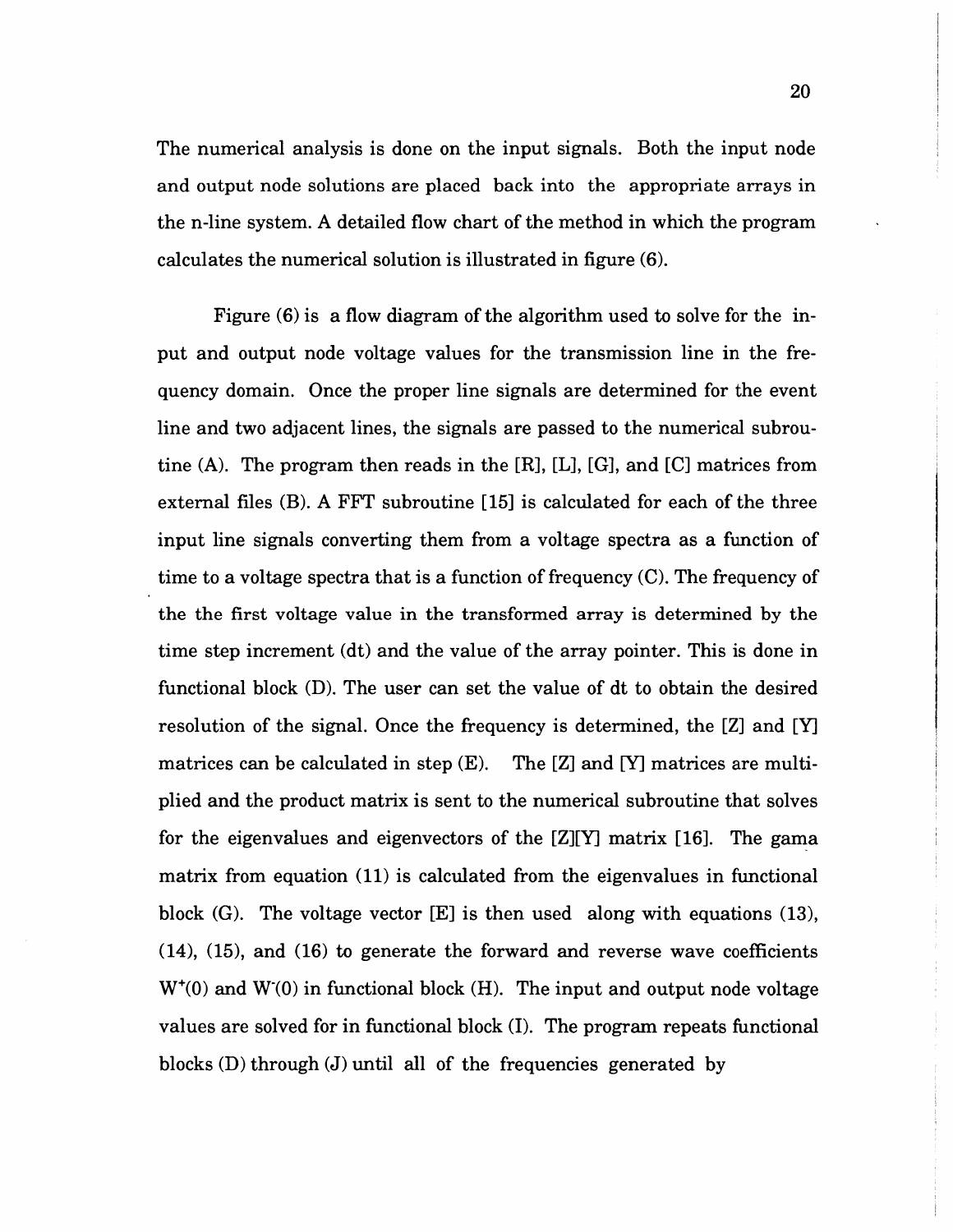the FFT subroutine are processed. *Mter* this is done the complex conjugate of each of the solution voltage values is taken in functional block (K). A second FFT is done and the signals are converted back to the time domain. This is referred to as a reverse FFT. The input and output node solution arrays are then passed back to the administrative portion of the program for superposition back in to the appropriate locations.

Any time a transition occurs, the input node on the adjacent lines to the transitioning line are repositioned in the input signal storage arrays. The reposition procedure involves moving the remaining defined signal of the input wave forms to the front of the array to be passed for numerical analysis. The remaining elements of the first half of the array (those between the end of the defined waveform and the halfway point of the array) are filled with the last value of the defined input wave form. The last 1/2 of the array is filled with the mirror symmetric values of the input waveform after the reset and prior to the Fast Fourier Transform. The re-set process and mirror-symmetric signal generation are illustrated in figure (7).

After the numerical solution to a transition is completed and returned to the respective input and output arrays, all lines not involved in the transition are re-set as well. This is done so that the array pointer for any line in the n-line system is consistently at the same time step for both the lines that experienced a transition and the lines that did not. If no transition occurs, the model returns the values for the input and output node voltages that are stored in their respective arrays and are referenced by the array pointer which is stepped by the simulation environment's clock.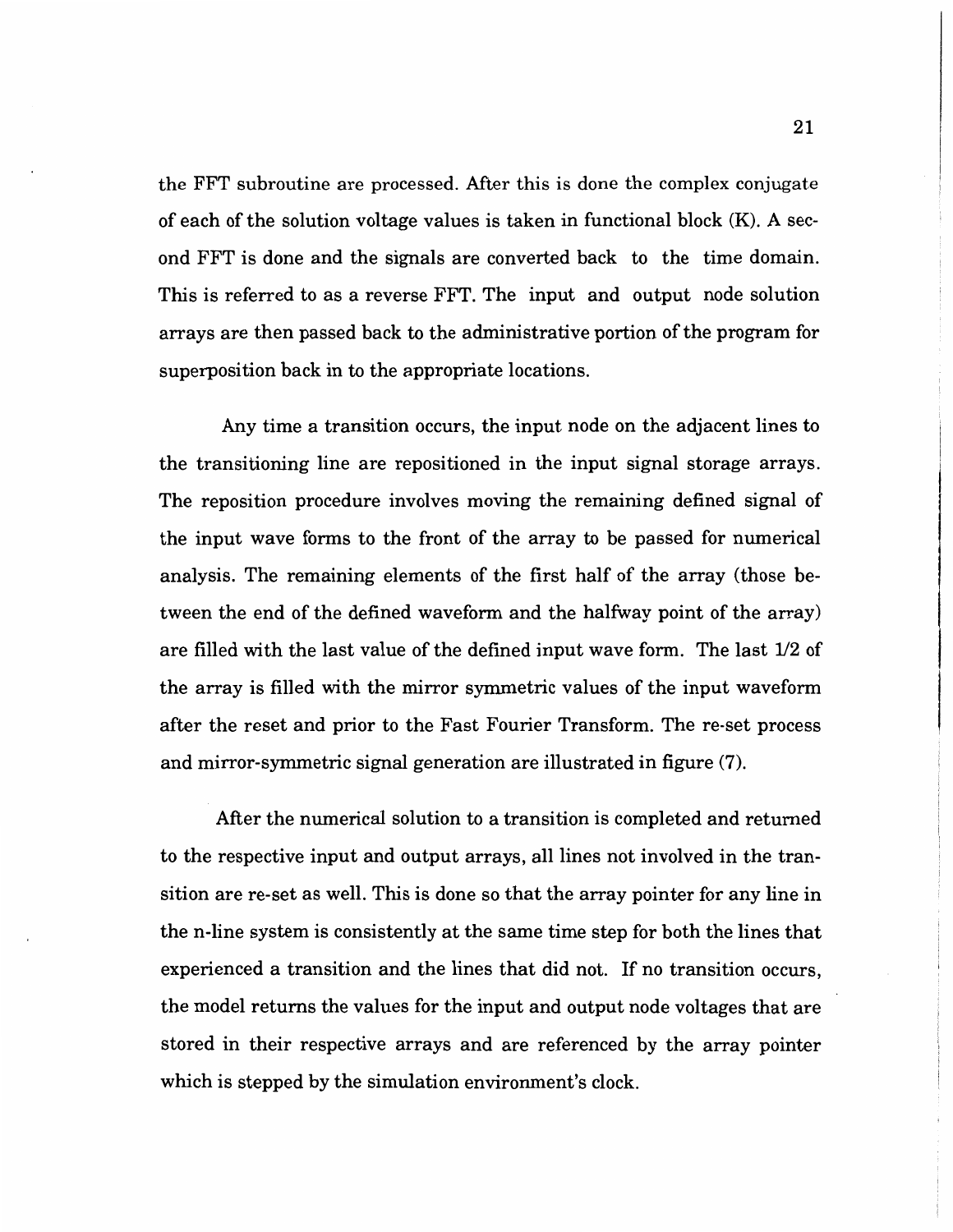

Figure 7. Adjacent line input array reset and mirror-symmetric signal generation.

The programming methods used to implement this model were conventional. No attempt was made to implement solution caching techniques, however this is something that the model can easily be upgraded to accommodate. In addition, if dynamic memory allocation for solution storage is used, the memory required to run the program will be reduced.

The programming structure presented lends itself to implementation in an event-driven simulation environment. This is due to the fact that the model's program structure allows for solutions to be organized and returned to the simulator's environment from data arrays that exist independent of the numerical portion of the program. The events control how the solution arrays are filled. If no events occur, then the solution arrays will be filled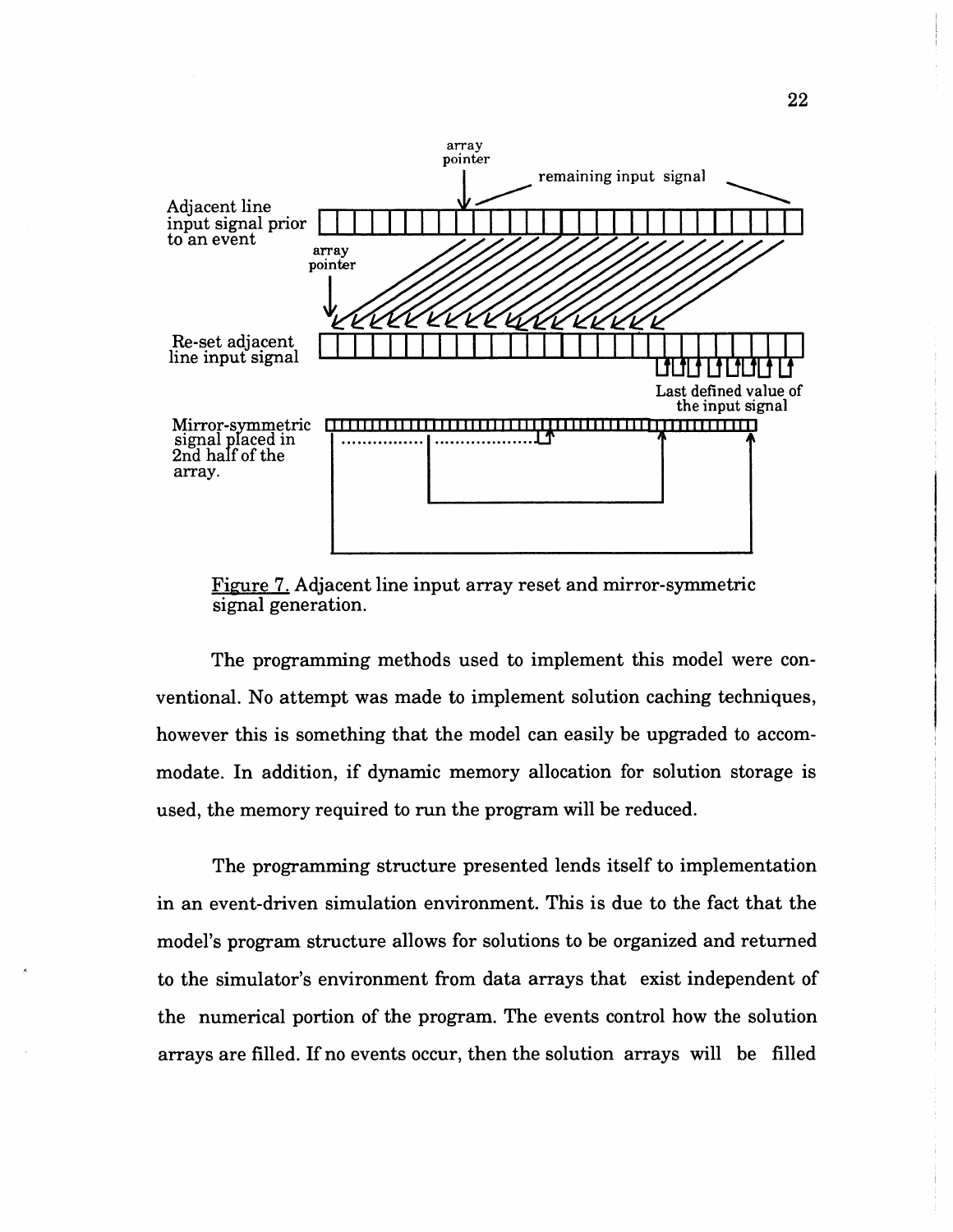with the last steady-state values of the transmission line input or output node voltages. It is this feature that allows this model to efficiently simulate the analog response of larger digital systems.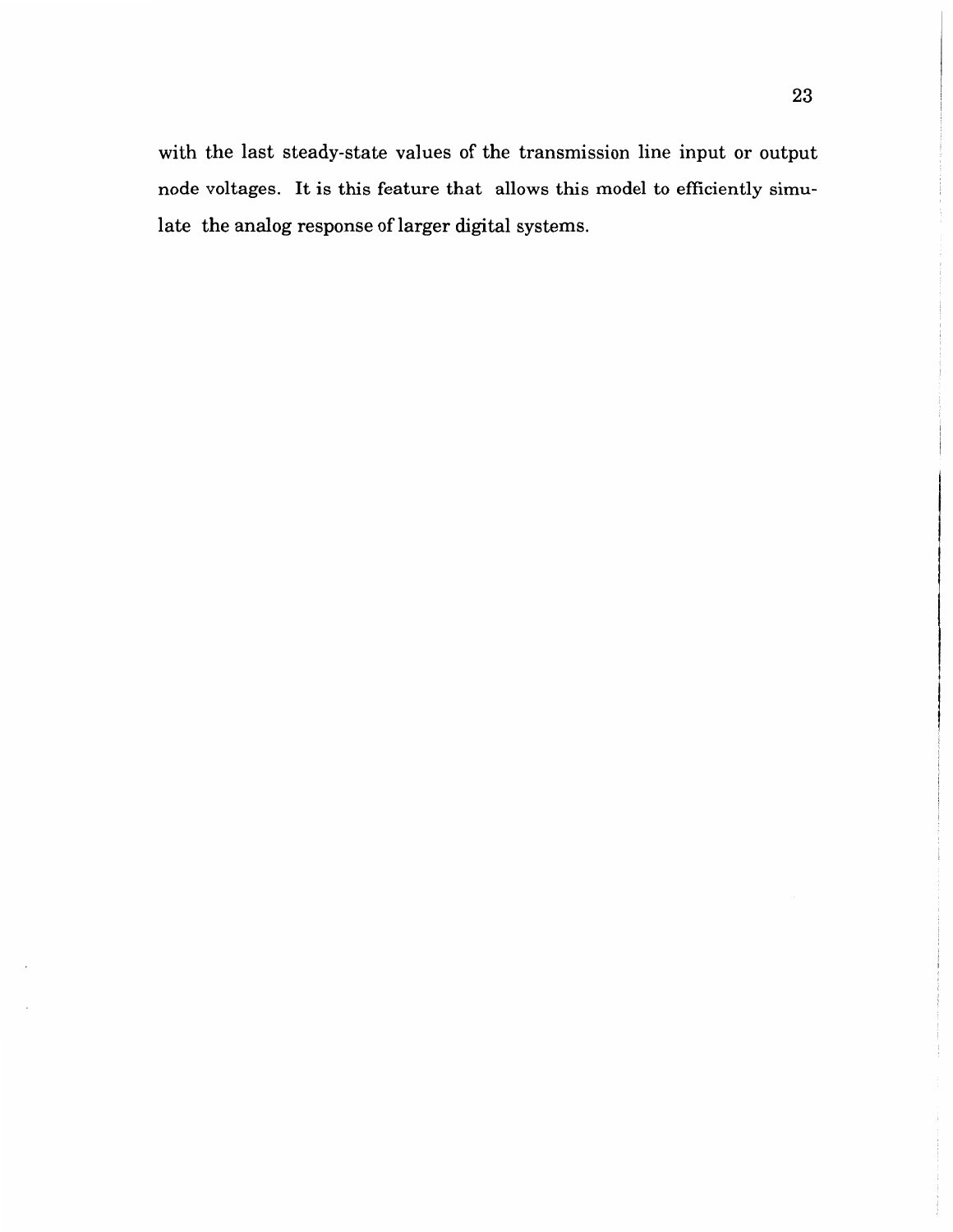#### CHAPTER IV

#### NUMERICAL SIMULATION

#### NEAREST NEIGHBOR ANALYSIS

The order of the matrix equations to be solved, and therefore the CPU time required, is determined by the number of lines in the circuit being modeled for each individual transition. As will be shown later, computational time is reduced by limiting the number of lines and therefore the order of the matrix to 3. This is accomplished for larger order systems by passing only the signal generating line and it's two nearest neighbors on either side to the numerical portion of the model during an event.

This "nearest neighbor" approximation is justified by examining the response of a 5 line system representing a 0.8 micron space interconnect technology. The technology used for this discussion consists of a triple metal process with Plasma Enhanced Chemical Vapor Deposition (PECVD) SiO<sub>2</sub> dielectric. The metal lines modeled here represent the first layer of metal. Figure (8) shows the response of the output of a 5 line system with 1 em interconnect length. Line 2 represents the line in which a signal is presented at the input, and lines 0,1,3,4 represent the "nearest neighbor" lines with the inputs held at ground. The output signals are plotted vs time for a typical low to high transition with a slew rate of  $2 \text{ X } 10^9$  V/sec. The crosstalk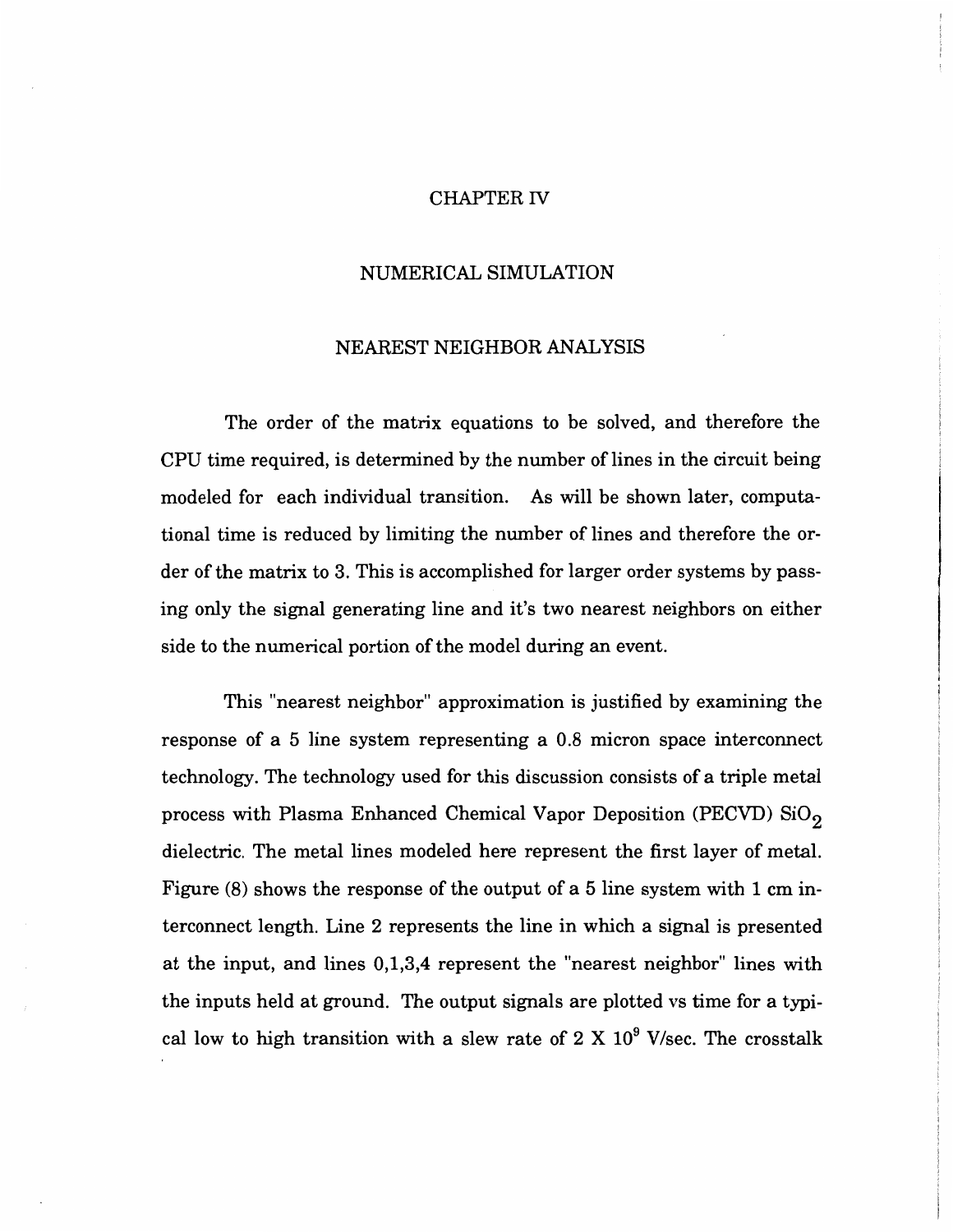signal is apparent on the immediately adjacent lines (1 and 3), and to a much lesser extent on the next lines out (0 and 4). The maximum signal crosstalk present on the second line away from the signal line is 0.9% of the original signal. By ignoring signals on lines further than 2 away from the



<u>Figure 8.</u> A 5 line system with a single transition on line 2.

event "driving" line, the order of the matrices and therefore CPU time can be reduced. In this manner larger systems such as 16 and 32 bit data buses can be analyzed without significantly increasing computational time.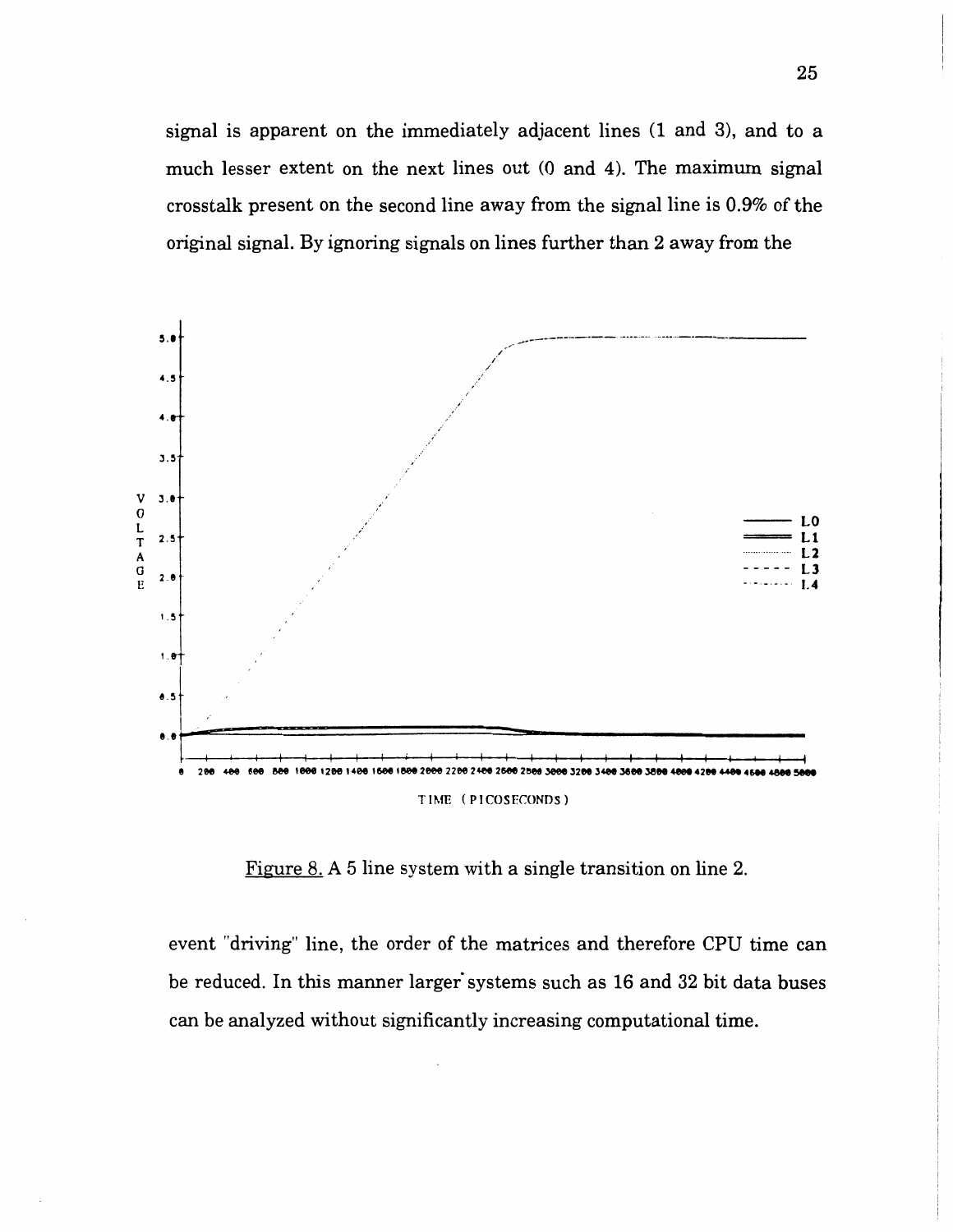The model allows the user to determine the size of the crosstalk fanout. The user must balance the desired signal size of interest vs the computational efficiency presented by the nearest-neighbor approximation. Figure (9) is a graph of CPU time vs number of lines simultaneously solved for 1 to 5 line systems.



Figure 9. CPU time vs. number of lines for a single transition.

These simulations were run on a Digital Equipment Corporation System 5000 computer. CPU time goes up by roughly a factor of 2X between a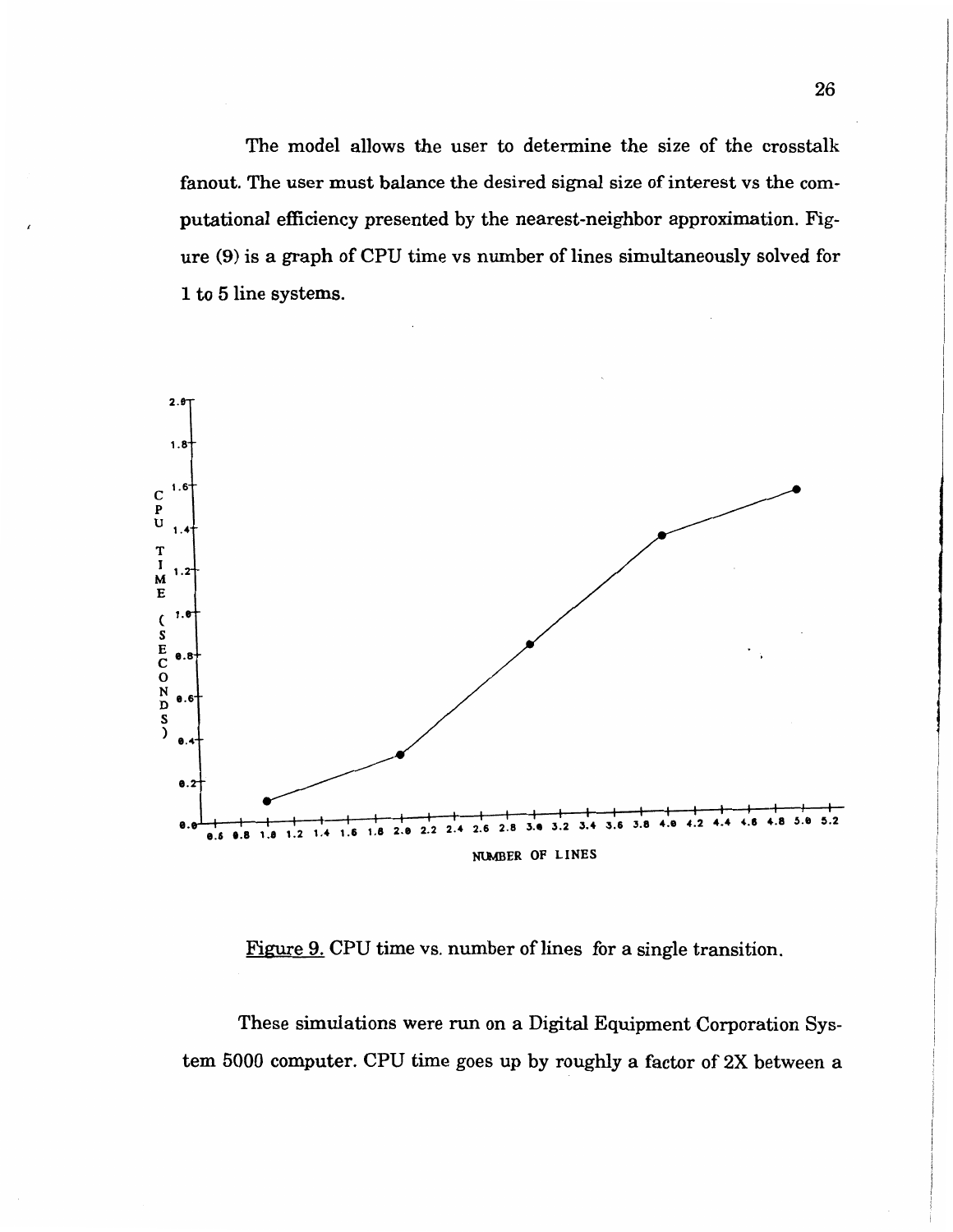3-line solution and a 5-line solution. As demonstrated above, a 3-line nearest neighbor approximation adequately represents today's technology, however the model can accommodate a larger simultaneous solutions for higher resolution at the cost of higher CPU time per transition.

#### COMPARISON TO PREVIOUS WORK

To confirm that the numerical section of the transmission line model accurately calculates the transmission line behavior of coupled microstrip lines, a comparison of the model output for a single transition was made with results from A.R. Djordjevic et al. [11] The two line system is illustrated in figure (10):



Figure 10. Two line system from Djordjevic et al.

The line length for the system is 304.8 mm long, the self inductance of each of the lines is 494.6 nH/m the mutual inductance is 63.3 nH/m, the self capacitance is 62.8 pF/m and the mutual capacitance is 4.94 pF/m. The voltage generator impedance is 50 ohms, and the line is considered lossless,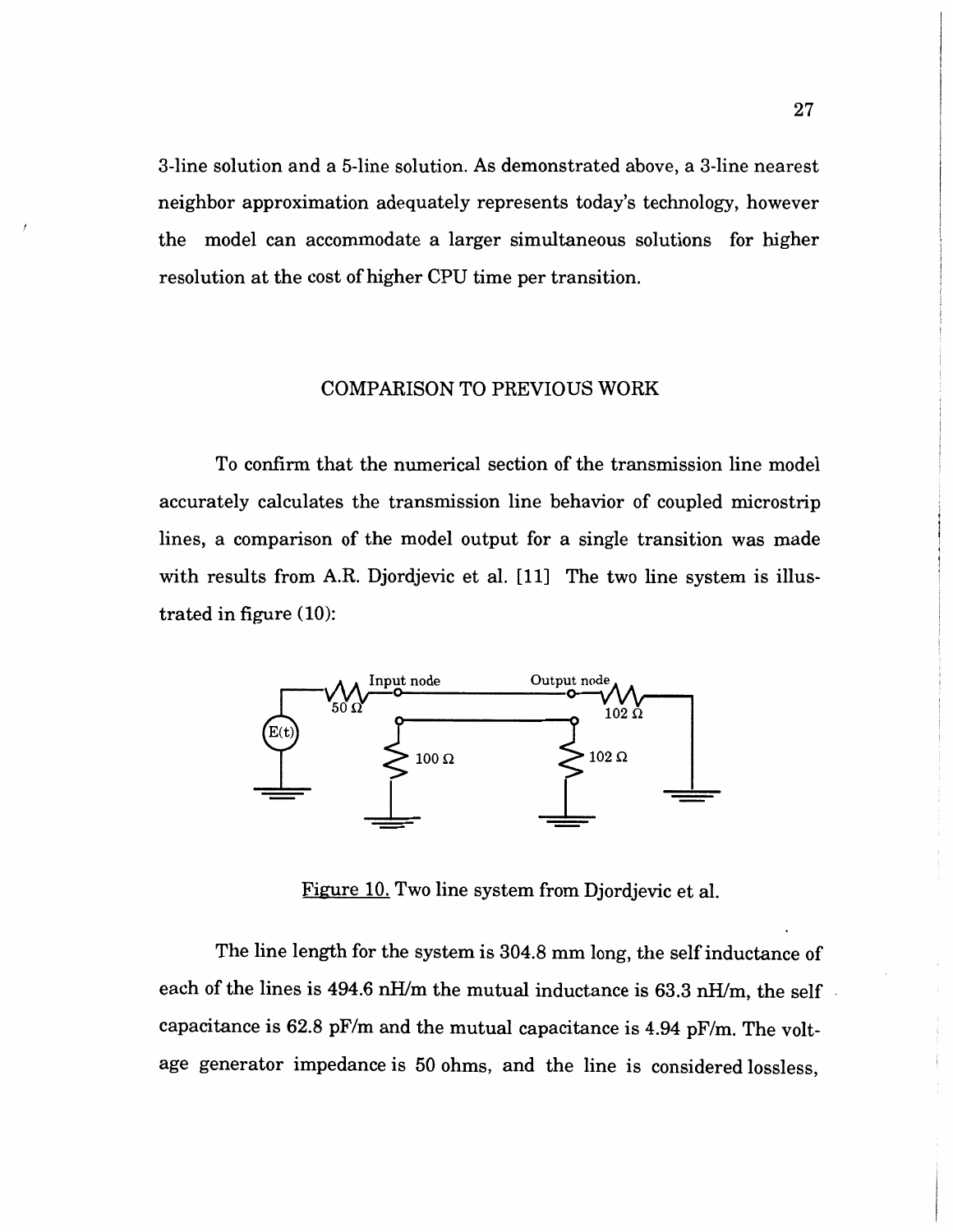therefore the [R] matrix discussed in chapter II is 0. The load resistance of the driven line is 102 ohms, and the adjacent line has a input node impedance of 100 ohms and a output node impedance of 102 ohms.

Figure (11) and the dashed line in figure (12) shows the input node and output node signals on the driven line as a function of time from Djordjevic et al. Figure  $(13)$  shows the input node and output node signals generated from the model in this work.



Figure 11. The input signal from Djordjevic [11].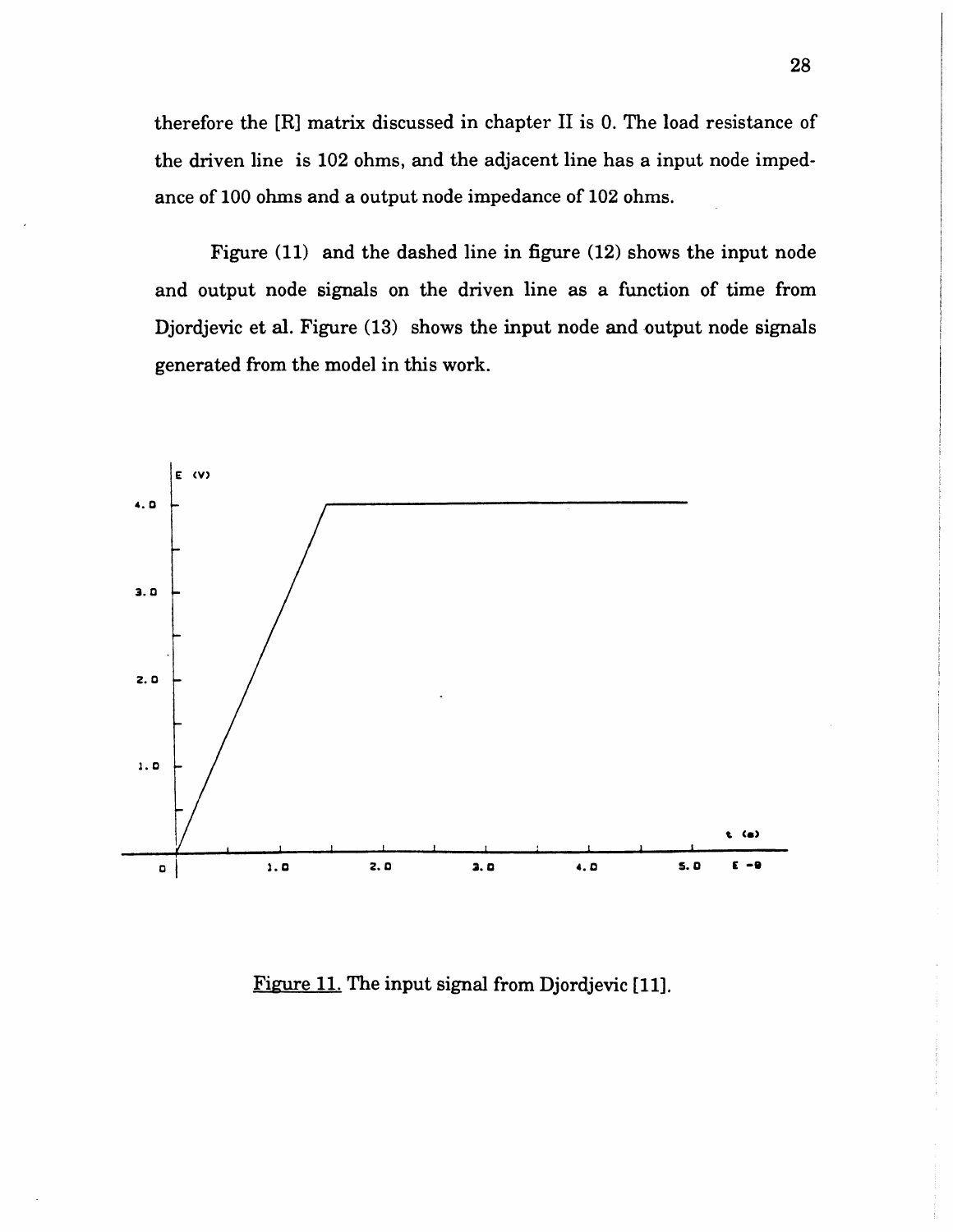

Figure 13. The input signal and output node signal from this work.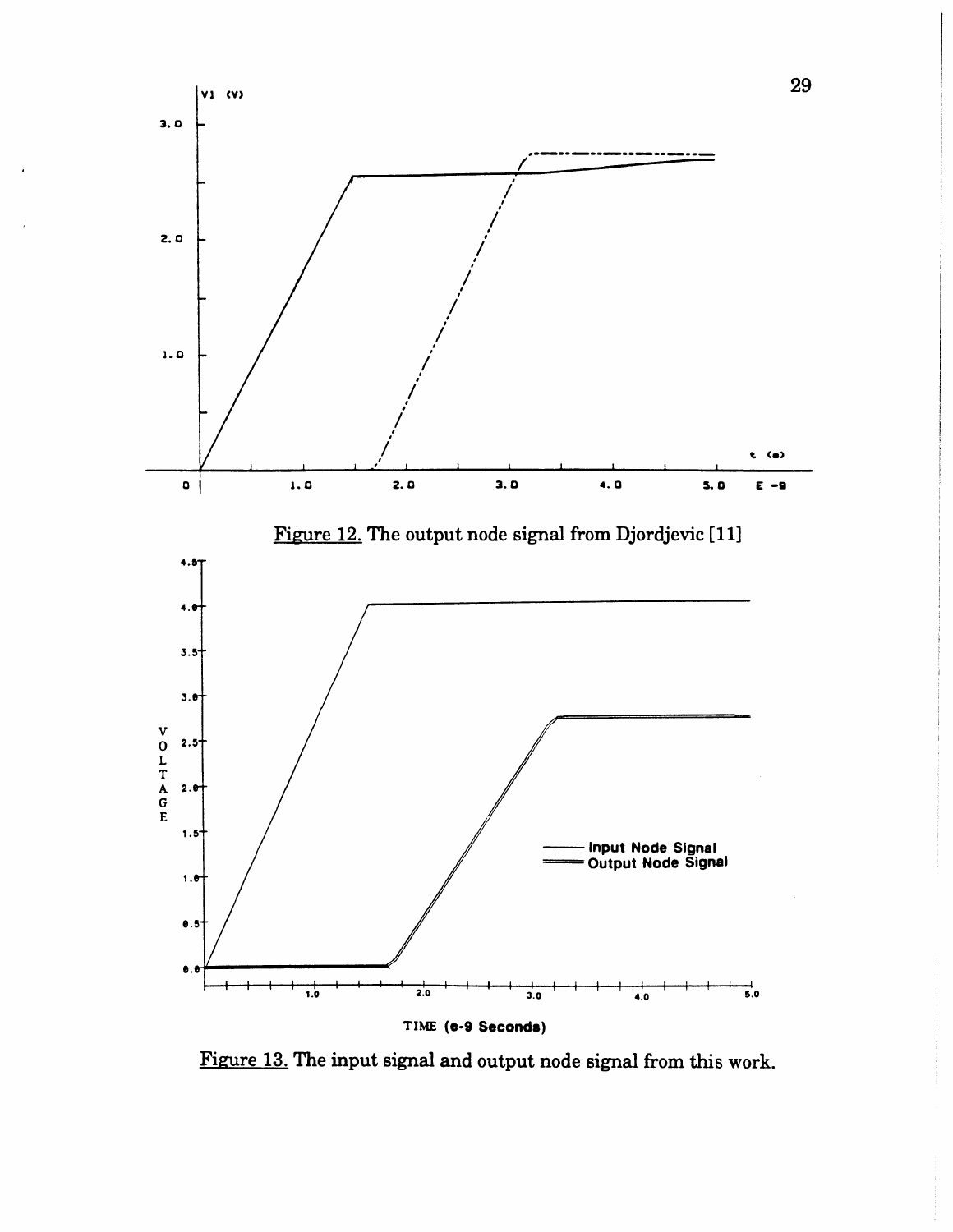A comparison can be made between figures (11), (12), and (13). The input node signal shown in figures (11) and (12) rise at a slew rate of approximately 2.4 X 10<sup>9</sup> volts / second. The output node signal represented by the dotted line in figure (12) and the double line in figure (13) begins to rise after a delay of approximately 1.6 nanoseconds. It reaches it's high value of 2.5 volts at 3 nanoseconds. The output node signal generated from both works has the identical "rounding" effect at the beginning and ending of the transitions. From this comparison it is shown that the model presented in this work matches the results of others.

#### MODELING A 8-LINE SYSTEM WITH MULTIPLE TRANSITIONS

In order to obtain representative values for the [R], [L], [G], and [C] matrices for simulation, measurements were made of total resistance , self and mutual capacitance and inductance values on a metal interconnect test structure using a typical 0.8 um CMOS technology. The test pattern consisted of interdigitated comb-serpentine metal patterns illustrated in figure (14). Capacitance values were measured using a Hewlett-Packard 4275A LCR meter on a shielded probe station. Probe and pad capacitive and inductive values were measured independently and subtracted from the total measured values. The resistance, self capacitance, and self inductance values were measured with the substrate grounded and then divided by the length of the serpentine metal line to obtain the values per unit length. The mutual capacitive and inductive values were measured between the interdigitated comb structure and serpentine structure with the substrate floating. These values were also divide by the length of the structure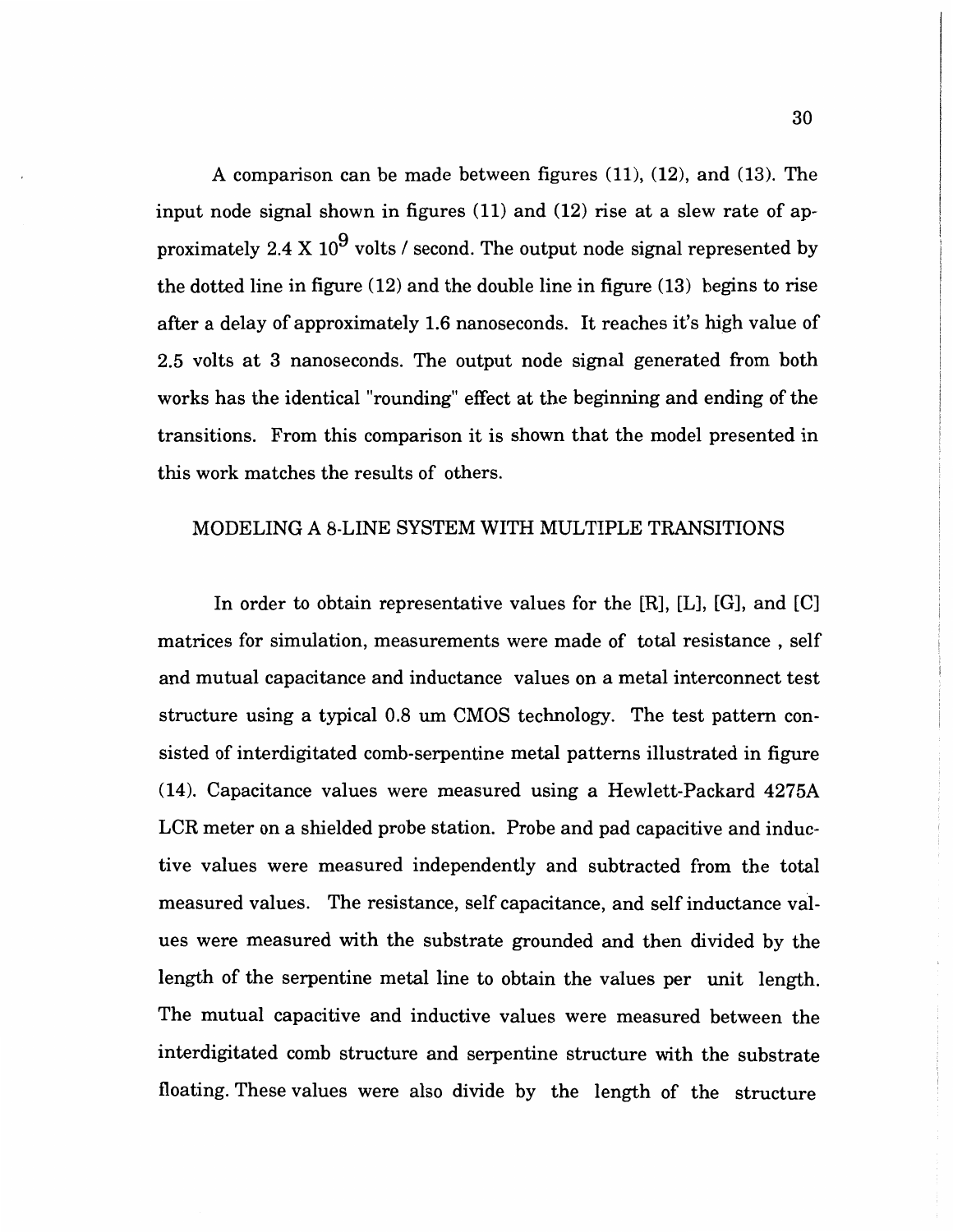and then divided by 2 to obtain the mutual capacitance and inductance values represented by the off-diagonal elements in the matrix expressions. The values used for the  $[R]$ ,  $[L]$ ,  $[G]$  and  $[C]$  matrices as well as the input series impedance and load series impedance matrices are listed in the Appendix.

For the purpose of simulation a linear ramp was used to represent the input signal to the transmission line. Any signal can be used by the program however. The slew rate of the input signal was set at  $2 \text{ X } 10^9$  V/sec which is typical for high speed digital circuits. Several combinations of 3line transitions were simulated and illustrated in Figure (15). Table I lists the transitions.



Figure 14. Interdigitated comb-serpentine metal pattern.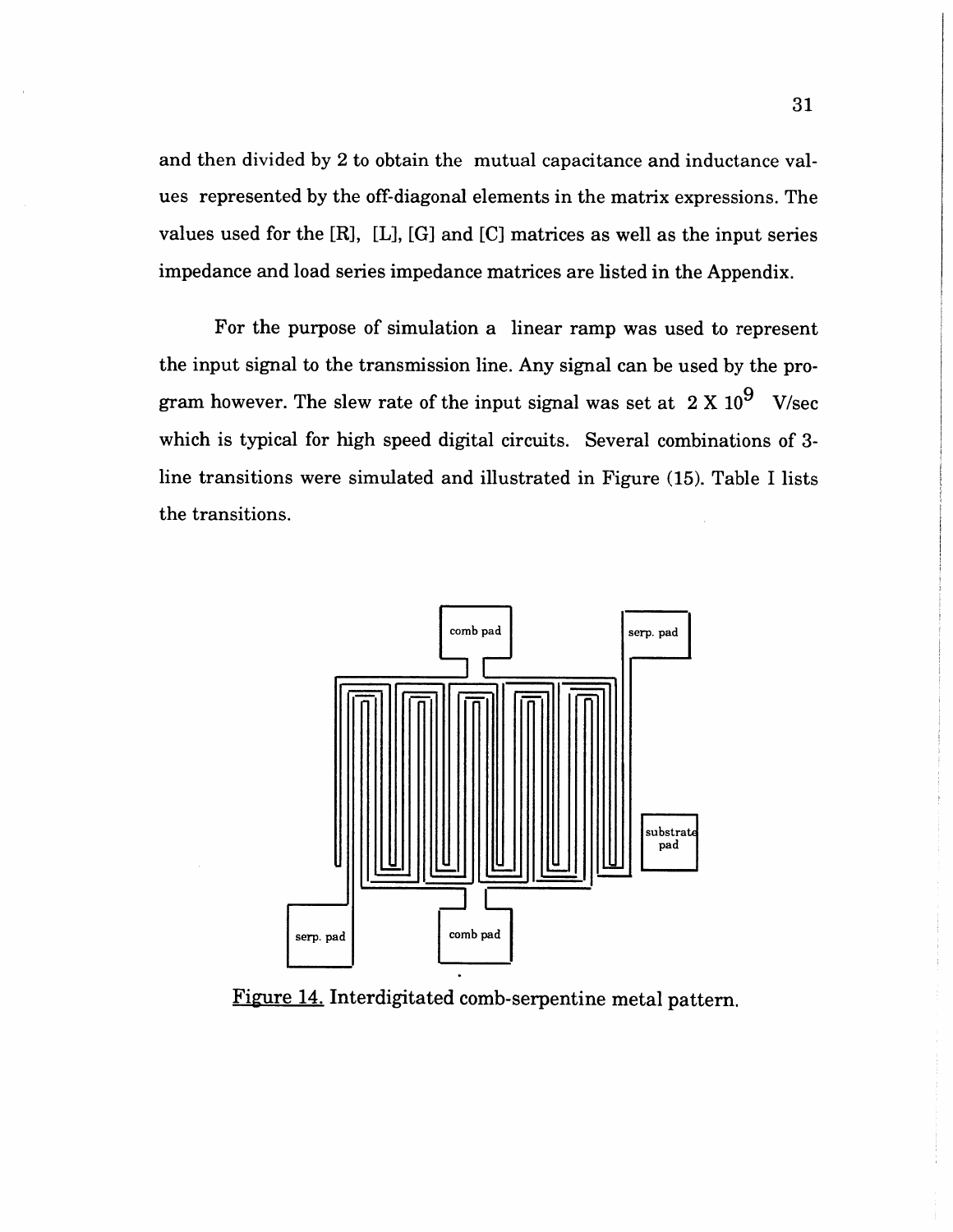Figures (16) and (17) show the same transitions divided and overlayed on a 5 volt scale. Transition C represents a single line transition from low to high with the two adjacent lines to the primary transitioning line at a low value. This transition occurs on line 1 at the 100 picosecond point in figures (17) and (18). Lines 0 and 2 are immediately adjacent to line 1 and experience a sympathetic pulse of approximately  $200 \text{ mV}$  in magnitude for a duration of 2 nanoseconds. Transition D is similar to transition C with the exception that the two adjacent lines are already at high values. Transition D occurs at the 12.5 nanosecond point on line 2. Lines 1 and 3 are pulsed up to 5.2 volts from 5 volts for approximately 2 nanoseconds due to transition D. Worst-case transitions occur in transitions G and Kat the 10.0 nanosecond point in figure 15 and 5.0 nanosecond point in figure (16) respectively. Here two lines are transitioning on either side of a line that is

| Transition | line n-1            | line n              | $line n+1$          |
|------------|---------------------|---------------------|---------------------|
| A          | LOW                 | LOW->HIGH           | HIGH                |
| в          | LOW                 | HIGH->LOW           | HIGH                |
| С          | LOW                 | LOW->HIGH           | LOW                 |
| D          | HIGH                | LOW->HIGH           | HIGH                |
| E          | LOW                 | HIGH->LOW           | LOW                 |
| F          | HIGH                | <b>HIGH-&gt;LOW</b> | HIGH                |
| G          | LOW->HIGH           | LOW                 | LOW->HIGH           |
| н          | LOW->HIGH           | HIGH                | LOW->HIGH           |
|            | <b>HIGH-&gt;LOW</b> | HIGH                | LOW->HIGH           |
| J          | HIGH->LOW           | LOW                 | HIGH->LOW           |
| K          | HIGH->LOW           | HIGH                | HIGH->LOW           |
|            | LOW->HIGH           | LOW                 | <b>HIGH-&gt;LOW</b> |
|            | LOW->HIGH           | <b>HIGH</b>         | HIGH->LOW           |

TABLE I TRANSITIONS SIMULATED IN FIGURES 15, 16. AND 17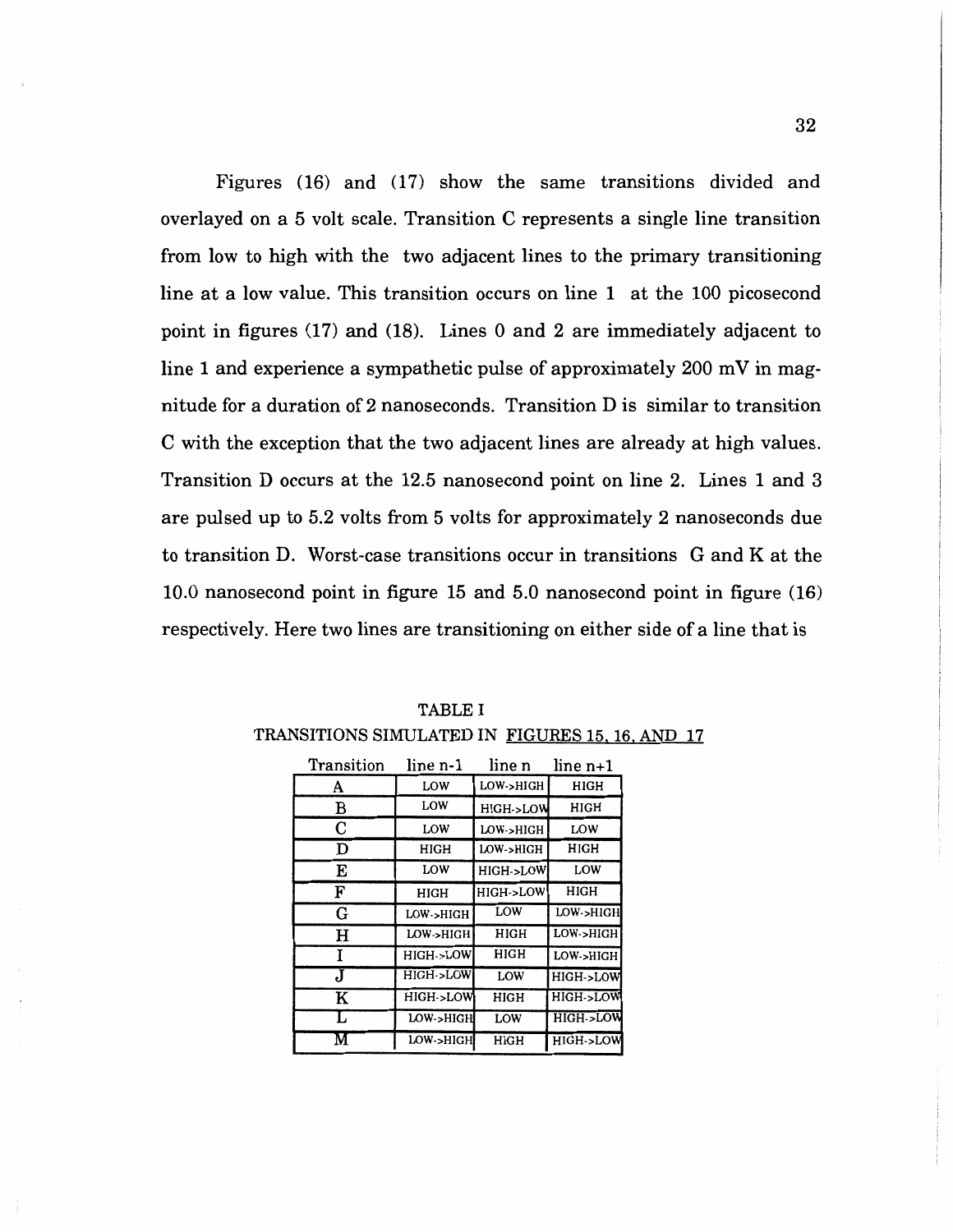

Figure 16. Lines 0 through 3 overlayed on a 5 volt scale.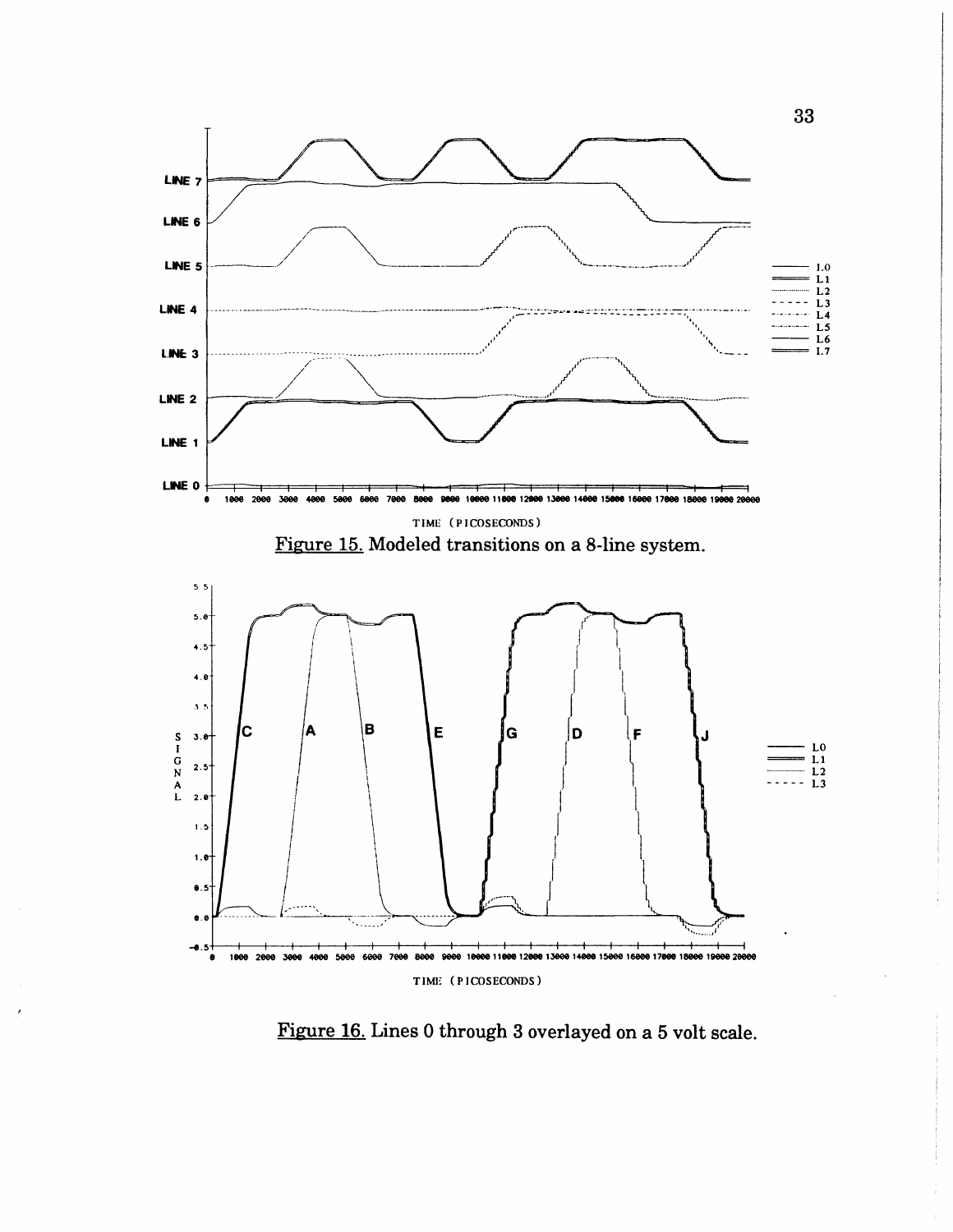held at a constant value. During transition G a low to high transition occurs on lines 1 and 3 with line 2 held at the low value. A sympathetic pulse occurs on line 2 that is double the magnitude of single transition pulses at 400 mV. The duration of the pulse is again about 2 nanoseconds. In the case of transition K, lines 5 and 7 transition from high to low with line 6 held at the high value. Line 6 momentarily drops to 4.6 volts for 2 nanoseconds due to the transitions of lines 5 and 7.

Transitions H and and J represent transitions that are worst-case for pumping adjacent lines outside of the  $0$  to  $5$  V range. Transition H occurs at 2.5 nanoseconds on lines 5 and 7 with both lines going from low to high simultaneously. Line  $6$  is initially high and is raised an additional  $400 \text{ mV}$ 



Figure 17. Lines 5 through 7 overlayed on a 5 volt scale.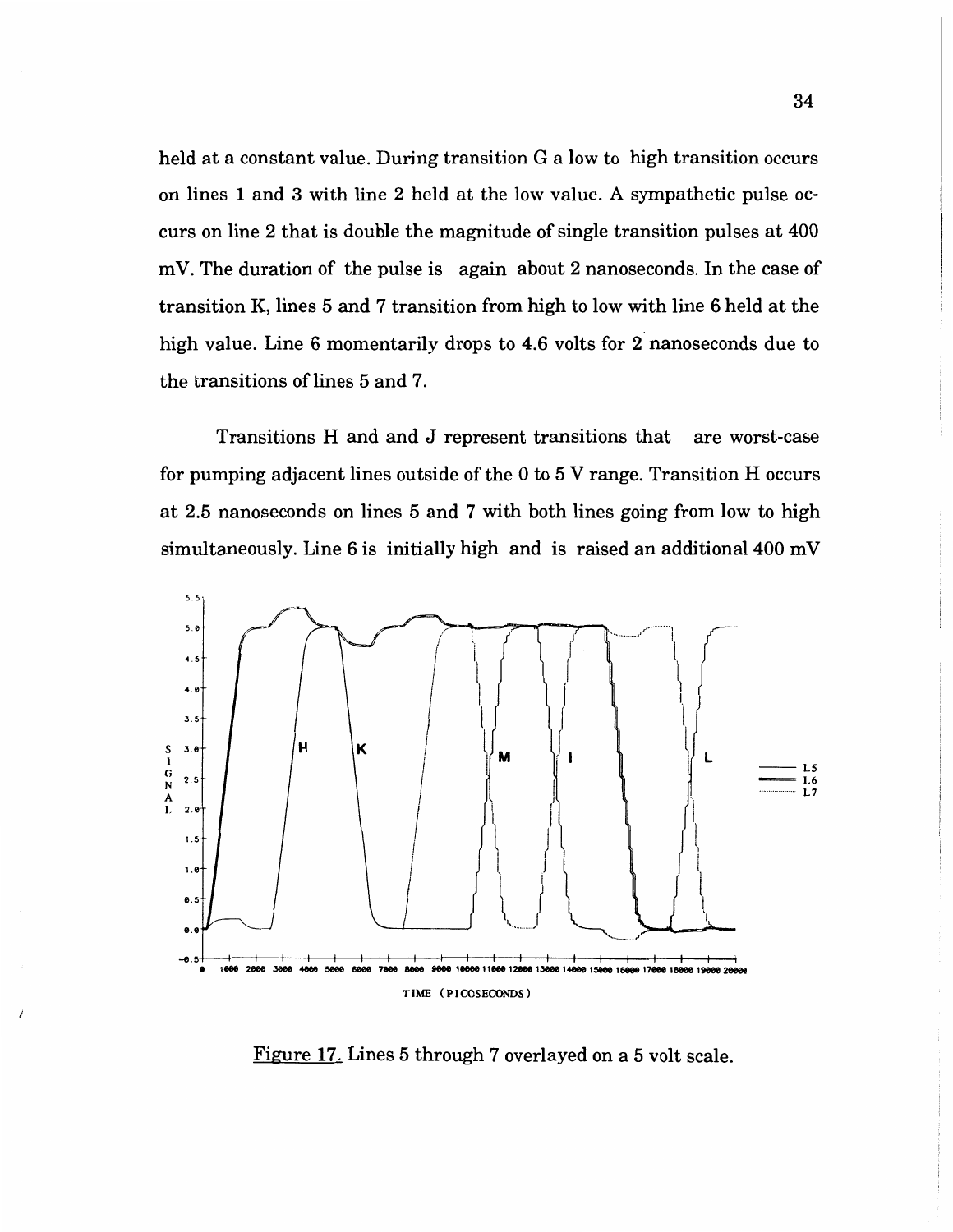above 5 volts due to the transitions on lines 5 and 7. Transition J occurs on lines 1 and 3 at 17.5 nanoseconds. Both lines 1 and 3 have transitions from high to low simultaneously with line 2 initially in a low state. The transitions on lines 1 and 3 cause line 2 to drop to -400 mV for 2 nanoseconds after the initiation of the pulse.

Mixed transitions are simulated with transitions L and M. Transition L occurs at 17.5 nanoseconds. on lines 5 and 7 , with line 5 transitioning between low to high and line 7 transitions between high to low. The net result is that the two adjacent transitions "cancel out" the sympathetic pulse that would have occurred on line 6 due to either the transitions on lines 5 of individually. Transition M occurs on lines 5 and 7 at 10.0 nanoseconds. In the case of transition M, line 5 transitions from low to high at the same time line line 7 is transitioning from high to low with line 6 held at the high level. The net result is once again a cancellation of the sympathetic pulse on line 6 due to the opposing nature of the pulses on lines 5 and 7.

The simulations run above used a time domain dt of 10 picoseconds per time step. Increasing dt has the effect of "roughening" the edges of the transitions. This is illustrated in figure (18). A single low to high transition is simulated with dt=1.0e-11, l.Oe-10, and 3.0e-10 seconds. It can be seen that the curve representing the dt of 3.0e-10 seconds has considerably more erratic at the beginning and end of the transition than the 1e-11 curve. The time step increment is a user defined value, and must be adjusted to match give the desired resolution.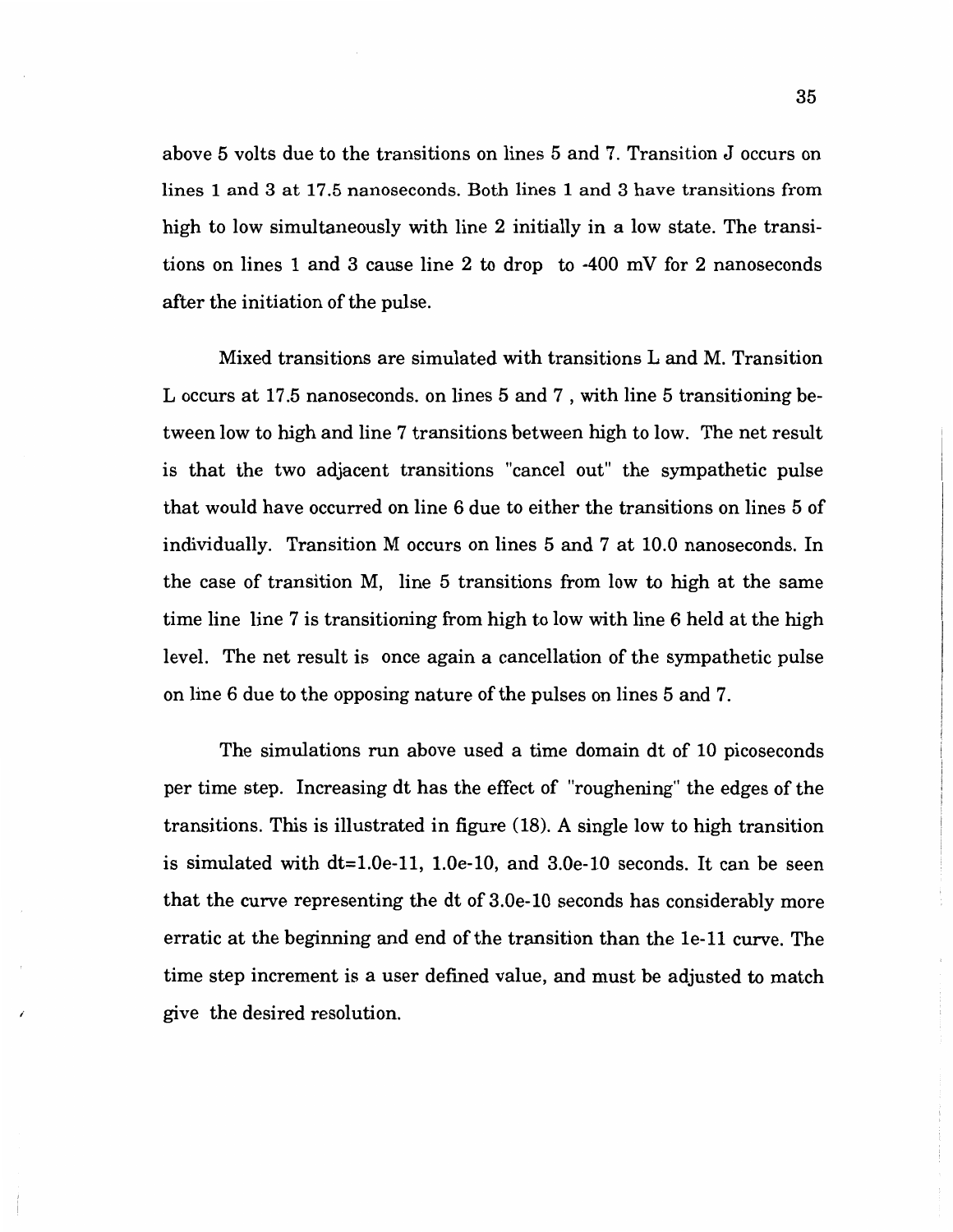

Figure 18. Low to high transitions with various time steps.

The example transitions reviewed in this chapter occurred simultaneously in many instances to illustrate worst-case transition conditions for sympathetic pulse generation. The numerical model does not require that the transitions occur simultaneously, and in fact are calculated in a serial fashion. The previous simulations were completed using 3-line solutions per transition. This could have just as easily been run with 5 or 7 lines per transition if the electromagnetic coupling to the second or third lines away from the transitioning line was significant. This of course would be at the cost of additional CPU time per transition.

In this chapter it was demonstrated that a 3-line "nearest neighbor" approximation adequately simulates line to line cross talk, and that the second and third line direct coupling is insignificant for a typical 0.8 micron CMOS technology. It was also demonstrated that the model presented in

36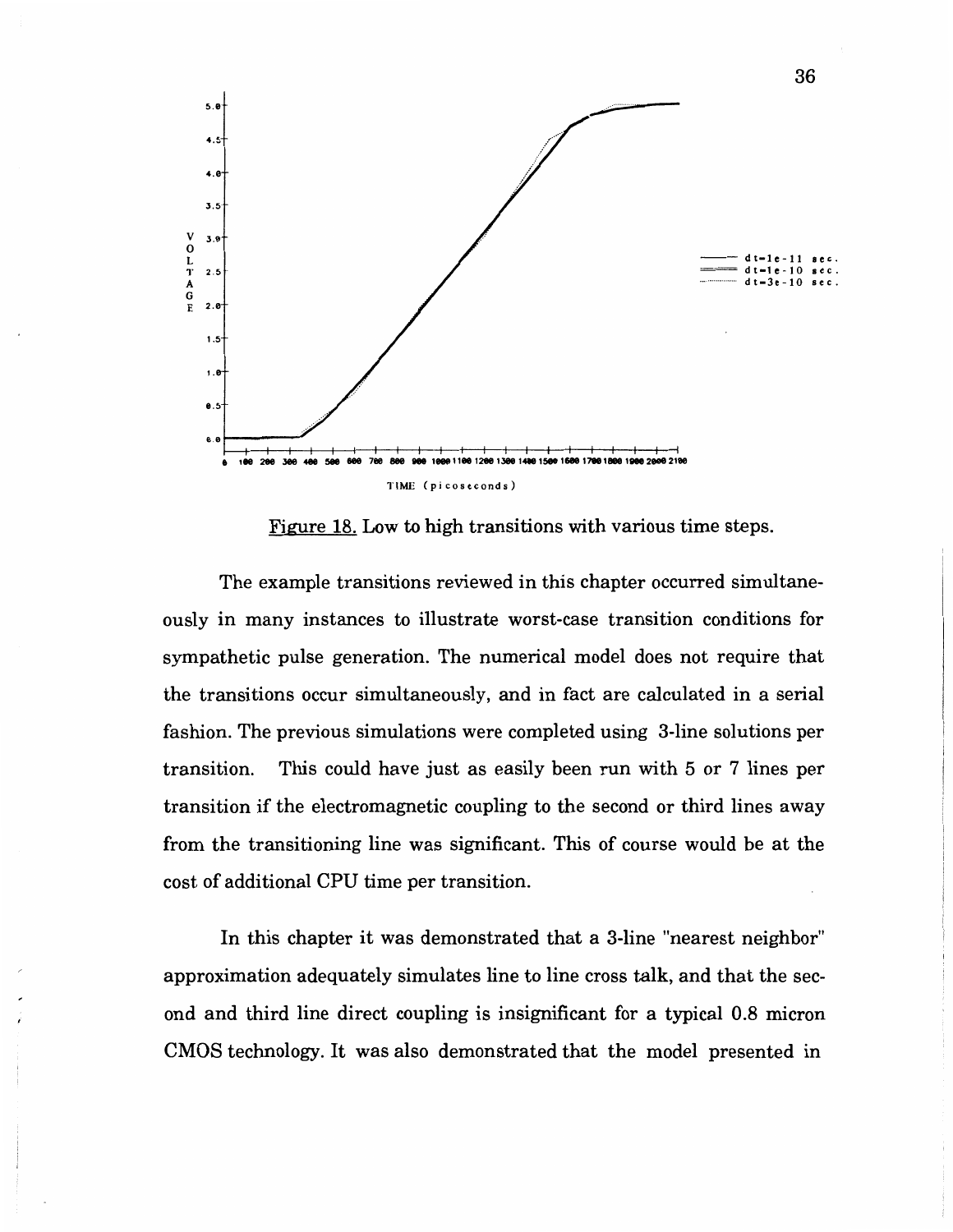this thesis is capable of replicating the simulation results of previous work.

The model has also been shown to be able to calculate the transmission line delay and mutual cross talk for multiple line systems. All possible 3-line combinations of transitions were simulated on a example 8-line network. The effects of the line to line cross talk were shown to be significant in worst-case transitions. Simultaneous adjacent line high to low and adjacent line low to high transitions were shown to cancel out the cross talk on the center line. The model has been shown to predict line overshoot and undershoot due to mutual line to line cross talk.

It should be noted that due to the current status of the code, the simulations conducted in this chapter were run using raw data dumps of voltage ramps to simulate input signals during an event. A "event list" was used to generate high to low or low to high transitions. When the model is fully incorporated into a event driven simulation environment such as Network C, the event list would be replaced by events generated by the primary event driven simulation program.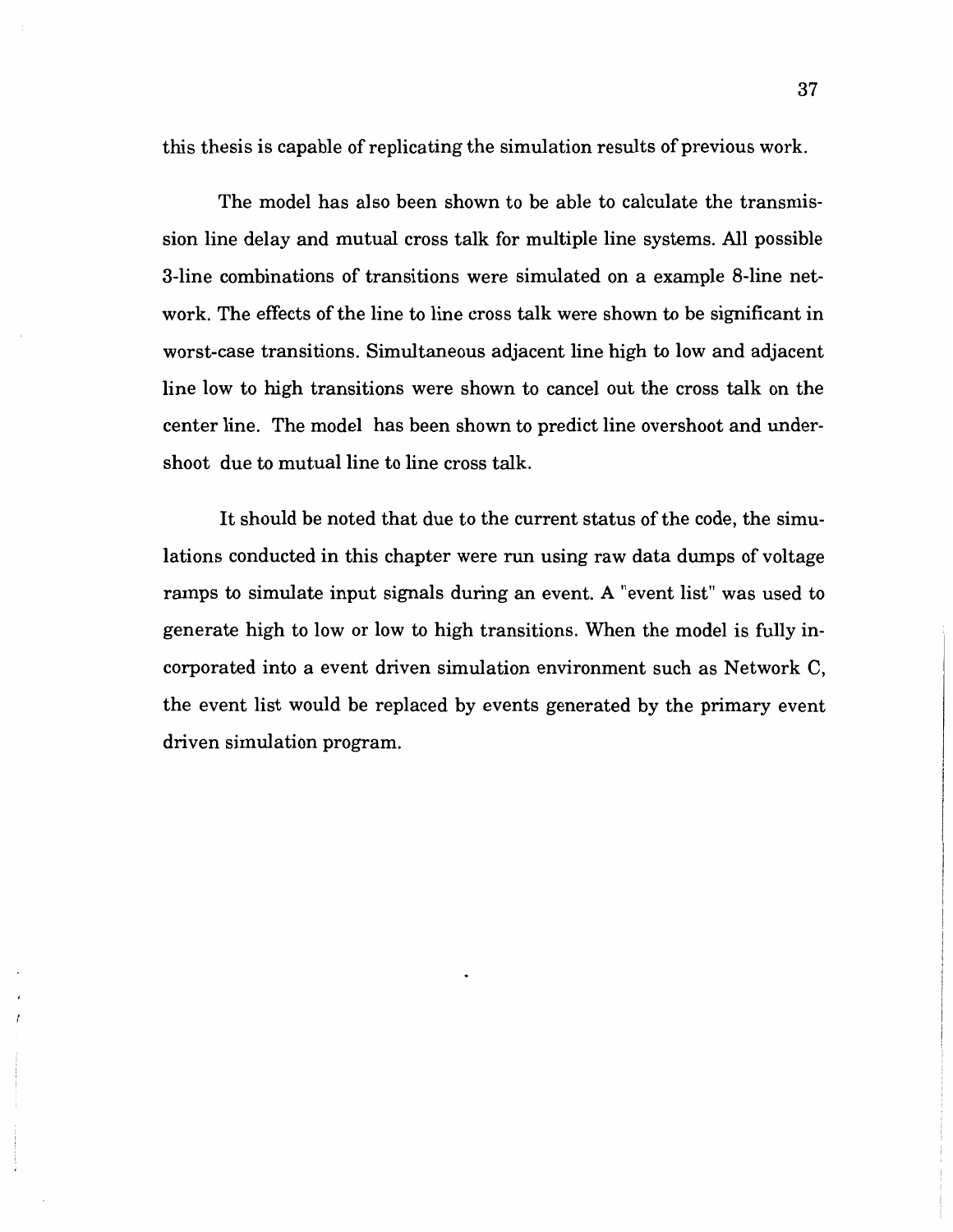#### CHAPTER V

#### CONCLUSION

The model presented in this thesis has been demonstrated to accurately represent the behavior of multiple coupled microstrip lines. The model is unique in that it is designed to be easily incorporated into a mixedmode digital and analog simulation environment. This model should be particularly useful to High-Speed VLSI Digital Circuit Designers. Circuit interconnect timing verification can now be easily taken into account for both the line delay and cross talk behavior of multiple coupled microstrip lines. Reliability Engineers may also use this model to analyze the duty cycle and magnitude of pulses generated by cross talk that push data lines above 5 volts. Over a period of time the above 5 volt signals may lead to premature device failure.

The programming methodology used to numerically solve the transmission line behavior in the frequency domain and then superimpose the resulting solutions in the time domain was discussed. It was shown that only three lines need to be simultaneously solved for a single transition. By limiting the numerically intensive portions of the program to only a 3-line system per transition, CPU time is reduced. The use of solution superposition allows this model to easily incorporate n-line systems at no great increase in CPU cost.

I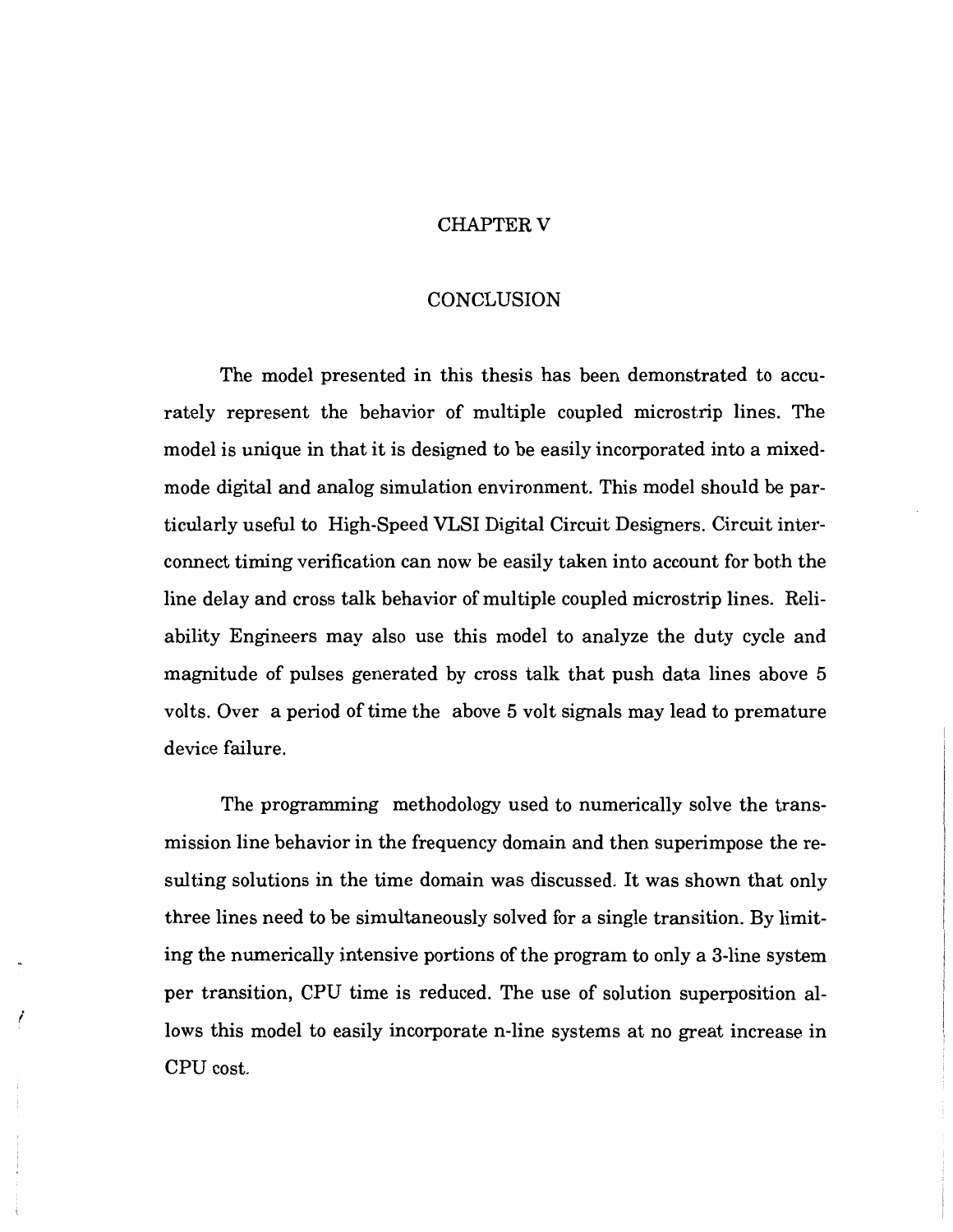The model was confirmed to give accurate results when compared to previous work. By using measured values of microstrip line capacitance inductance and resistance, the model predicted the response of a .8 micron space 8-line microstrip system for various transition states. The resulting cross talk pushed adjacent line voltages well above and below their 5 volt or 0 volt nominal values. The magnitude of the cross-talk signals simulated demonstrates the need for Digital Circuit Designers to investigate the nature of the circuit interconnect behavior.

Future work on this model should focus on improving the CPU efficiency through improvement of the coding. Solution caching can also improve the CPU efficiency. In practice, solutions may be used more than once in a given simulation. If the "state" of the line is identical to a transition that was previously solved for, then the model would simply "look-up" the solution and superimpose it as appropriate. Currently the model calculates the solution of the three-line system at every transition.

A user-friendly interface for Network C applications should be developed so that this model can be easily used in mixed-signal applications. Currently this model requires that the interconnect parameters of capacitance, resistance, and inductance be known. Ideally the user of the model would need only to enter values for the interconnect resistance per unit length, line width, line spacing, and dielectric constants of the medium. The model would then generate the capacitive, inductive and resistive matrices.

*r*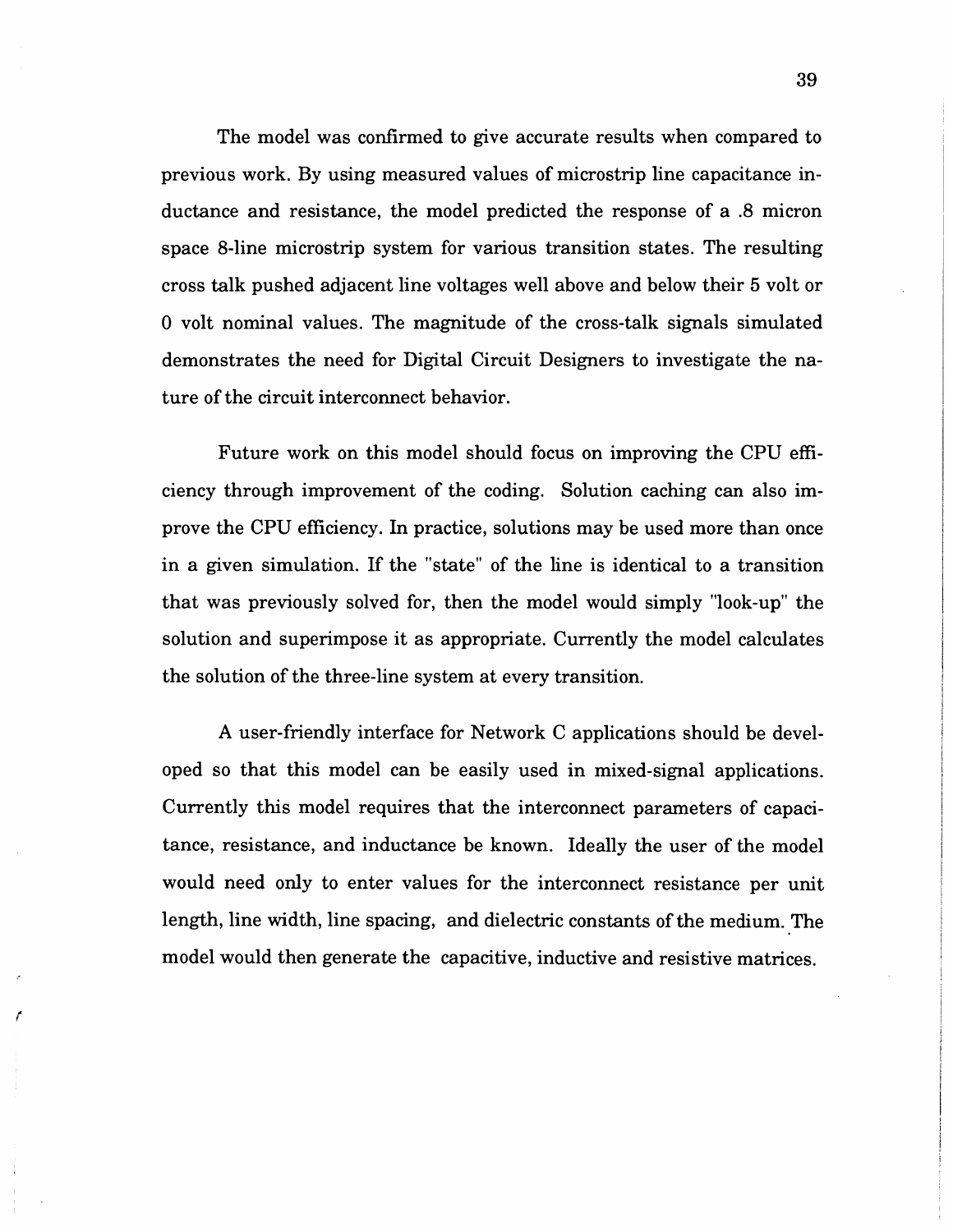#### REFERENCES

- l.A.J. Groudis, C.S Chang "Coupled Lossy Transmission Line Characterization and Simulation" IBM Journal of Research and Development, Vol 25, No 1, January, 1981.
- 2.H. You, M. Soma, " Crosstalk Analysis of Interconnection Lines and Packages in High-Speed Integrated Circuits" IEEE Trans. on Circuits and Systems, Vol. 37, No 8, August 1990, pp 1019-1026
- 3.J. Chilo, T. Arnaud," Coupling Effects in the Time Domain for an Interconnecting Bus in High-Speed GaAs Logic Circuits" IEEE Trans. on Electron Devices, Vol. ED-31, No 3. March 1984, pp 347-352
- 4.G. L. Matthaei, J. C.-H. Shu, S. I. Long, "Simplified Calculation of Wave-Coupling Between Lines in High-Speed Integrated Circuits" IEEE Trans. on Circuits and Systems, Vol. 37, No 10, October 1990, pp 1201-1208.
- 5. H. Hasegawa, S. Seki, "Analysis of Interconnect Delay on Very High-Speed LSINLSI Chips Using an MIS Microstrip Model" IEEE Trans. on Electron Devices, Vol. ED-31, No 12, December 1984, pp 1954-1960.
- 6.V. K. Tripathi, R. J. Bucolo, "Analysis and Modeling of Multilevel Parallel and Crossing Interconnection Lines" IEEE Trans. on Electron Devices, Vol. ED-34, No 3, March 1987, pp 650-658.
- 7. D. S. Gao, A. T. Yang, S.M. Kang, "Modeling and Simulation of Interconnection Delays and Crosstalks in High-Speed Integrated Circuits" IEEE Trans. on Circuits and Systems, Vol. 37, No 1, January 1990, pp 1-9.
- 8.K. Araki, Y. Naito," Computer Aided Analysis of Coupled Lossy Transmision Lines", IEEE Proceedings of ISCAS 1985, pp 423-426.
- 9. M. Passlack, M. Uhle, H. Elschner " Analysis of Propagation Delays in High-Speed VLSI Circuits Using a Distributed Line Model" IEEE Tans. on Computer Aided Design, Vol. 9, No 8, August 1990, pp 821- 826.
- 10. J. S. Roychowdhury, D. 0. Pederson "Efficient Transient Simulation of Lossy Interconnect" Dept. of Electrical Engineering and Computer Sciences, University of California, Berkeley. (unpublished).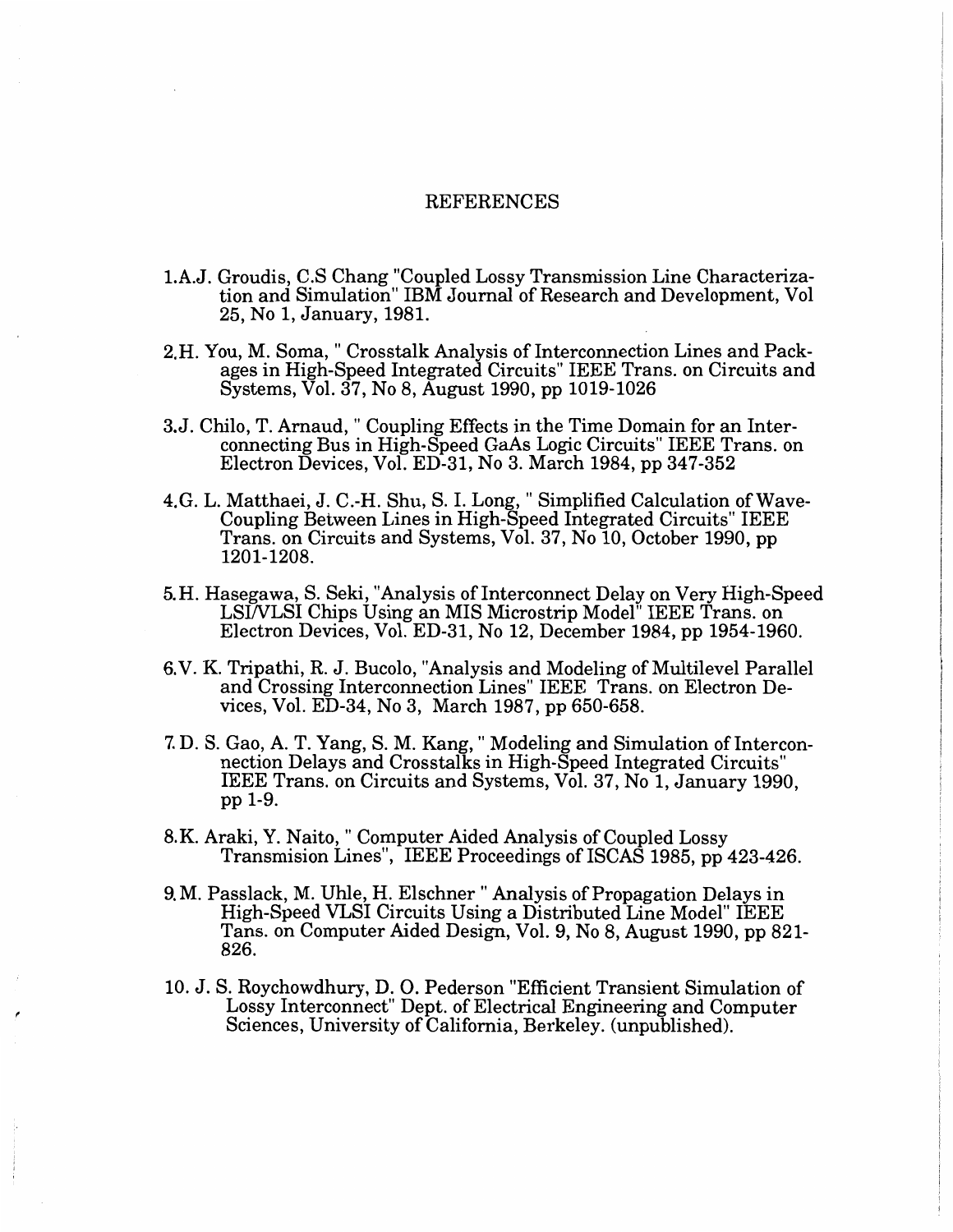- 11. A. R. Djordjevic, T. K. Sarkar, R. F. Harrington" Time-Domain Resposne of Multiconductor Transmision Lines" Proceedings of the IEEE, Vol. 75, No 6, June 1987, pp 743-764.
- 12. W. Beckett "Modeling Electronic Circuits and Systems in Network C" Northwest Laboratory for Integrated Systems, Dept. of Computer Science, University of Washington, July 14th, 1988
- 13. M. N. 0. Sadiku, L. C. Agba "A Simple Introduction to the Transmission-Line Modeling" IEEE Trans. on Circuits and Systems, Vol. 37, No. 8, August 1990, pp 991-999
- 14. C. H. Durney, C. C. Johnson: Introduction to Modern Electromagnetics McGraw-Hill Book Company, New York, 1969, pp 316-339.
- 15. E.O. Brigham: The Fast Fourier Transform, Prentice-Hall, Engelwood Cliffs N.J. [1974]. pp 164-165.
- 16. W.H. Press: Numerical Recipies inC: The Art of Scientific Computing, Cambridge University Press, New York, 1988